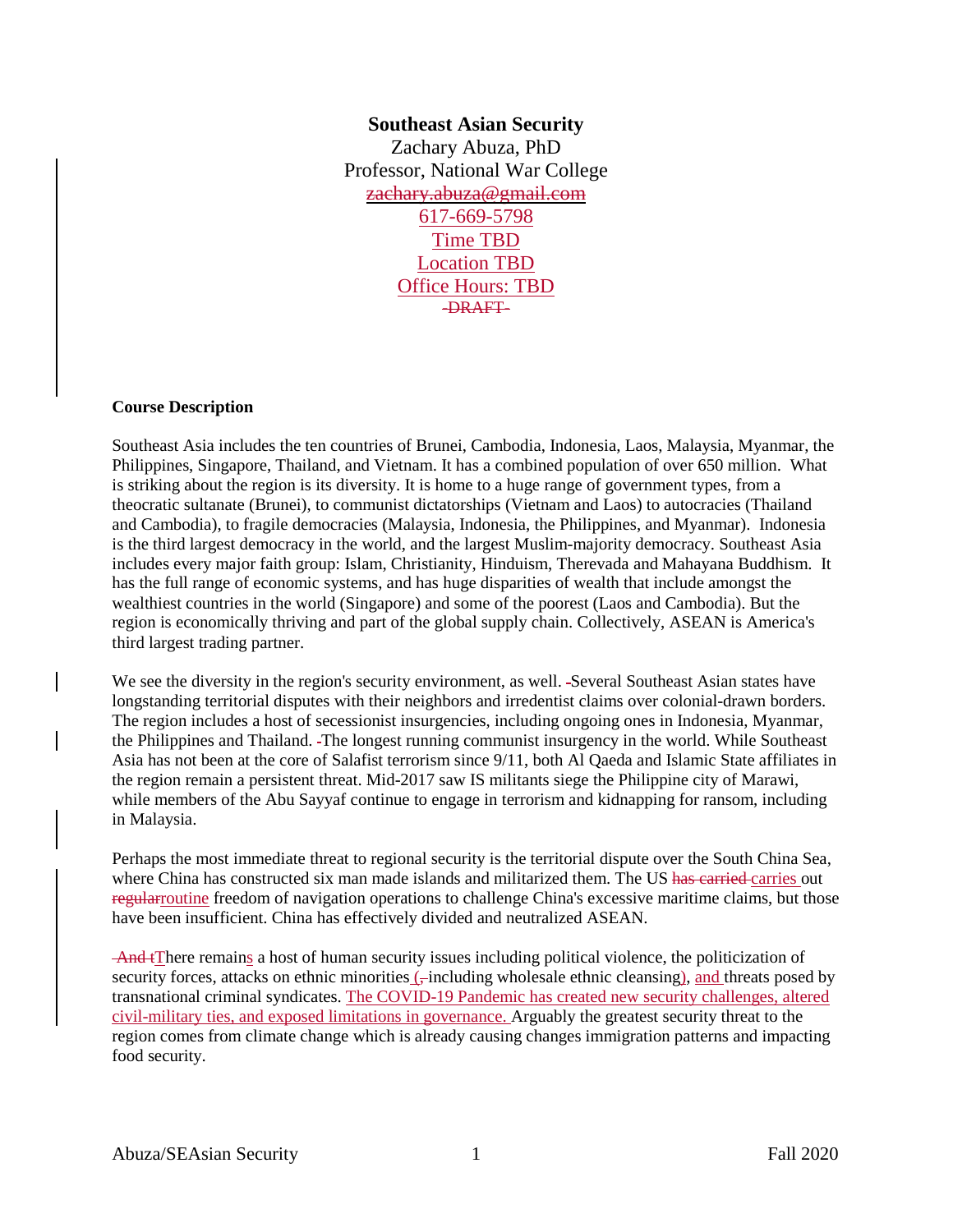Southeast Asian states are keen to avoid being forced to choose between the United States and China, as competition between the two intensifies. Mosts states do see the United States as a benign superpower that has created the conditions for their growth and prosperity. But the United States is unable to compete with China on the economic front. China is the largest trading partner of every country in Southeast Asia, and its Belt and Road Initiative and new economic institutions, such as the Asian Infrastructure Investment Bank, carry weight in a region that is hungry for infrastructure development. --Southeast Asia has now surpassed the United States, becoming China's second-largest trading partner in the first half of 2019 with 4 percent growth to \$291.8 billion. As a recession caused by the COVID-19 pandemic looms, China will be the key to the region's economic recovery.

More importantly, the United States, under the current administration, llooks to be a very inconsistent and unreliable ally and partner, unwilling to provide collective goods. While this course will not focus on how great power competition between the United States and China will play out, it will be a leitmotif. The goal of this course is to give Southeast Asian states agency, and focus on their regional security concerns. To be sure, Southeast Asia is where the United States and China compete most actively.

#### **Learning Outcomes**

This course will give you a better understanding of:

- The theoretical and empirical literature on Southeast Asian security;
- The historical context that shape international security and politics in Southeast East Asia today;
- The national interests, strategies and foreign policy of Southeast Asia's main actors;
- The challenges and security dynamics roiling Southeast Asia, and their implications for U.S. regional strategy and foreign policy;
- An examination of the range of traditional and non-traditional security concerns in Southeast Asia.

#### **Course Requirements**

#### *Attendance*

Students must attend every class session prepared to participate. This is a small class and your absence will be noticeable in how it alters the class dynamic. Since class discussion will go well beyond the readings, absence severely diminishes what you learn from this course. Lateness is also not acceptable: please attend class promptly every day. Absence and repeated tardiness will diminish your grade.

#### **Requirements**

- Paper 1: A  $2-3$  pag900-1,000 worde Opolicy papepEdr  $\Theta$  on US policy options to support a regional partner's counter-insurgency or counter-terrorism options. The paper is due on the day of the 5th class. There will be an in-class exercise on South China Sea scenarios in class 9. You will prepare a 2,000 word brief addressing how your assigned state is likely to respond (politically, economically, militarily, and diplomatically) for each of the scenarios.
- Paper 3: A 2,000 word paper that analyzes an aspect(s) of climate change on regional security. paper that analyzes ways that the United States can strengthen its alliances or security partnerships with states in the region. The paper is due on 5 May.

For all written work, use a 12-point font, leave a one-inch margin on all sides. Please single-space your papers, paginating on the bottom. Footnotes should be in a 10-point font and single-spaced. For footnote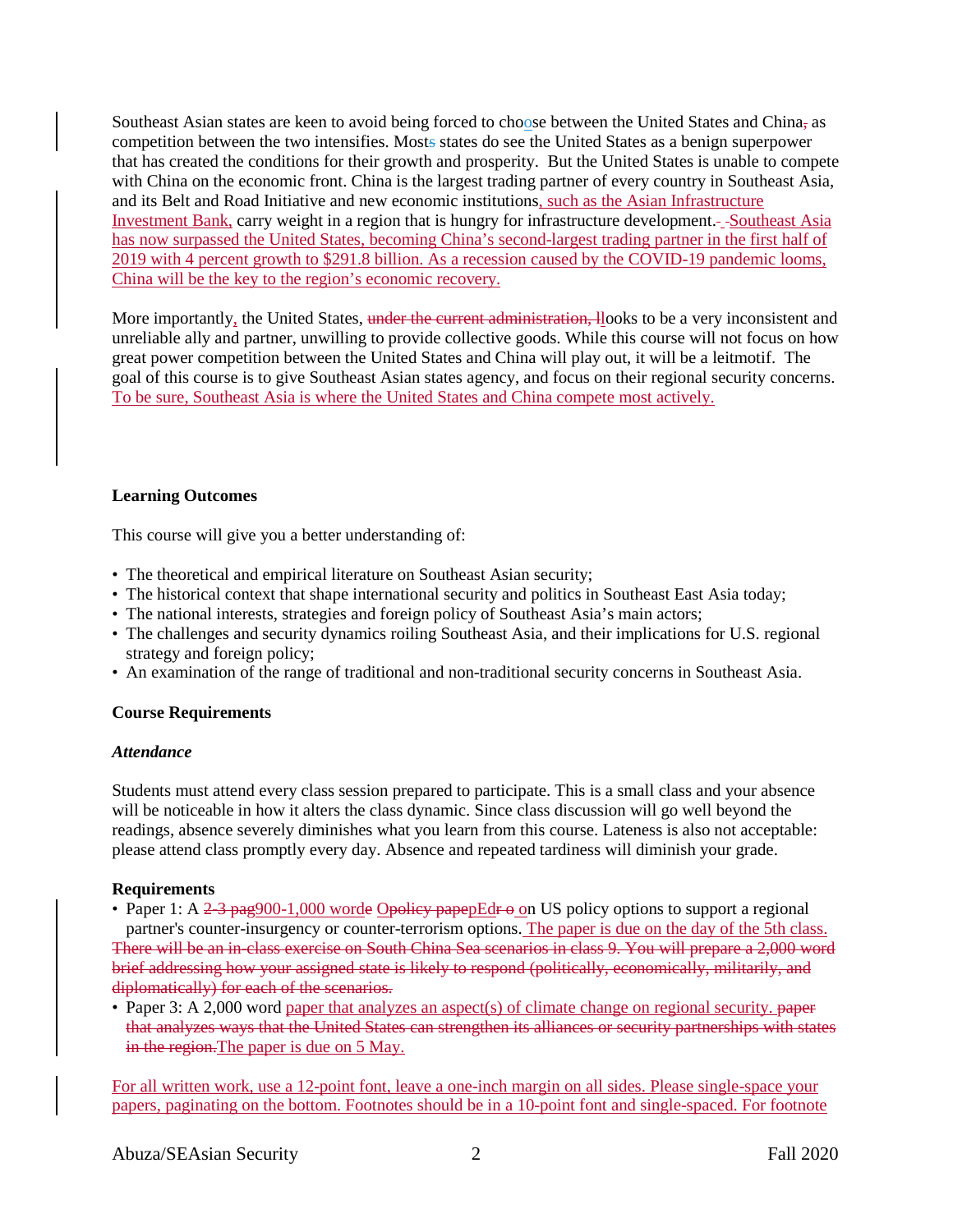format, use the Chicago Manual of Style. Documents should be submitted in Word or Pages format and in compliance with the guidelines described in this syllabus. No cover pages are required.

Standards for spelling and grammar will be high; grades will be significantly impacted for multiple errors.

#### **Means of Assessment**

No student can pass a course without completing all course assignments. Students are also responsible for retaining a copy of their assignment until they have received a grade. All assignments submitted late without my explicit pre-approval will be penalized two-thirds of a letter grade (e.g., from an A to a  $B+$ ) for each full day late. Other than the final Policy Memo, all assignments must be submitted electronically to [zachary.m.abuza.civ@msc.ndu.edu](mailto:zachary.abuza@gmail.com) the email address listed above no later than 10:00pm the day prior to class. At 10:01 pm, the assignment will be considered late. Grades will be assigned according to the following grading scale:

| A     | 100-94 |
|-------|--------|
| $A -$ | 93-90  |
| $B+$  | 89-87  |
| B     | 86-84  |
| $B -$ | 83-80  |

SSP has no C- or D; rather, grades go from C directly to F. See your student handbook for more on grading.

#### **Writing Guidelines**

Use a 12-point font, leave a one-inch margin on all sides. Please single-space your papers. Use 12-point font, use one-inch margins, and be paginated on the bottom. Footnotes should be in a 10-point font and single-spaced. For footnote format, use the Chicago Manual of Style. Documents should be submitted in Word format and in compliance with the guidelines described in this syllabus. No cover pages are required.

Standards for spelling and grammar will be high; grades will be significantly impacted for multiple, egregious errors.

#### **Readings**

Most of the readings are hyperlinked in the syllabus,. Some are on PDFs which will be posted in Canvas.

#### *Books for Purchase*

- Milton Osborne, *Southeast Asia: An Introductory History* (Allen & Unwin, 2004).
- David Chandler et al, *The Emergence of Modern Southeast Asia: A New History* (University of Hawaii Press, 2004).
- Zachary Abuza, *Forging Peace in Southeast Asia* (Rowman & Littlefield, 2016).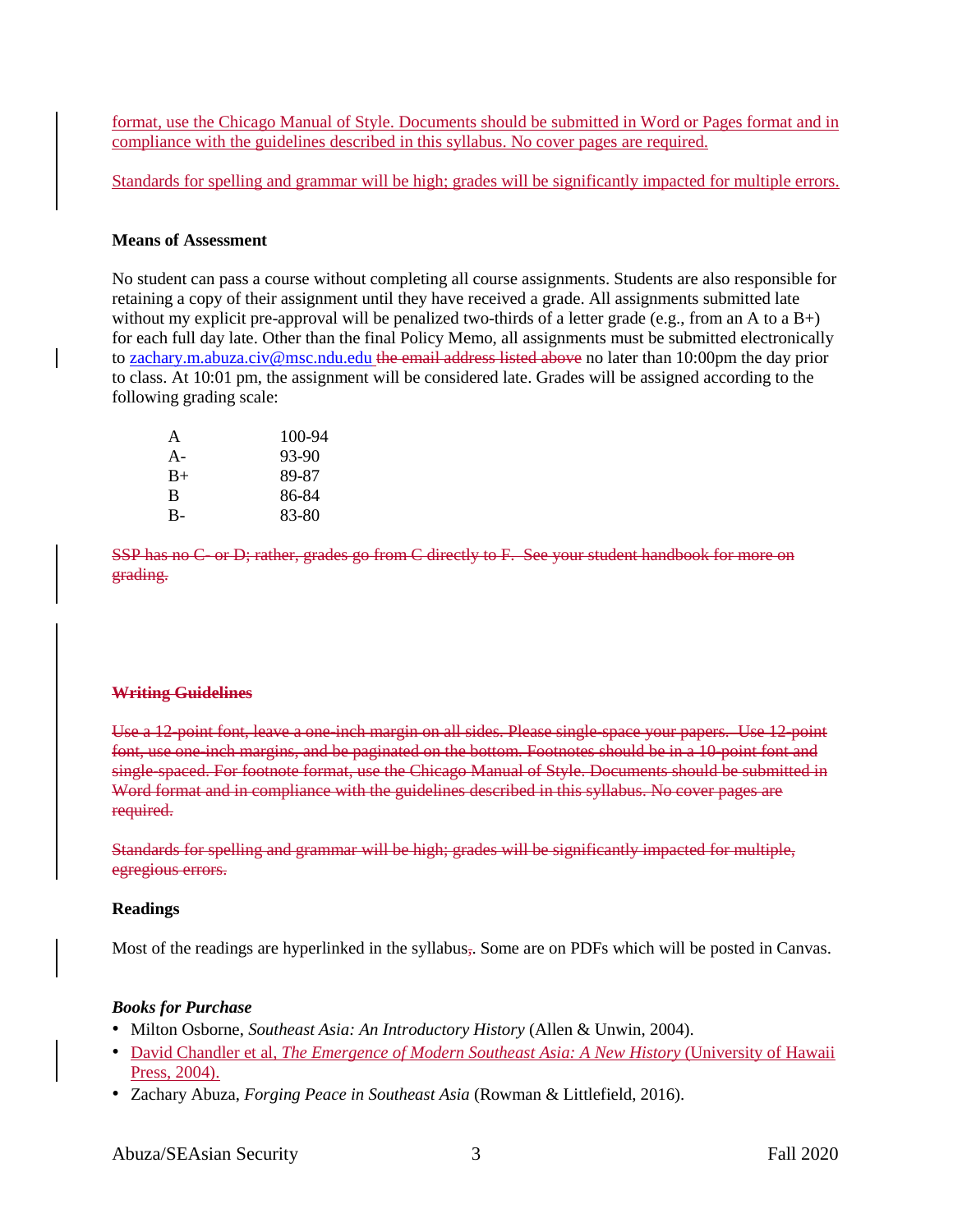#### **Other Policies**

#### *Electronics*

*Phones and other* small devices should be silenced and put away during class. Laptops will be permitted, but Internet access should be disabled during class. Problems may result in increasingly draconian and luddite policies.

#### *Extensions*

To receive an extension because of an absence requires notice from a doctor or your SSP academic advisor, preferably prior to the due date. Late assignments will be penalized as stated above, unless an excuse is provided a doctor or your SSP academic advisor.

#### *Accommodations and Disability Services*

Persons with documented disabilities requiring accommodations to meet the expectations of this course should contact the Academic Resource Center (ARC). All ARC forms must be submitted to me within the first two weeks of the course.

#### *Canvas*

All assignments will be posted on our course Canvas site. Students should check this site regularly for announcements and details on course assignments. To that end, the assignments listed on the syllabus may be subject to minor changes throughout the semester. If changes are made, they will be announced in class as well as posted on Canvas.

#### *Instructional Continuity*

As a New Englander, I have zero tolerance for the inagility of Washingtonians to deal with the "winter." In the event of inclement weather such as a 1/4" of snow, this semester that results in the University's cancelation, we will hold class virtually through the zoom function on our Canvas site.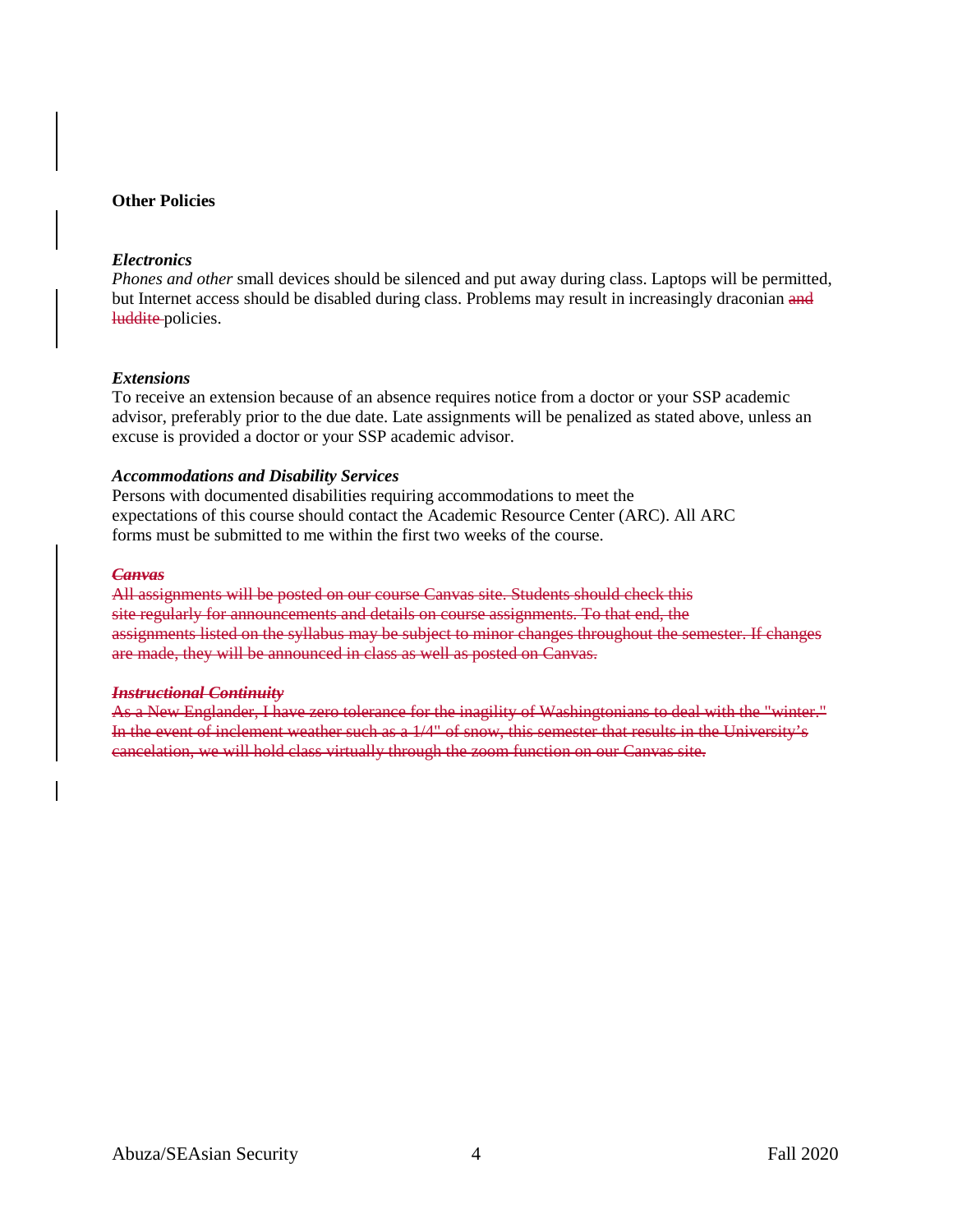### **Topic** *Guest Speakers*

**Government officials and prominent academics will occasionally be invited to provide insights that augment our scholarly study of East Asian security issues. To encourage candor, their presentations and discussions will be conducted under Chatham House Rules (e.g., "participants are free to use the information received, but neither the identity or the affiliation of the speaker, nor that of any other participant, may be revealed.").**

### **About the Professor**

**Dr. Zachary Abuza is a Professor at the National War College, in Washington, DC, where he focuses on Southeast Asian politics and security issues, including governance, insurgencies, democratization and human rights, and maritime security.** 

**He is the author of five books, including** *Conspiracy of Silence: The Insurgency in Southern Thailand* **(2008),** *Political Islam and Violence in Indonesia* **(2006),** *Militant Islam in Southeast Asia* **(2003), and** *Renovating Politics in Contemporary Vietnam* **(2001). His latest book,** *Forging Peace in Southeast Asia: Insurgencies, Peace Processes, and Reconciliation* **(2016), is a comparative analysis of the peace processes in Aceh, Mindanao and southern Thailand. In addition, he has authored four monographs on security issues in Southeast Asia and has recently completed a major survey on the media and civil society in Vietnam for the National Endowment for Democracy.** 

**Dr. Abuza has lectured at the Foreign Service Institute, the Joint Special Operations University, and other government entities. He has consulted widely to the US Government and corporations with interest in Southeast Asia. He has served as a Congressional witness on three occasions, most recently in May 2017. In 2004-05, he was a Senior Fellow at the US Institute of Peace and a recipient of a Fulbright Fellowship.** 

**He received his B.A. from Trinity College (1991), and M.A.L.D. (1994) and Ph.D. (1998) from the Fletcher School of Law and Diplomacy, Tufts University. He is a frequent commentator in the press and has lived and traveled extensively throughout the region.**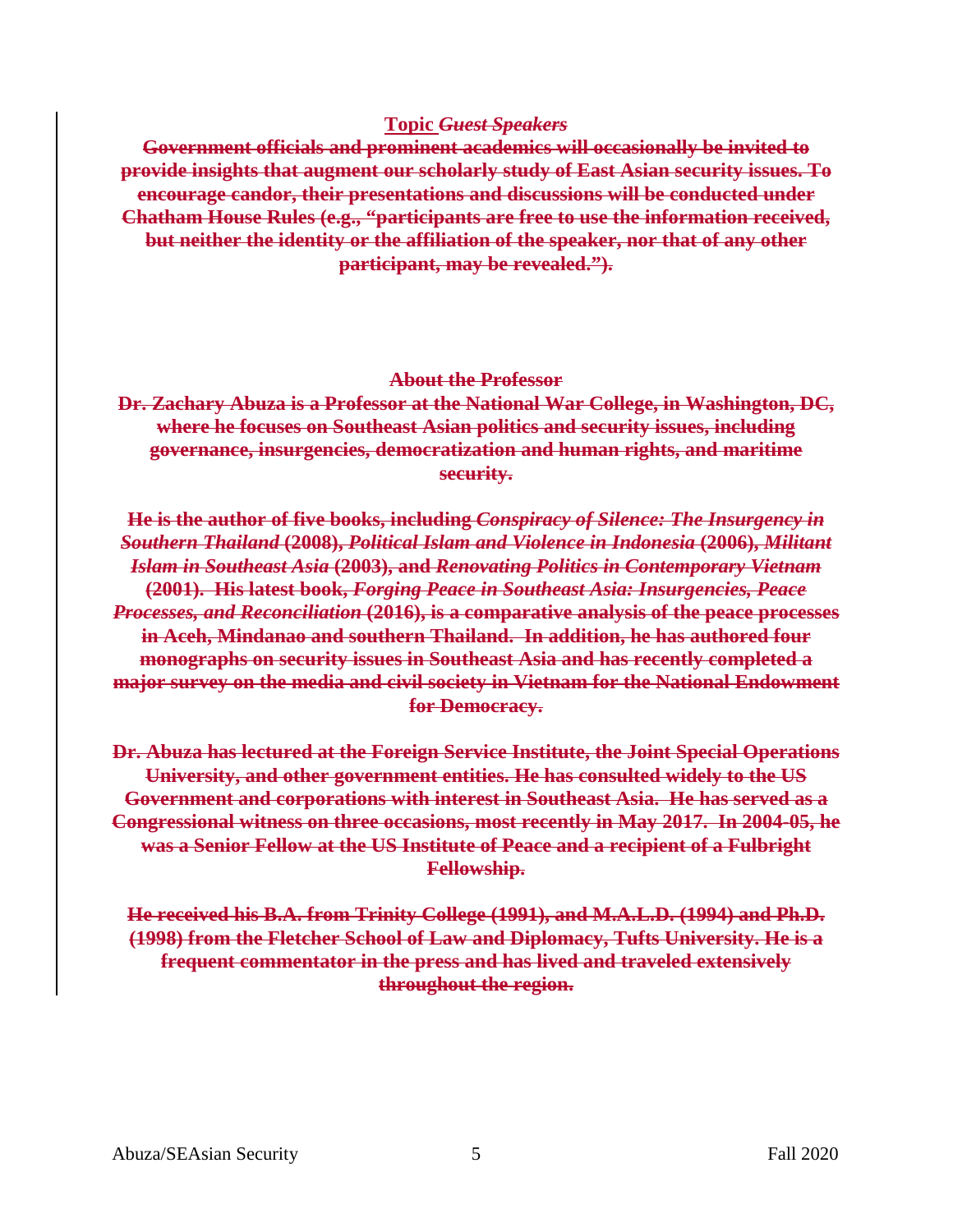## **1 . Decolonization & State Building in the Cold War**

This seminar will introduce students to the geography, climate, ethnic tapestry, cultural influences, religions and the impact of Western colonialism (by Great Britain, Spain, France, Holland, Portugal, and gasp, America) and its legacy. All exert a powerful influence on contemporary Southeast Asia.

The Japanese occupation of Southeast Asia during WWII broke the notion of European invincibility. As the war wound down, the Japanese empowered and armed a number of nationalist movements to stave off the European re-annexation of their territories. But the seeds of independence had already been planted and fertilized by profound economic and social changes.

While the United States tried to lead by example, giving the Philippines independence in 1946, our European allies were more reluctant. The UK gave Burma independence in 1948, as part of their decolonization of India. Malay leaders concluded negotiations for independence with the British in 1957. The British bequeathed the remainder of their crown colonies — including Singapore — to the Malayan government in 1963, creating "Malaysia." Singapore was expelled from Malaysia in 1965.

The Dutch recolonized Indonesia after WWII, but were quickly confronted by a large-scale nationalist rebellion. After five years of war, the Dutch granted Indonesia independence in 1949. But the new government was immediately confronted with secessionist and Islamist insurgencies, as well as the challenge of governing a culturally and geographically diverse archipelago.

Ho Chi Minh's forces were the first Southeast Asians to declare independence, on 2 September 1945. The French ignored the move and re-colonized the country. Ho tried to negotiate "dominion" status in vain, and war broke out in 1946. The civil war culminated in 1954, with the Geneva Conference that divided the country in two. In 1953, the French granted Cambodia and Laos independence, assuming that they would remain loyal to the French state. Only Thailand was never formally colonized, though they ceded significant territory to the British and French.

The process of independence in each country was impacted by Mao Zedong and the Communist Party takeover of China in 1949. Thus independence movements were already seen in the context of Cold War dominos.

This class will focus on how the legacy of colonialism, the process of decolonization and state building, and how exogenous factors, such as the Cold War frames contemporary security - both internal and external - in Southeast Asia. We will focus on Thailand, Indonesia, Malaysia & Singapore, the Philippines, and Vietnam. It will address the establishment of ASEAN in 1967 and its growth in 1995-98. The focus of the class will be on state-cohesion, internal security threats, communist insurgencies, and the role of external actors.

#### **Required Readings**

• David Chandler et al, *The Emergence of Modern Southeast Asia: A New History* (University of Hawaii Press, 2004), Parts 4-5. Milton Osborne, *Southeast Asia: An Introductory History* (Allen & Unwin, 2004), 70-245.

Ali Moertopo, "The Dual Function of the Armed Forces," 1972 [PDF] [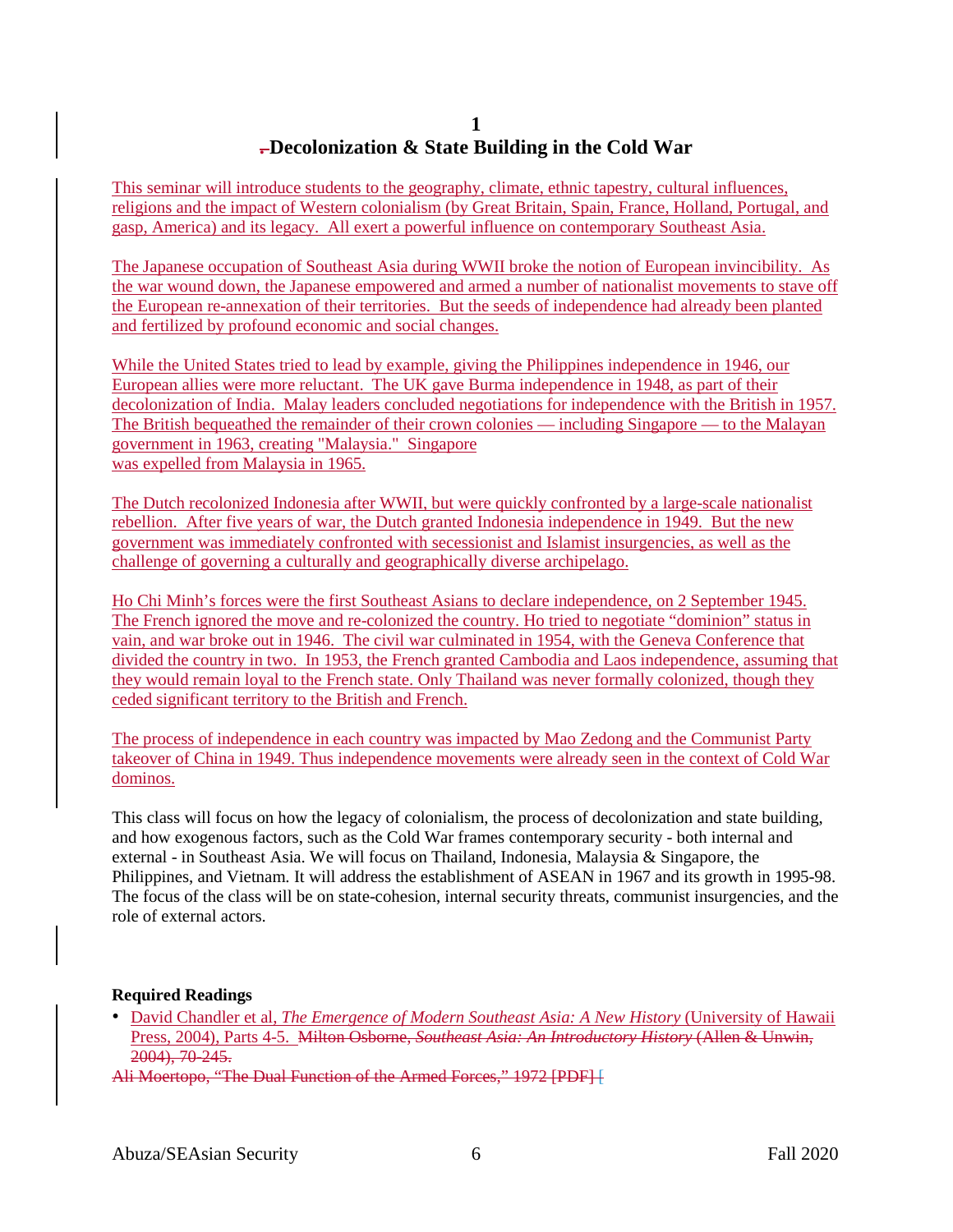## **Recommended Readings**

- Chandler et al, *The Emergence of Modern Southeast Asia: A New History* (University of Hawaii Press, 2004), Part 2-3.
- Kevin Conboy & James Morrison, *Feet to the Fire: CIA Covert Operations ion Indonesia 1957-1958* (Annapolis: Naval Institute Press, 1999).
- Ali Moertopo, "The Dual Function of the Armed Forces," 1972 [PDF]
- Pancasila at http://www.bahasakita.com/pancasila/
- Robert Cribb, "Indonesia 1965: the attempted coup and the rise of Suharto," ASPI, 30 September 2015, at http://www.aspistrategist.org.au/indonesia-1965-the-attempted-coup-and-the-rise-of-suharto/. [2 pages]
- Joshua Oppenheim, "Suharto's Purge, Indonesia's Silence," The New York Times, http://www.nytimes.com/2015/09/30/opinion/suhartos-purge-indonesias-silence.html?smid=tw-share. [1 page]
- Endi Bayuni, "Wound over Indonesia's 1960s Genocide Still Festers," The Straits Times, 23 September 2015, at http://www.straitstimes.com/opinion/wound-over-indonesias-1960s-genocide-still-festers. [1 page]
	- •

### **Other Resources**

There is so much to learn about colonialism, decolonization, wars of national independence, and nation building through arts and literature. Below are some of the most important.

- The most important historical novel is Pramoedya Ananta Toer's *The Buru Quartet*.
- Christopher Koch's 1978 novel *The Year of Living Dangerously* brilliantly captures the pre-1965 coup environment. I would be remiss not to recommend Peter Weir's wonderful 1982 film adaptation. Hey, it's a long winter, settle in with a movie one evening, and soak up the Southeast Asian atmosphere.
- Joshua Oppenheimer's two documentary films on the massacres of PKI members and sympathizers following the 1965 coup are essential watching: The Act of Killing (2014) and The Look of Silence (2015). The website for the latter is a great resource: http://thelookofsilence.com. The former is on Netflix. This is an excellent interview with Joshua Oppenheimer. A must watch. [http://www.vice.com/video/talking-to-director-joshua](http://www.vice.com/video/talking-to-director-joshua-oppenheimer-about-the-look-of-silence-857)[oppenheimer-about-the-look-of-silence-857](http://www.vice.com/video/talking-to-director-joshua-oppenheimer-about-the-look-of-silence-857)
- There is a huge body of literature, memoirs and poetry from US military personnel who served in Vietnam. I would recommend Tim O'Brien's *The Things They Carried* and *If I Die in a Combat Zone*. He has also written a few novels. There is also a body of poetry from US servicemen. I love the work of Phil Caputo. His *A Rumor of War* is one of the classic war memoirs.
- What is less known is the body of work by their Vietnamese counterparts that really infuriated the Vietnam Communist Party and pierced the veil of Socialist Realism. The first and arguably most important of this genre were Bao Ninh's *The Sorrow of War* and *Duong Thu Huong's Novel Without a Name*. These are absolute must reads and should be read together. They absolutely pierce the veil of the VCP's narrative of the war. Bad Ninh's work, is written in almost a stream of consciousness, as he clearly suffered from terrible PTSD, something that the government largely denied existed. He has written little since then.
- Duong Thu Huong's *Paradise of the Blind* and *Memories of a Pure Spring* got her expelled from the Communist Party. She now resides in France. Her second to last book, *No Man's Land*, is a real heartbreaker, a novel of love and obligation in a paternalistic and communist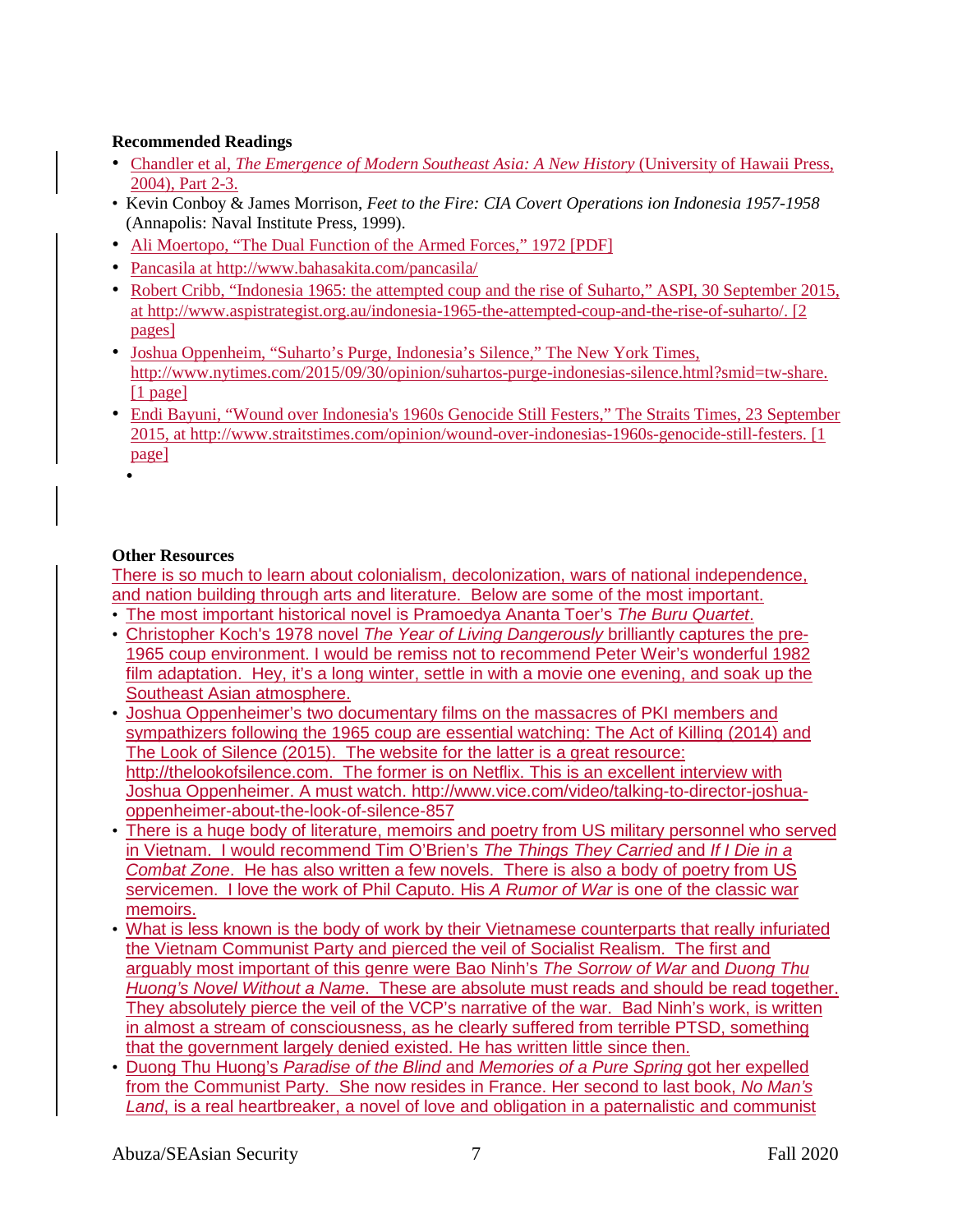society. I had to put it down the first time I started it; It was gut wrenching. Yet the conclusion has a wonderful and refreshing feminist perspective. Her most recent novel, *Zenith*, takes on the sacred cow of Vietnam, Ho Chi Minh, a man basically held captive and used by the Communist Party. Why she has not won the Nobel Prize for Literature, I do not know. She deserves it.

- My personal favorite novels about the early reform period and the break out from socialist realism are Ma Van Khang's *Against the Flood* (2000) and Le Luu's *A Time Far Past*.
- Vu Trung Phung's *Dumb Luck*, written in 1936, is an absolutely hysterical take on the bourgeois elite in the French colonial era. It is scathing in its treatment of the petit bourgeoisie and the comprador capitalists. It was banned in Vietnam until 1986. I cry laughing every time I read it.
- And how could I pass up the classic by Graham Greene, *The Quiet American*? It all but predicted the American quagmire.
- The newest inclusion to this list is Viet Thanh Nguyen's Pulitzer Prize winning debut novel, *The Sympathizer*. This is absolutely brilliant, and the best thing that I read in 2016, by far. It is absolutely scathing social commentary.
- I would recommend Christopher J. Koch's *Highways to a War* about a journalist who disappears while covering the Khmer Rouge rebellion.
- The storied journalist Michael Swain's autobiography (of The Killing Fields), *A River of Time*, is one of the most beautiful accounts of the tragic era, of the early to mid-1970s. This is one of my most favorite memoirs. You should read Haing Ngor's autobiography, *A Cambodian Odyssey*, with Roger Warner. He was an obstetrician in Cambodia before the Khmer Rouge came to power, and is known for his portrayal of Dith Pran in the movie, The Killing Fields, which is certainly worth watching.
- The Burmese remark that three of George Orwell's most famous books were all about Burma at various stages of its political development, *Burmese Days* (based on his experience as a colonial administrator), *Animal Farm* (life under Ne Win) and *1984* (life under the SLORC/SLPD).
- The most famous Burmese novel is Ma Ma Lay's *Not Out Of Hate: A Novel of Burma* (1991).
- Tash Aw's *The Harmony Silk Factory* (2005) follows the Akiho Kurasawa model of telling a bio story of post-colonial Malaysia from the point of view of three different protagonists.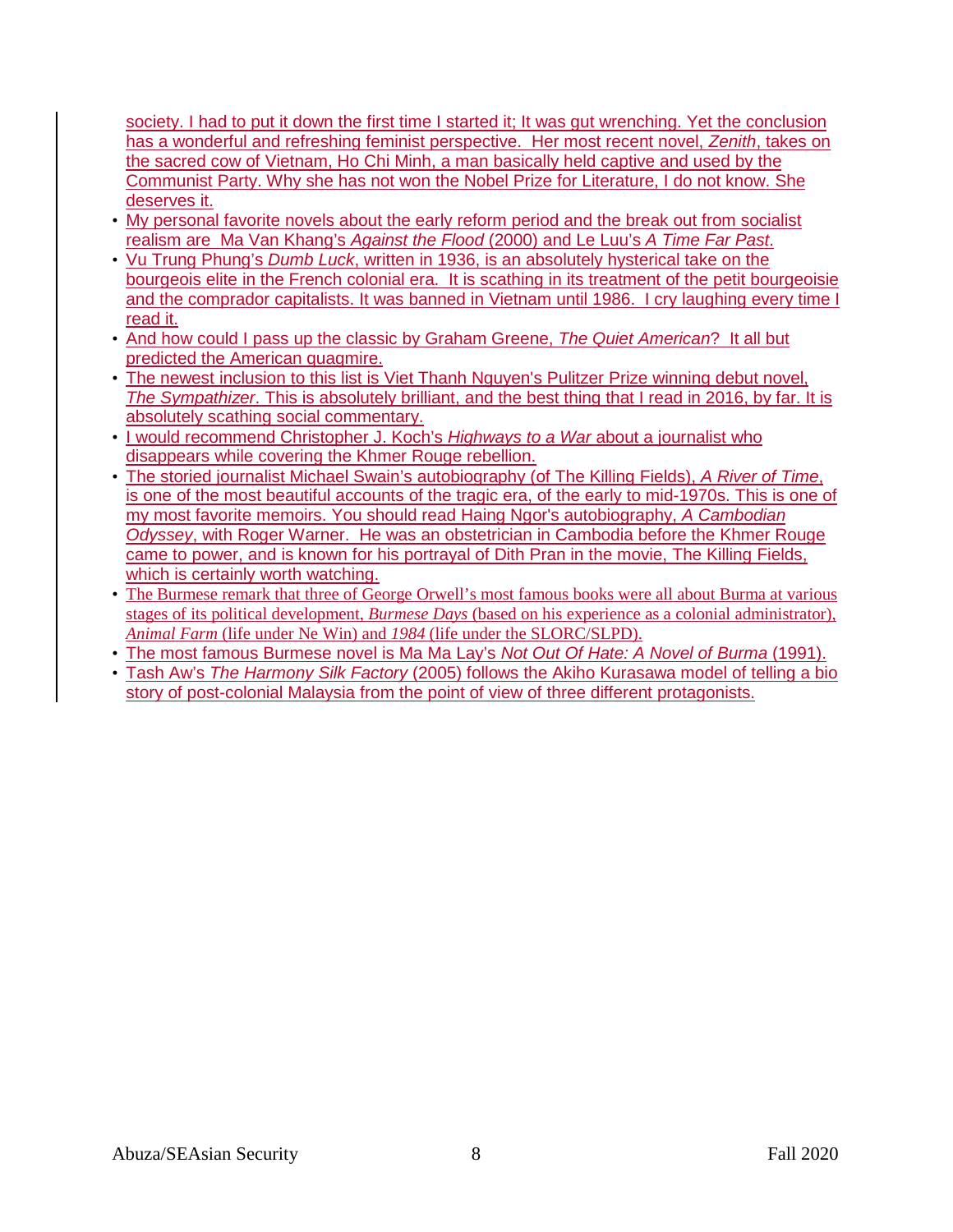## **Topic 2 2. Secessionist Insurgencies in Indonesia: East Timor, Malukus, Papua & Aceh**

With over 17,000 islands, spread across 3,000 miles, with hundreds of ethnolinguistic groups and multi denominations, Indonesia is an artificial country. Nationalists, originally trained and armed by the Japanese, won independence in 1949 following a bloody war of independence against the Dutch. The process of state-building began in tandem with nation-building. Secessionist insurgencies erupted across the archipelago. This class will study the insurgencies in the former Portuguese colony of East Timor, which Indonesia occupied in 1971 and legally incorporated in 1976; the long simmering insurgency in Aceh; and the brief CIA-backed insurgency in the Christian majority region of the Malukus. Though the United States pulled support, the Indonesians have never forgotten that, and maintain a degree of mistrust.

In 1971, Indonesia invaded the Portuguese colony of East Timor, formally annexing the province in 1976. But a marxist-based ethno-nationalist insurgency, known as FRETELIN, emerged, and tied the TNI down for over two decades. Egregious human rights abuses, kept diplomatic pressure on Indonesia. Australia was the only Western Country to recognize Jakarta's annexation. The 1996 Nobel Peace Prize went to two East Timorese campaigners, further pressuring Jakarta. The insurgency did not come to an end until the fall of Suharto in May 1998, when his success B.J. Habibie paved the Way for a UN-run referendum, which the government inexplicably believed it would win. The vote was almost 90 percent in favor of independence. The TNI hastily armed supporters who sacked the capital city of Dili, before a UN PKO was deployed, led by Australia and Thailand. Indonesia grudgingly accepted the referendum, but withheld vital support and expertise. East Timor became a ward of the international community, and to date remains a very fragile and poor state.

In 1976, an insurgency broke out in the western-most province of Aceh. Attempts to negotiate with the leaders of the Free Aceh Movement, known as GAM, repeatedly broke down, as the TNI attempted to crush the rebellion. Much of GAM's leadership fled to northern Europe, where they were able to maintain a de facto diplomatic presence. GAM received external support from Libya as well. The fall of Suharto in 1998 gave hope that a diplomatic settlement could be reached. Gus Dur offered a very generous autonomy package, but was ousted before it could be implemented. And his policy was already under criticism from the TNI. His successor Megawati Sukarnoputri, the daughter of the country's founder, was politically weak, and tried to appeal to the military for support by rescinding the autonomy offer and resuming the war. President Yudhoyono, who came to office in October 2004, knew that the insurgency could not be defeated. He began secret talks with field commanders, bypassing the intransigent leadership in Scandinavia. The Boxing Day tsunami in 2004, devastated Aceh, leading to the death of 165,000 people and wiping out what little physical infrastructure there was. The international community's robust humanitarian assistance program, was really the first time in over a decade that the province had been open to outside observers. The outpouring of international support, the totality of the calamity, was the catalyst for a peace agreement to be brokered under the leadership of the former president of Finland. By August 2005, an autonomy agreement had been concluded. To date, it is one of the most successful peace processes in the world.

In the eastern-most province of Papua, which is home to the largest copper and gold mine in the world, there has likewise been a long-standing but lower level insurgency. Papua is the poorest part of the country, with very little infrastructure. Unlike East Timor and Aceh, there is no movement towards finding a political settlement with the Free Papua Movement (OPM). The insurgency in Papua, remains the last un-resolved conflict in Indonesia. Though low-level, it is a clear case of internal colonialism.

These conflicts lasted were all exacerbated by over-centralization, internal colonialism, and egregious human rights violations by the state and security forces. The insurgency in Papua, remains the last un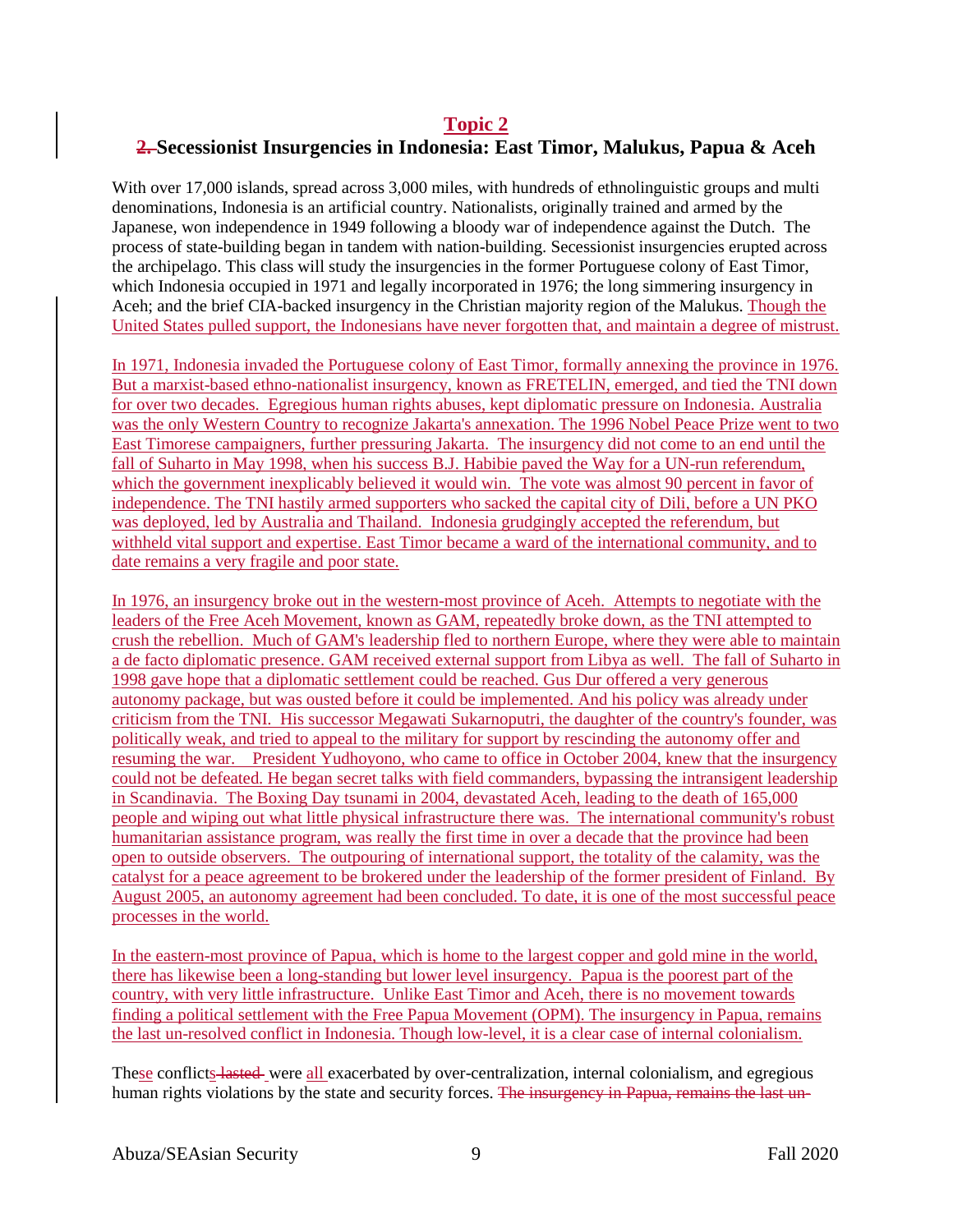resolved conflict in Indonesia. Though low-level, it is a clear case of internal colonialism, as Papua is rich with natural resources, including the largest copper and gold mine in the world. Human rights abuses by Indonesian security forces have perpetuated the conflict, but also limited US security cooperation. This seminar will focus on the drivers of conflict, whether they be over resources, ethnicity and religion, or external factors.

### **Required Readings**

- Adam Schwartz, A Nation in Waiting, Indonesia's Search for Stability (Boulder: Westview Press, 1999), 194-229. [PDF]
- Zachary Abuza, *Forging Peace in Southeast Asia* (Rowman & Littlefield, 2016), 23-45.
- International Crisis Group, "Indonesia: Resources And Conflict In Papua," Report No. 39/Asia, 13 September 2002, at [https://www.crisisgroup.org/asia/south-east-asia/indonesia/indonesia-resources](https://www.crisisgroup.org/asia/south-east-asia/indonesia/indonesia-resources-and-conflict-papua)[and-conflict-papua](https://www.crisisgroup.org/asia/south-east-asia/indonesia/indonesia-resources-and-conflict-papua)

## **Recommended Readings**

- Yohanes Sulaiman, "Indonesia's Strategic Culture: The Legacy of Independence," in Ashley J. Tellis, ed., *Understanding Strategic Cultures in the Asia-Pacific* (Seattle: National Bureau of Asian Research, 2016), 169-195.
- International Crisis Group, "Papua: Answers to Frequently Asked Questions," Briefing No. 53/Asia, 5 September 2006, at [https://www.crisisgroup.org/asia/south-east-asia/indonesia/papua-answers](https://www.crisisgroup.org/asia/south-east-asia/indonesia/papua-answers-frequently-asked-questions)[frequently-asked-questions.](https://www.crisisgroup.org/asia/south-east-asia/indonesia/papua-answers-frequently-asked-questions)
- •

•

- •
- •
- •
- 
- •
- **Other Resources**
- •
- •
- 
- •
- •
- •
- •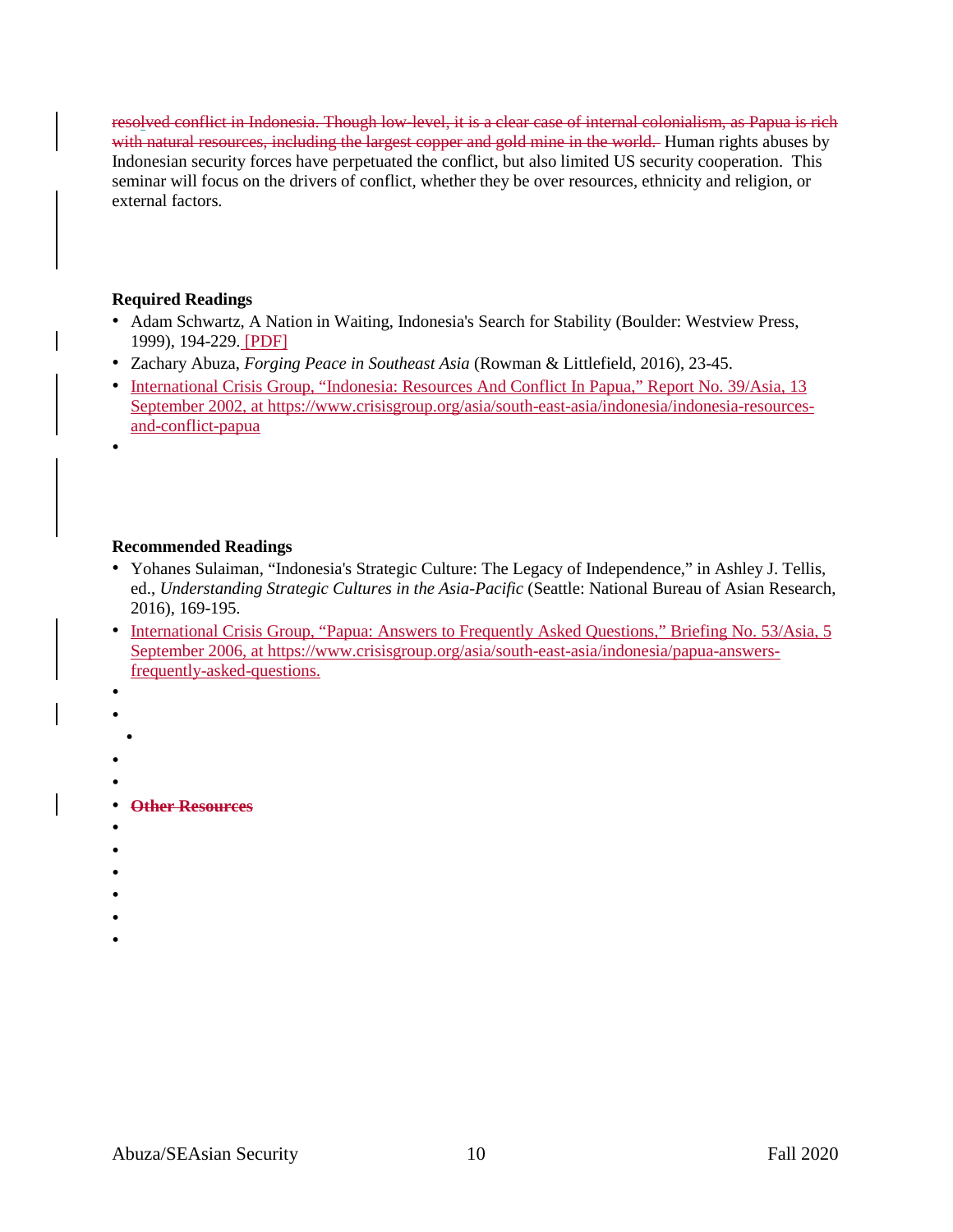## **Topic 3 3. Secessionist Insurgencies in Thailand & the Philippines**

Thailand prides itself on being the only country in Southeast Asia that was not colonized. While true, it ceded significant amounts of territory to the British in Burma and France in Laos and Cambodia. The roots of Thailand's ongoing Malay insurgency goes back to the 1909 Anglo-Thai border treaty, that was imposed on the Siamese court. Thailand always sought to assimilate the Malay population, the only of its minorities that has stubbornly resisted assimilation in exchange for citizenship. Armed insurgency erupted in the 1970s, but remained very low level. Indeed, the greater security threat was posed by the Malayan Communist Partyt that sought refuge in Thailand's deep south. By the early 1990s, the Thai government had quelled the Malay insurgency, which was divided on ideological and strategic grounds. But the insurgency resumed in 2004, this time far more Islamist, unified, and violent.

The Philippines is awash in insurgencies. With the US colonization of the Philippines in 1898, the US was drawn into the pacification of the Moros, (from the Spanish for Moors). When the US gave the Philippines independence in 1946, Moro leaders tried to negotiate their own independence for the muslim-majority southern Philippines. Armed insurgency began in the early 1970s and was one of the justifications for Ferdinand Marcos' declaration of martial law in 1972. The Moro National Liberation Front received backing from Libya and Malaysian leaders. The Moro Islamic Liberation Front broke away following the MNLF's failed peace agreement with the government in 1976 and grew after the MNLF's second peace agreement with the government in 1996. By 1999 they were developing a proto state governed by Islamic law. The Abu Sayyaf was formed by Afghan veterans and Al Qaeda seed money in the early 1990s, and has vacillated between jihadist violence and abject criminality. Strategic instability has led to an open-ended US security presence in the southern Philippines since 2002. Since 2014, the Islamic State has made inroads, grafting onto existing movements. The Philippines is also home to the longest running communist insurgency in the world, led by the New People's Army. In addition, the Philippines is beset by the longest running communist insurgency, led by the New People's Army.

## **Required Readings**

- Zachary Abuza, *Forging Peace in Southeast Asia* (Rowman & Littlefield, 2016), 65-87, 121-136.
- International Crisis Group, "Jihadism in Southern Thailand: A Phantom Menace," Report No. 291/Asia, 8 November 2017, at [https://www.crisisgroup.org/asia/south-east-asia/thailand/291](https://www.crisisgroup.org/asia/south-east-asia/thailand/291-jihadism-southern-thailand-phantom-menace) [jihadism-southern-thailand-phantom-menace.](https://www.crisisgroup.org/asia/south-east-asia/thailand/291-jihadism-southern-thailand-phantom-menace)
- Anthony Davis, "Despite big bangs, Thai Muslim rebels fading away," Asia Times, 11 November 2019, at [https://www.asiatimes.com/2019/11/article/despite-big-bangs-thai-muslim-rebels-fading](https://www.asiatimes.com/2019/11/article/despite-big-bangs-thai-muslim-rebels-fading-away/)[away/](https://www.asiatimes.com/2019/11/article/despite-big-bangs-thai-muslim-rebels-fading-away/)
- Luke Lischin, "The escalating violence of the New People's Army in Mindanao," New Mandala, 19 September 2018, at [https://www.newmandala.org/escalating-violence-new-peoples-army-mindanao/.](https://www.newmandala.org/escalating-violence-new-peoples-army-mindanao/)

#### **Recommended Readings**

• Zachary Abuza, "False Positives in Thai Counterinsurgency," *Georgetown Journal of International Affairs*, 15 November 2019, at [https://www.georgetownjournalofinternationalaffairs.org/online](https://www.georgetownjournalofinternationalaffairs.org/online-edition/2019/11/13/false-positives-in-thai-counterinsurgency)[edition/2019/11/13/false-positives-in-thai-counterinsurgency](https://www.georgetownjournalofinternationalaffairs.org/online-edition/2019/11/13/false-positives-in-thai-counterinsurgency)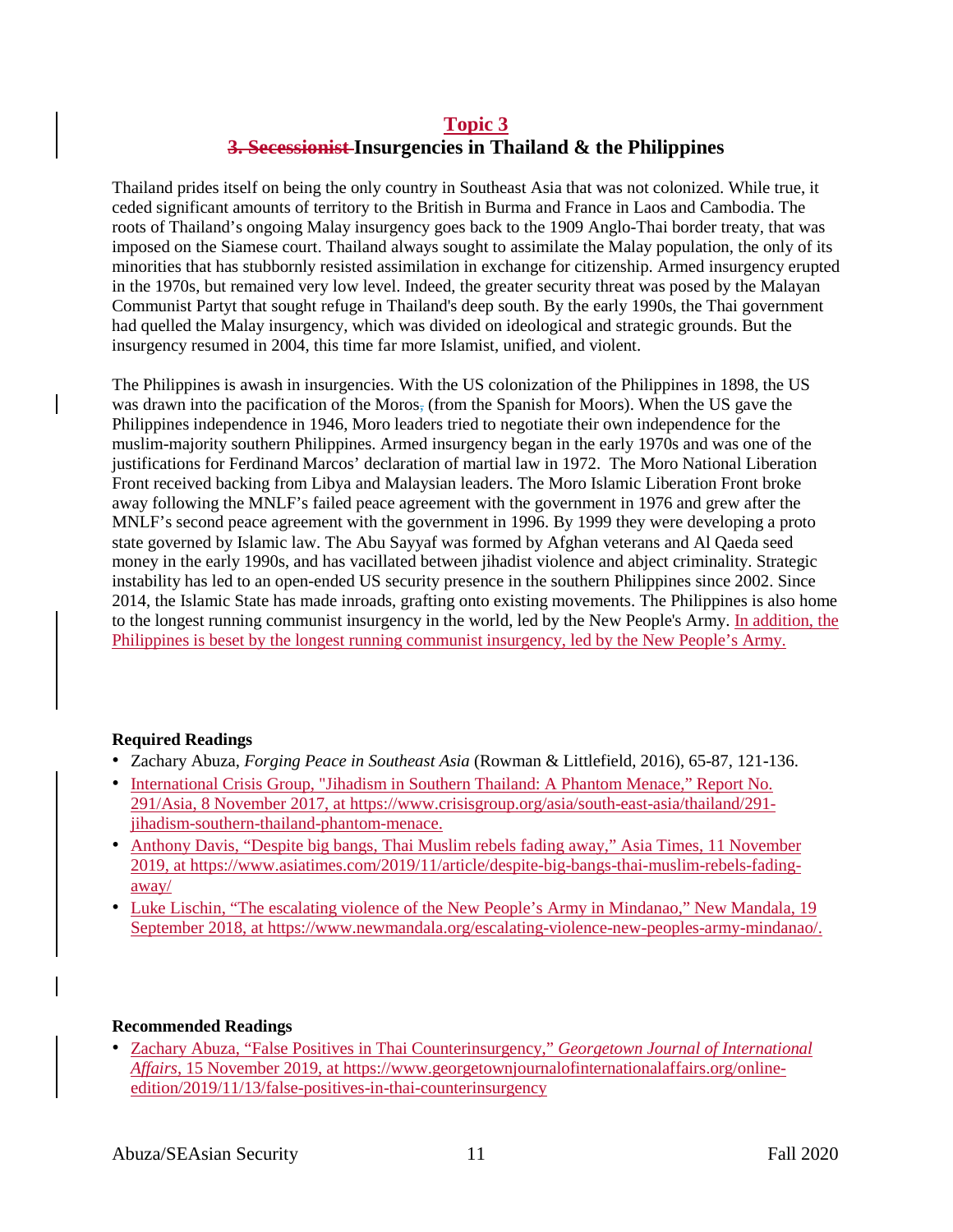- International Crisis Group, "The Philippines: Breakthrough in Mindanao," Report No. 240/Asia, 5 December 2012, at [https://www.crisisgroup.org/asia/south-east-asia/philippines/philippines](https://www.crisisgroup.org/asia/south-east-asia/philippines/philippines-breakthrough-mindanao)[breakthrough-mindanao](https://www.crisisgroup.org/asia/south-east-asia/philippines/philippines-breakthrough-mindanao)
- International Crisis Group, "The Philippines: Dismantling Rebel Groups," Report No. 248/Asia, 19 June 2013, at [https://www.crisisgroup.org/asia/south-east-asia/philippines/philippines-dismantling](https://www.crisisgroup.org/asia/south-east-asia/philippines/philippines-dismantling-rebel-groups)[rebel-groups.](https://www.crisisgroup.org/asia/south-east-asia/philippines/philippines-dismantling-rebel-groups)
- International Crisis Group, "The Philippines: Renewing Prospects for Peace in Mindanao," Report No. 281/Asia, 6 July 2016, at [https://www.crisisgroup.org/asia/south-east-asia/philippines/philippines](https://www.crisisgroup.org/asia/south-east-asia/philippines/philippines-renewing-prospects-peace-mindanao)[renewing-prospects-peace-mindanao.](https://www.crisisgroup.org/asia/south-east-asia/philippines/philippines-renewing-prospects-peace-mindanao)
- International Crisis Group, "Thailand: The Evolving Conflict in the South," Report No. 241/Asia, 11 December 2012, at [https://www.crisisgroup.org/asia/south-east-asia/thailand/thailand-evolving](https://www.crisisgroup.org/asia/south-east-asia/thailand/thailand-evolving-conflict-south)[conflict-south.](https://www.crisisgroup.org/asia/south-east-asia/thailand/thailand-evolving-conflict-south)
- International Crisis Group, "Thailand: Malay-Muslim Insurgency and the Dangers of Intractability," Commentary/Asia, 20 July 2017, at [https://www.crisisgroup.org/asia/south-east-asia/thailand/thailand](https://www.crisisgroup.org/asia/south-east-asia/thailand/thailand-malay-muslim-insurgency-and-dangers-intractability)[malay-muslim-insurgency-and-dangers-intractability.](https://www.crisisgroup.org/asia/south-east-asia/thailand/thailand-malay-muslim-insurgency-and-dangers-intractability)
- •
- •
- **Other Resources**
- -
- •
- 
- •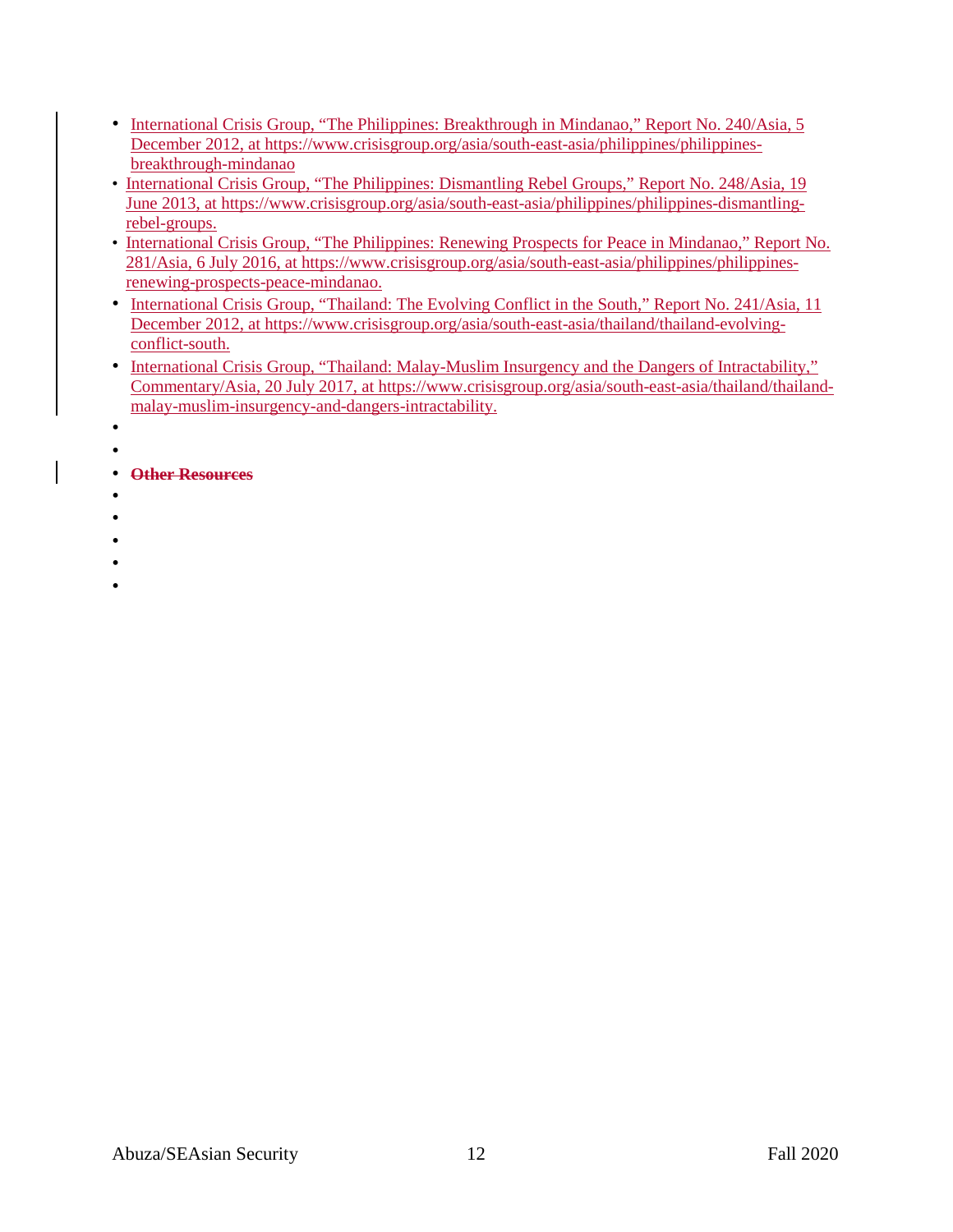## **Topic 4**

# **4. Terrorism in Southeast Asia: From Al Qaeda & Jemaah Islamiyah to the Islamic State**

The 2002 bombing of a nightclub on the resort island of Bali exposed the global network of Al Qaeda and pulled many governments in Southeast Asia out of their complacency. The movement had deep roots, emerging from Kartosuwirjo's Darul Islam struggle in Indonesia from 1949-62. The Bali bombing H also unleashed the genie from the bottle: it was the first suicide bombing in the region. Jemaah Islamiyah, al Qaeda's regional affiliate, executed annual multi casualty attacks in 2003, 2004, 2005, 2007, and 2009. While many of the attacks demonstrated sophisticated learning, Indonesian and regional security forces gradually took the network apart. Jemaah Islamiah was plagued by factional schisms, divides over targeting and tactics, whether to continue following the Al Qaeda line of attacking the "Far Enemy," or by returning to its pre-9/11 campaign of sectarian bloodletting. In 2010 a group tried to bridge the divide, but was largely rounded up in police operations. JI, as a militant organization, was defunct until the 2014 emergence of the Islamic State, which revitalized terrorist networks across the region. Many key leaders of JI declared *bai'at* to al-Baghdadi. Over 300 Southeast Asians joined the Islamic State forming a Bahasa language company, Khatiba Nusantara. Including wives and children, over 1,000 Southeast Asians traveled to Iraq and Syria. In mid-2017 pro-IS militants siege the Philippine city of Marawi, which they held for five months. The lone wolf nature of IS, simply encouraging encouraging attacks by supporters, has l;ed to multiple, if not spectacular attacks. And unlike the pro-Al Qaeda groups, pro-IS cells are actively targeting Malaysia. But as IS cells have taken the brunt of the counter-terrorism efforts, Jemaah Islamiyah is poised to retake leadership. In his April 2019 video appearance, al-Baghdadi made no mention of the Islamic State in East Asia. Was it an oversight or a snub? And as the Islamic State shifts to a global insurgency model, what does this mean for terrorism in Southeast Asia?

#### **Required Readings**

- Zachary Abuza and Colin Clarke, "The Islamic State Meets Southeast Asia," *Foreign Affairs*, 16 September 2019, at [https://www.foreignaffairs.com/articles/southeast-asia/2019-09-16/islamic-state](https://www.foreignaffairs.com/articles/southeast-asia/2019-09-16/islamic-state-meets-southeast-asia)[meets-southeast-asia.](https://www.foreignaffairs.com/articles/southeast-asia/2019-09-16/islamic-state-meets-southeast-asia) Zachary Abuza, "The Strategic and Tactical Implications of the Islamic State on Southeast Asia's Militant Groups," *Georgetown Journal of Asian Affairs* (Fall 2016), at https://asianstudies.georgetown.edu/sites/asianstudies/files/documents/gjaa\_3.1\_abuza\_0.pdf
- Thomas Samuels, "Radicalisation in Southeast Asia: A Selected Case Study of DAESH in Indonesia, Malaysia and The Philippines," (Kuala Lumpur: SEARCCT, 2016), at https://www.unodc.org/documents/southeastasiaandpacific//Publications/2016/Radicalisation\_SEA\_201 6.pdf
- Peter Chalk, "Jemaah Islamiyah: An Uncertain Future," ASPI, March 2019, at https://s3-ap-southeast-2.amazonaws.com/ad-aspi/2019-
- 03/SR%20136%20Jemaah%20Islamiyah.pdf?RagzYrThwHuG6M1TykCVWS.h0CM.e5tG
- Kirsten E. Schulze, "The Surabaya Bombings and the Evolution of the Jihadi Threat in Indonesia," CTC Sentinel, 22 June 2018, at https://ctc.usma.edu/surabaya-bombings-evolution-jihadi-threatindonesia/Alif Satria, "The Neo-JI threat: Jema'ah Islamiyah's resurgence in Indonesia follows an old playbook," New Mandala, 16 August 2019, at [https://www.newmandala.org/the-neo-ji-threat-jemaah](https://www.newmandala.org/the-neo-ji-threat-jemaah-islamiyahs-resurgence-in-indonesia-follows-an-old-playbook/?fbclid=IwAR3lfoZr3ZEcI9e3DgDKDmQ_DxPW6ON6aagJ6IqHGBdTMeY7IDygiZigqwo)[islamiyahs-resurgence-in-indonesia-follows-an-old](https://www.newmandala.org/the-neo-ji-threat-jemaah-islamiyahs-resurgence-in-indonesia-follows-an-old-playbook/?fbclid=IwAR3lfoZr3ZEcI9e3DgDKDmQ_DxPW6ON6aagJ6IqHGBdTMeY7IDygiZigqwo)[playbook/?fbclid=IwAR3lfoZr3ZEcI9e3DgDKDmQ\\_DxPW6ON6aagJ6IqHGBdTMeY7IDygiZigqwo.](https://www.newmandala.org/the-neo-ji-threat-jemaah-islamiyahs-resurgence-in-indonesia-follows-an-old-playbook/?fbclid=IwAR3lfoZr3ZEcI9e3DgDKDmQ_DxPW6ON6aagJ6IqHGBdTMeY7IDygiZigqwo)
- Ana P. Santos, "In Indonesia, 'Women Are Now a Permanent Part of the Jihadi Structure'," *World Politics Review*, 29 October 2019, at [https://www.worldpoliticsreview.com/articles/28302/in-indonesia](https://www.worldpoliticsreview.com/articles/28302/in-indonesia-women-are-now-a-permanent-part-of-the-jihadi-structure)[women-are-now-a-permanent-part-of-the-jihadi-structure](https://www.worldpoliticsreview.com/articles/28302/in-indonesia-women-are-now-a-permanent-part-of-the-jihadi-structure)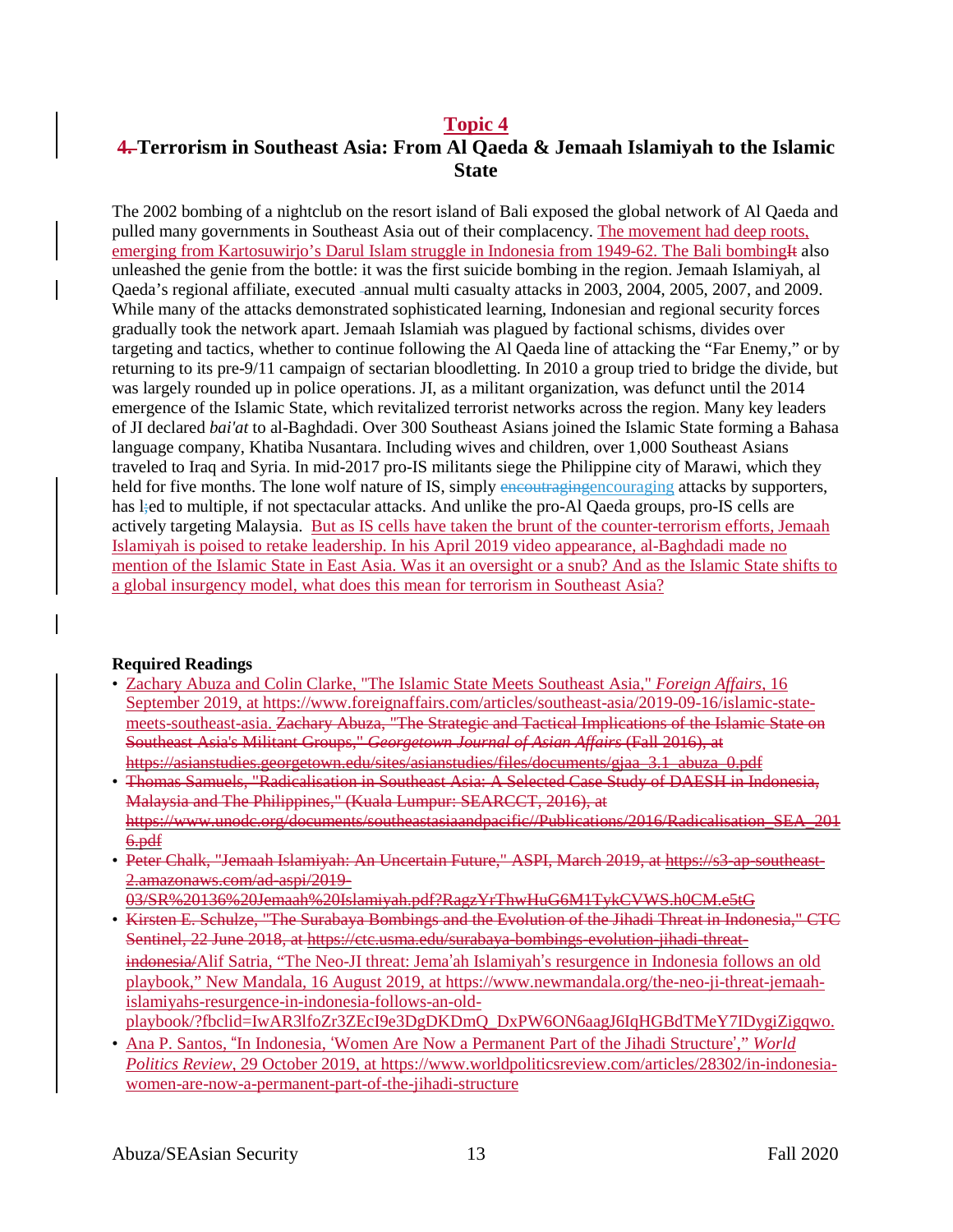- Nava Nuraniyah, "The Evolution of Online Violent Extremism in Indonesia and the Philippines," RUSI (July 2019), at [https://rusi.org/publication/other-publications/evolution-online-violent-extremism](https://rusi.org/publication/other-publications/evolution-online-violent-extremism-indonesia-and-philippines)[indonesia-and-philippines.](https://rusi.org/publication/other-publications/evolution-online-violent-extremism-indonesia-and-philippines)
- •
- •
- •

# **Recommended Readings**

- V. Arianti, "Aman Abdurrahman: Ideologue & 'Commander' of IS Supporters in Indonesia," RSIS, *Counter Terrorist Trends & Analyses*, Vol. 9, No. 2 (February 2017). [PDF]
- Kirsten E. Schulze, "The Surabaya Bombings and the Evolution of the Jihadi Threat in Indonesia," CTC Sentinel, 22 June 2018, at [https://ctc.usma.edu/surabaya-bombings-evolution-jihadi-threat-indonesia/.](https://ctc.usma.edu/surabaya-bombings-evolution-jihadi-threat-indonesia/)
- Zachary Abuza, "The Strategic and Tactical Implications of the Islamic State on Southeast Asia's Militant Groups," *Georgetown Journal of Asian Affairs* (Fall 2016), at [https://asianstudies.georgetown.edu/sites/asianstudies/files/documents/gjaa\\_3.1\\_abuza\\_0.pdf](https://asianstudies.georgetown.edu/sites/asianstudies/files/documents/gjaa_3.1_abuza_0.pdf)
- Colin P. Clarke, "The Post-Caliphate Caliph," *Foreign Policy*, 29 April 2019, at [https://foreignpolicy.com/2019/04/29/the-post-caliphate-caliph/.](https://foreignpolicy.com/2019/04/29/the-post-caliphate-caliph/)
- Colin P. Clarke, "What Does the Islamic State's Organisational Restructuring Tell Us?" ICCT, 3 June 2019, at [https://icct.nl/publication/what-does-the-islamic-states-organisational-restructuring-tell-us/.](https://icct.nl/publication/what-does-the-islamic-states-organisational-restructuring-tell-us/)
- Peter Chalk, "Jemaah Islamiyah: An Uncertain Future," ASPI, March 2019, at [https://s3-ap-southeast-](https://s3-ap-southeast-2.amazonaws.com/ad-aspi/2019-03/SR%2520136%2520Jemaah%2520Islamiyah.pdf?RagzYrThwHuG6M1TykCVWS.h0CM.e5tG)[2.amazonaws.com/ad-aspi/2019-](https://s3-ap-southeast-2.amazonaws.com/ad-aspi/2019-03/SR%2520136%2520Jemaah%2520Islamiyah.pdf?RagzYrThwHuG6M1TykCVWS.h0CM.e5tG) [03/SR%20136%20Jemaah%20Islamiyah.pdf?RagzYrThwHuG6M1TykCVWS.h0CM.e5tG.](https://s3-ap-southeast-2.amazonaws.com/ad-aspi/2019-03/SR%2520136%2520Jemaah%2520Islamiyah.pdf?RagzYrThwHuG6M1TykCVWS.h0CM.e5tG)
- Thomas Samuels, "Radicalisation in Southeast Asia: A Selected Case Study of DAESH in Indonesia, Malaysia and The Philippines," (Kuala Lumpur: SEARCCT, 2016), at [https://www.unodc.org/documents/southeastasiaandpacific//Publications/2016/Radicalisation\\_SEA\\_201](https://www.unodc.org/documents/southeastasiaandpacific/Publications/2016/Radicalisation_SEA_2016.pdf) [6.pdf](https://www.unodc.org/documents/southeastasiaandpacific/Publications/2016/Radicalisation_SEA_2016.pdf)
- J. "Lumpy" Lumbaca, "Indo-Pacific Terrorism: What to Expect for the Foreseeable Future," *Small Wars Journal,* 18 April 2019, at [https://smallwarsjournal.com/jrnl/art/indo-pacific-terrorism-what](https://smallwarsjournal.com/jrnl/art/indo-pacific-terrorism-what-expect-foreseeable-future)[expect-foreseeable-future](https://smallwarsjournal.com/jrnl/art/indo-pacific-terrorism-what-expect-foreseeable-future)
- Department of State, Country Reports on terrorism, 2017, at [https://www.state.gov/reports/country](https://www.state.gov/reports/country-reports-on-terrorism-2017/)[reports-on-terrorism-2017/](https://www.state.gov/reports/country-reports-on-terrorism-2017/)
- "The Re-Emergence of Jemaah Islamiyah," 27 April 2017 IPAC Report No. 36, at [http://file.understandingconflict.org/file/2017/04/IPAC\\_Report\\_36.pdf.](http://file.understandingconflict.org/file/2017/04/IPAC_Report_36.pdf)
- "Online Activism and Social media Usage Among Indonesian Extremists," Institute of Policy Analysis of Conflict (October 2015), at
- [http://file.understandingconflict.org/file/2015/10/IPAC\\_24\\_Online\\_Activism\\_Social\\_Media.pdf.](http://file.understandingconflict.org/file/2015/10/IPAC_24_Online_Activism_Social_Media.pdf)
- Charles Knight and Katja Theodorakis, "Insights from Marawi for a changing threat paradigm," ASPI Strategist, 31 July 2019, at [https://www.aspistrategist.org.au/insights-from-marawi-for-a-changing](https://www.aspistrategist.org.au/insights-from-marawi-for-a-changing-threat-paradigm/)[threat-paradigm/.](https://www.aspistrategist.org.au/insights-from-marawi-for-a-changing-threat-paradigm/)
- Zachary Abuza, "Death of Islamic State East Asia Leader Abu Dar Puts Philippine Militant Leadership in Flux," Jamestown Foundation, *Militant Leader Monitor*, August 2019, Vol. 10, No 7 (July 2019). PDF.
- Zachary Abuza, "Who's the Baghdadi now: after US special forces hunted down Isis leader, who will take his place in Southeast Asia's terror groups?" South China Morning Post, 2 November 2019, at [https://www.scmp.com/week-asia/politics/article/3035993/whos-baghdadi-now-after-us-special-forces](https://www.scmp.com/week-asia/politics/article/3035993/whos-baghdadi-now-after-us-special-forces-hunted-down-isis)[hunted-down-isis.](https://www.scmp.com/week-asia/politics/article/3035993/whos-baghdadi-now-after-us-special-forces-hunted-down-isis)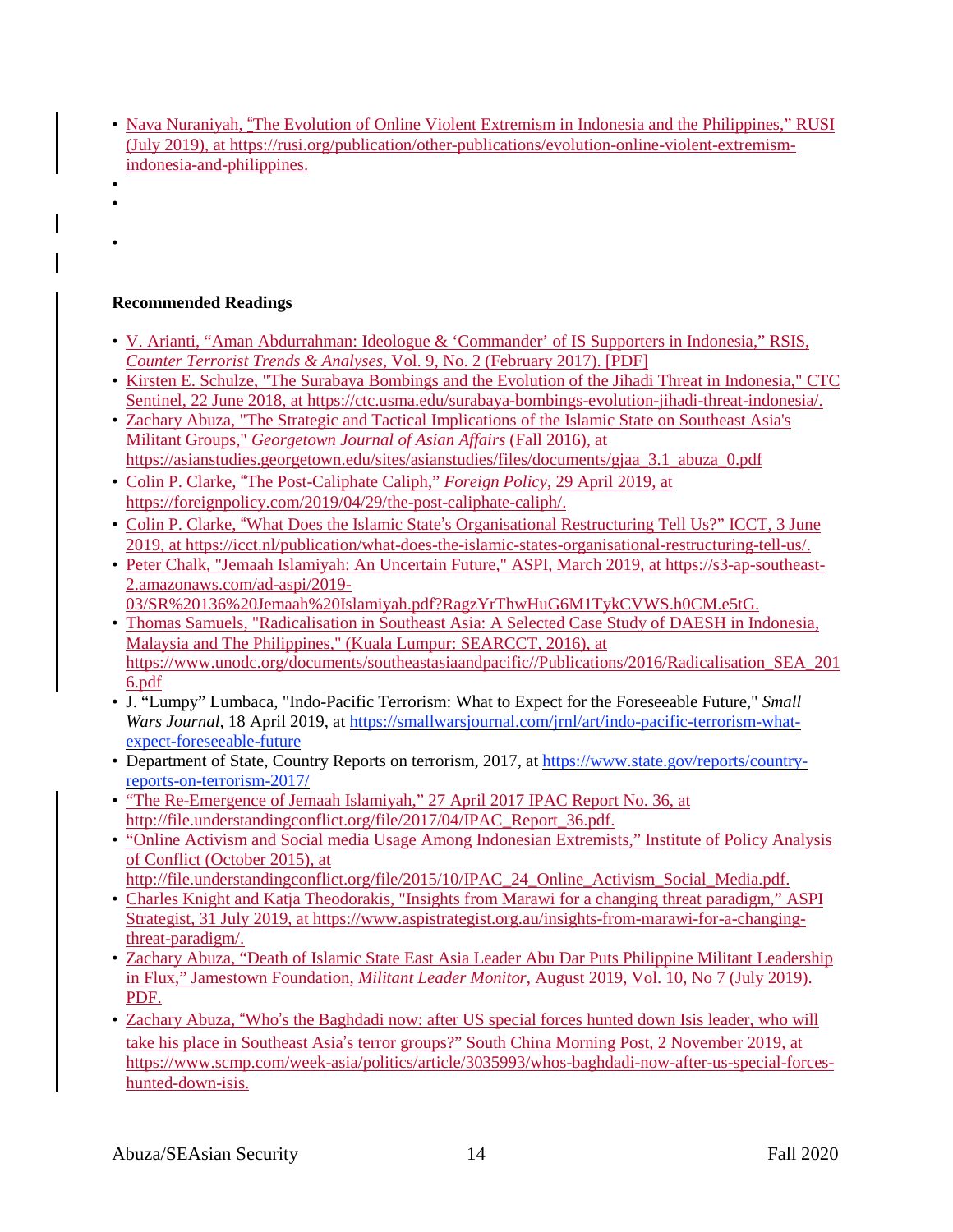- Sylvia Laksmi, "How do terrorists fund their activities? Some do it legally," The Conversation, 12 July 2019, at [https://theconversation.com/how-do-terrorists-fund-their-activities-some-do-it-legally-119926.](https://theconversation.com/how-do-terrorists-fund-their-activities-some-do-it-legally-119926)
- Kevin Fernandez & Greg Lopez, "Terror Threat in Malaysia: Warning Signs," RSIS Commentary, No. 152/2019, 31 July 2019. [PDF]
- Kevin Yeo, "Suicide Bombing: Is this the End of Filipino 'Warrior Culture'?" The Diplomat, 12 July 2019, at [https://thediplomat.com/2019/07/suicide-bombing-is-this-the-end-of-filipino-warrior-culture/.](https://thediplomat.com/2019/07/suicide-bombing-is-this-the-end-of-filipino-warrior-culture/)
- Kiriloi M. Ingram, "Revisiting Marawi: Women and the Struggle Against the Islamic State in the Philippines," Lawfare, 4 August 2019, at [https://www.lawfareblog.com/revisiting-marawi-women-and](https://www.lawfareblog.com/revisiting-marawi-women-and-struggle-against-islamic-state-philippines)[struggle-against-islamic-state-philippines.](https://www.lawfareblog.com/revisiting-marawi-women-and-struggle-against-islamic-state-philippines)
- •

## **Other Resources**

- The reports on JI from the International Crisis Group are an excellent resource [\(http://www.crisisgroup.org/en/regions/asia/south-east-asia/indonesia.aspx\)](http://www.crisisgroup.org/en/regions/asia/south-east-asia/indonesia.aspx)) as are from IPAC [\(http://understandingconflict.org/en.html\)](http://understandingconflict.org/en.html).
- The Department of State's annual country reports can be found here: [https://www.state.gov/country](https://www.state.gov/country-reports-on-terrorism/)[reports-on-terrorism/](https://www.state.gov/country-reports-on-terrorism/)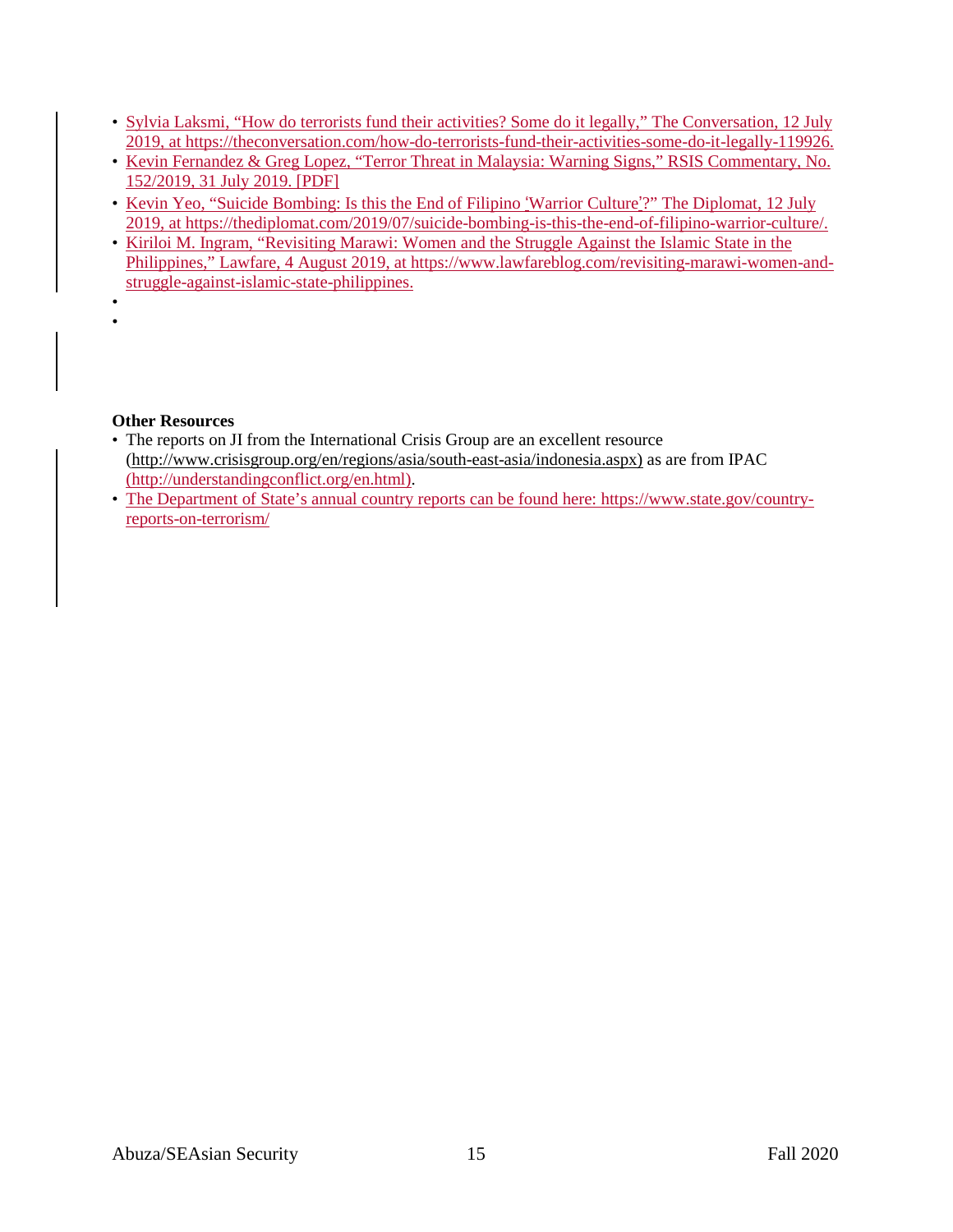**Topic 5**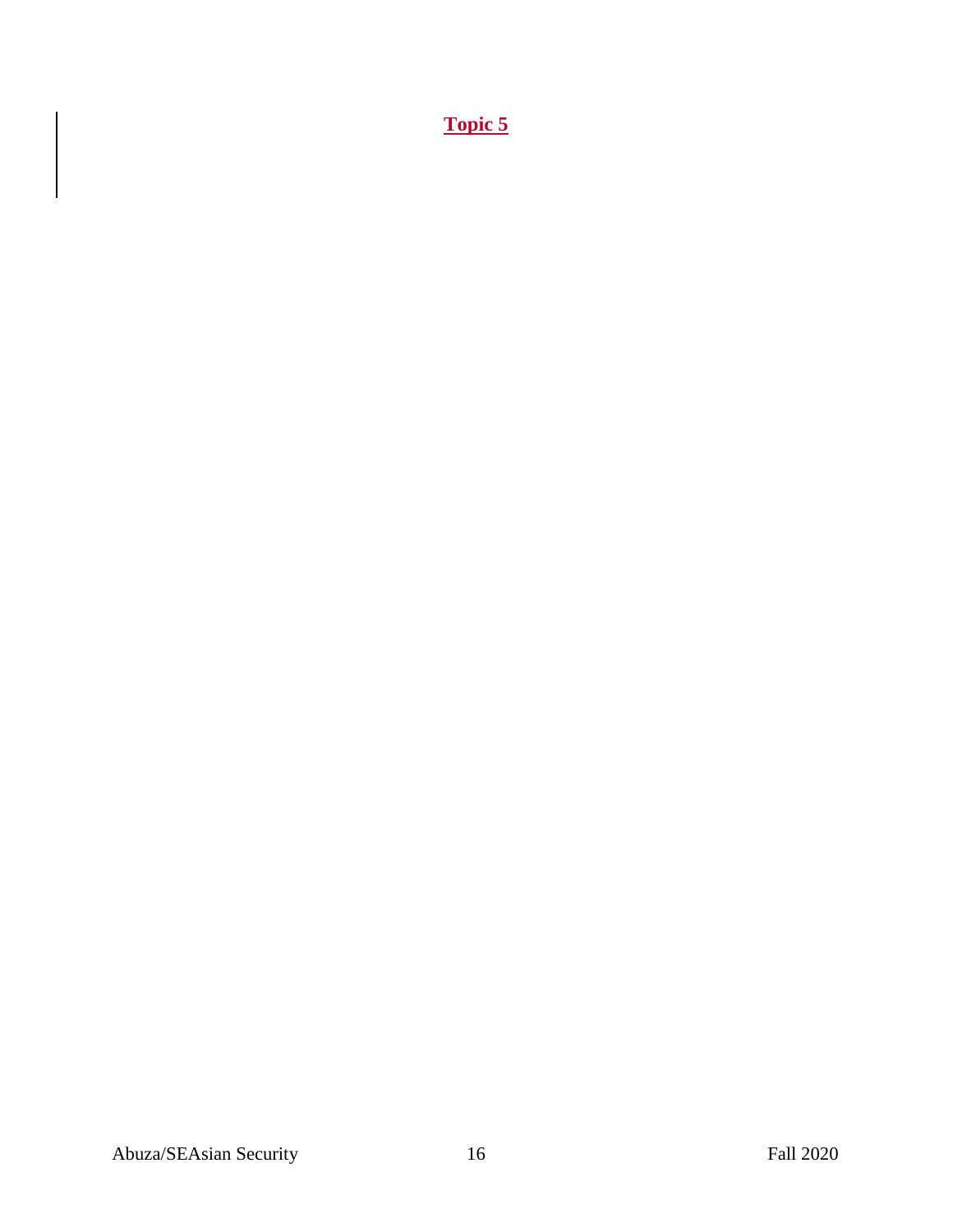## **5. Southeast Asian Experience in Counter-terrorism**

Terrorism will remain a persistent but manageable threat in Southeast Asia. There are many reasons for this, including the establishment of Indonesia's elite counterterrorism unit Densus-88, as well as very good inter0-state cooperation. In the Philippines, where CT has been highly militarized, it has been far less successful; tied too, challenges of governance. Singapore, Malaysia and Indonesia have all put inlace CVE programs, though they differ in fundamental ways, based on different legal regimes, cultural practices, and political sensitivities. Indonesia and Malaysia have put in place some very effective and progressive CVE programs that would never be acceptable in the West, but which deserve study.

This seminar will discuss the Southeast Asian experience in counterterrorism, analyze what policies have worked, what have failed. We will address certain laws and policy debates, especially in Indonesia and Malaysia. The class will compare the police and intelligence approaches in Indonesia, Malaysia, and Thailand, and contrast them with the military-focused approach of the Philippines. Importantly, it will look at areas where inter-state cooperation has been institutionalized, and where and why there are still shortfalls. In addition we will look at CVE programs, including the role of civil society and NGOs, as well as disengagement programs in Malaysia, Singapore, and Indonesia. Finally, we will address the spread of Salafism in the region and its implications.

### **Required Readings**

- Julie Chernov Hwang, "Jihadist Disengagement from Violence: Understanding Contributing Factors," RSIS Commentary, No 139, 9 June 2016, at [http://www.rsis.edu.sg/wp](http://www.rsis.edu.sg/wp-content/uploads/2016/06/CO16139.pdf?utm_source=getresponse&utm_medium=email&utm_campaign=rsis_publications&utm_content=RSIS+Commentary+139%252F2016+Jihadist+Disengagement+from+Violence%253A+Understanding+Contributing+Factors+by+Julie+Chernov+Hwang+)[content/uploads/2016/06/CO16139.pdf?utm\\_source=getresponse&utm\\_medium=email&utm\\_campaig](http://www.rsis.edu.sg/wp-content/uploads/2016/06/CO16139.pdf?utm_source=getresponse&utm_medium=email&utm_campaign=rsis_publications&utm_content=RSIS+Commentary+139%252F2016+Jihadist+Disengagement+from+Violence%253A+Understanding+Contributing+Factors+by+Julie+Chernov+Hwang+) [n=rsis\\_publications&utm\\_content=RSIS+Commentary+139%2F2016+Jihadist+Disengagement+from](http://www.rsis.edu.sg/wp-content/uploads/2016/06/CO16139.pdf?utm_source=getresponse&utm_medium=email&utm_campaign=rsis_publications&utm_content=RSIS+Commentary+139%252F2016+Jihadist+Disengagement+from+Violence%253A+Understanding+Contributing+Factors+by+Julie+Chernov+Hwang+) [+Violence%3A+Understanding+Contributing+Factors+by+Julie+Chernov+Hwang+.](http://www.rsis.edu.sg/wp-content/uploads/2016/06/CO16139.pdf?utm_source=getresponse&utm_medium=email&utm_campaign=rsis_publications&utm_content=RSIS+Commentary+139%252F2016+Jihadist+Disengagement+from+Violence%253A+Understanding+Contributing+Factors+by+Julie+Chernov+Hwang+)
- Yosua Praditya Suratman, "The Effectiveness of De-Radicalization Program in Southeast Asia: Does It Work? The Case of Indonesia, Malaysia, and Singapore," Journal of ASEAN Studies, Vol. 5, No. 2 (2017), pp. 135-156, at

[https://pdfs.semanticscholar.org/7d79/d276a1731566a08f5a39fe16747f53f73e5d.pdf.](https://pdfs.semanticscholar.org/7d79/d276a1731566a08f5a39fe16747f53f73e5d.pdf)

- Charles Knight and Katja Theodorakis, "The Marawi crisis—urban conflict and information operations," ASPI Strategist, 31 July 2019, at [https://www.aspi.org.au/report/marawi-crisis-urban](https://www.aspi.org.au/report/marawi-crisis-urban-conflict-and-information-operations)[conflict-and-information-operations.](https://www.aspi.org.au/report/marawi-crisis-urban-conflict-and-information-operations)
- Greg Barton, "How Indonesia's counter-terrorism force has become a model for the region," The Conversation, 1 July 2018, at Zachary Abuza, "Counterterrorism In Southeast Asia," Australian Strategic Policy Institute, Counterterrorism Yearbook, 2019, Edited by Isaac Kfir and Georgia Grice (Canberra, ASPI, 2019), at https://s3-ap-southeast-2.amazonaws.com/ad-aspi/2019- 03/ASPI%20Counterterrorism%20YB2019\_acc\_1.pdf?VWvpiCRC\_om4gXFvmBHvSn0NIDNOrMv [Mhttp://theconversation.com/how-indonesias-counter-terrorism-force-has-become-a-model-for-the](http://theconversation.com/how-indonesias-counter-terrorism-force-has-become-a-model-for-the-region-97368)[region-97368.](http://theconversation.com/how-indonesias-counter-terrorism-force-has-become-a-model-for-the-region-97368)
- Scott N. McKay, David A. Webb, "Comparing Counterterrorism in Indonesia and the Philippines," CTC *Sentinel*, 27 February 2015, at https://ctc.usma.edu/comparing-counterterrorism-in-indonesia-andthe-philippines/
- Human Rights Watch, "Indonesia: Counterterrorism Law Changes Threaten Rights," 12 January 2017, at [https://www.hrw.org/news/2017/07/12/indonesia-counterterrorism-law-changes-threaten-rights.](https://www.hrw.org/news/2017/07/12/indonesia-counterterrorism-law-changes-threaten-rights)
- Kusumasari Ayuningtyas, "The other jihad," Southeast Asia Globe, 4 July 2019, at [https://southeastasiaglobe.com/the-other-jihad/.](https://southeastasiaglobe.com/the-other-jihad/)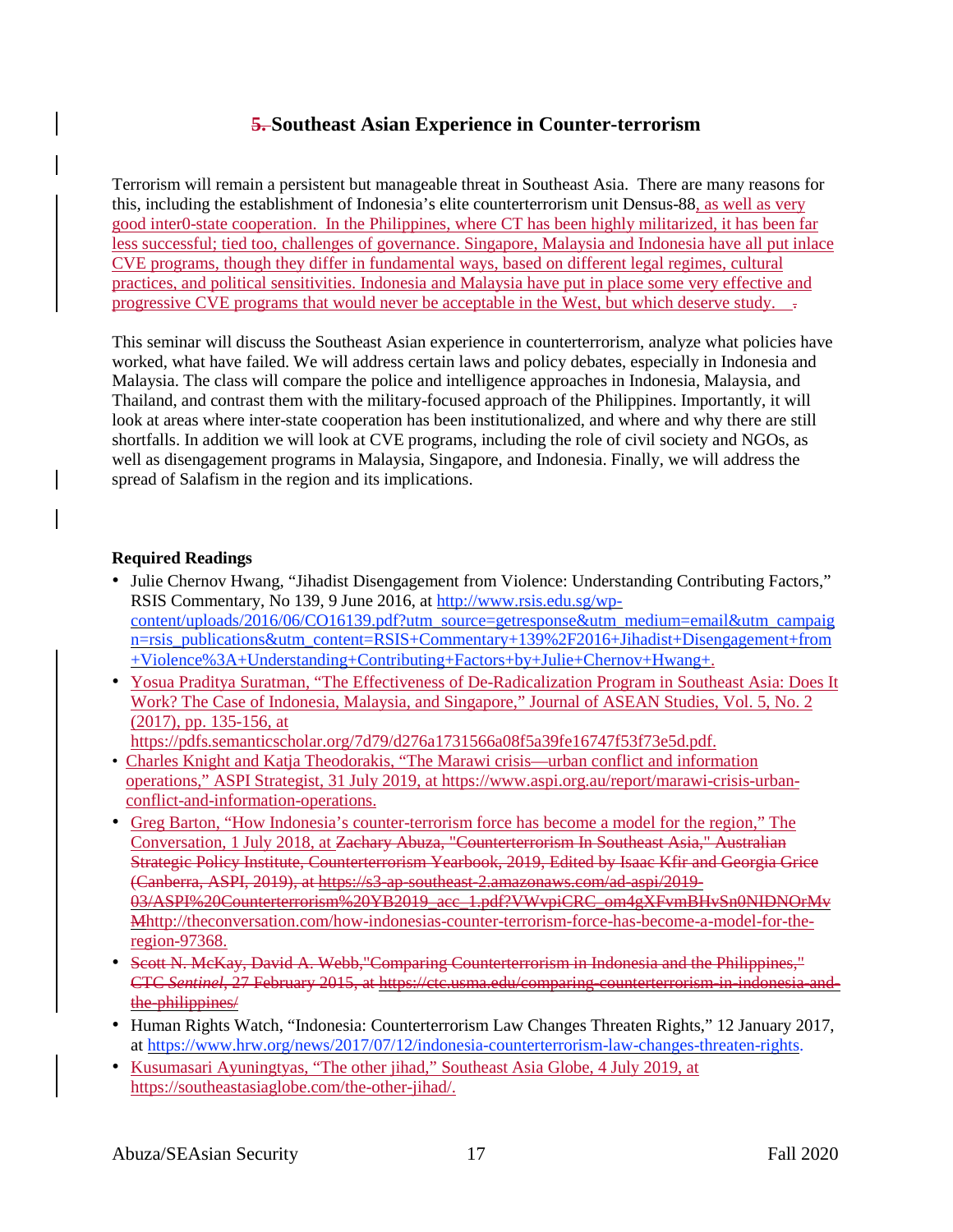- Hannah Beech, "At a School for Suicide Bombers' Children, Dancing, Drawing and Deradicalization," *New York Times*, 18 October 2019, at [https://www.nytimes.com/2019/10/18/world/asia/indonesia](https://www.nytimes.com/2019/10/18/world/asia/indonesia-islamist-extremism-isis.html)[islamist-extremism-isis.html.](https://www.nytimes.com/2019/10/18/world/asia/indonesia-islamist-extremism-isis.html)
- Agus Santoso and Sylvia Windya Laksmi, "Regional Terrorism Financing Risk Assessment Framework," RSIS, *Counter Terrorist Trends & Analyses*, Vol. 8, No. 10 (October 2016 2017). [PDF]
- Zachary Abuza, "Where Did the U.S. Go Wrong in the Philippines? A Hard Look at a 'Success' Story," War on the Rocks, 14 June 2018, at [https://warontherocks.com/2018/06/where-did-the-u-s-go-wrong](https://warontherocks.com/2018/06/where-did-the-u-s-go-wrong-in-the-philippines-a-hard-look-at-a-success-story/)[in-the-philippines-a-hard-look-at-a-success-story/](https://warontherocks.com/2018/06/where-did-the-u-s-go-wrong-in-the-philippines-a-hard-look-at-a-success-story/)
- Rina Chadijah, "Indonesia Launches Elite Military Unit with Counter-Terrorist Role," Benar News, 30 July 2019, at [https://www.benarnews.org/english/news/indonesian/Indonesia-terrorism-](https://www.benarnews.org/english/news/indonesian/Indonesia-terrorism-07302019155452.html)[07302019155452.html.](https://www.benarnews.org/english/news/indonesian/Indonesia-terrorism-07302019155452.html)
- •

## **Recommended Readings**

- Chaula Rininta Anindya, "Should Indonesia accept Islamic State returnees?" East Asia Forum, 16 July 2019, at https://www.eastasiaforum.org/2019/07/16/should-indonesia-accept-islamic-state-returnees/.
- Nina M. Serafino, et. al., "Leahy Law" Human Rights Provisions and Security Assistance: Issue Overview," Congressional Research Service, 29 January 2014, at [https://fas.org/sgp/crs/row/R43361.pdf.](https://fas.org/sgp/crs/row/R43361.pdf)
- Sara Zeiger, " Counter-Narratives For Countering Violent Extremism (CVE) In South East Asia," Hedayah (UAE), May 2016, at [http://www.hedayahcenter.org/Admin/Content/File-](http://www.hedayahcenter.org/Admin/Content/File-2792016102253.pdf)[2792016102253.pdf.](http://www.hedayahcenter.org/Admin/Content/File-2792016102253.pdf)
- Sara Zeiger, "Undermining Violent Extremist Narratives In South East Asia
- A How-To Guide," Hedayah (UAE), August 2016, at [http://www.hedayahcenter.org/Admin/Content/File-3182016115528.pdf.](http://www.hedayahcenter.org/Admin/Content/File-3182016115528.pdf)
- Zachary Abuza, "Counterterrorism In Southeast Asia," Australian Strategic Policy Institute, Counterterrorism Yearbook, 2019, Edited by Isaac Kfir and Georgia Grice (Canberra, ASPI, 2019), at [https://s3-ap-southeast-2.amazonaws.com/ad-aspi/2019-](https://s3-ap-southeast-2.amazonaws.com/ad-aspi/2019-03/ASPI%2520Counterterrorism%2520YB2019_acc_1.pdf?VWvpiCRC_om4gXFvmBHvSn0NIDNOrMvM) [03/ASPI%20Counterterrorism%20YB2019\\_acc\\_1.pdf?VWvpiCRC\\_om4gXFvmBHvSn0NIDNOrMv](https://s3-ap-southeast-2.amazonaws.com/ad-aspi/2019-03/ASPI%2520Counterterrorism%2520YB2019_acc_1.pdf?VWvpiCRC_om4gXFvmBHvSn0NIDNOrMvM) [M.](https://s3-ap-southeast-2.amazonaws.com/ad-aspi/2019-03/ASPI%2520Counterterrorism%2520YB2019_acc_1.pdf?VWvpiCRC_om4gXFvmBHvSn0NIDNOrMvM)
- Scott N. McKay, David A. Webb,"Comparing Counterterrorism in Indonesia and the Philippines," Combatting Terrorism Center, *Sentinel*, 27 February 2015, at [https://ctc.usma.edu/comparing](https://ctc.usma.edu/comparing-counterterrorism-in-indonesia-and-the-philippines/)[counterterrorism-in-indonesia-and-the-philippines/.](https://ctc.usma.edu/comparing-counterterrorism-in-indonesia-and-the-philippines/)
- • Zachary Abuza, "Where Did the U.S. Go Wrong in the Philippines? A Hard Look at a 'Success' Story," War on the Rocks, 14 June 2018, at https://warontherocks.com/2018/06/where-did-the-u-s-go-wrongin-the-philippines-a-hard-look-at-a-success-story/
- •
- •

## **Other Resources**

• UN Office of Drugs and Crime, Terrorism Prevention, at <https://www.unodc.org/southeastasiaandpacific/en/what-we-do/terrorism-prevention/index.html>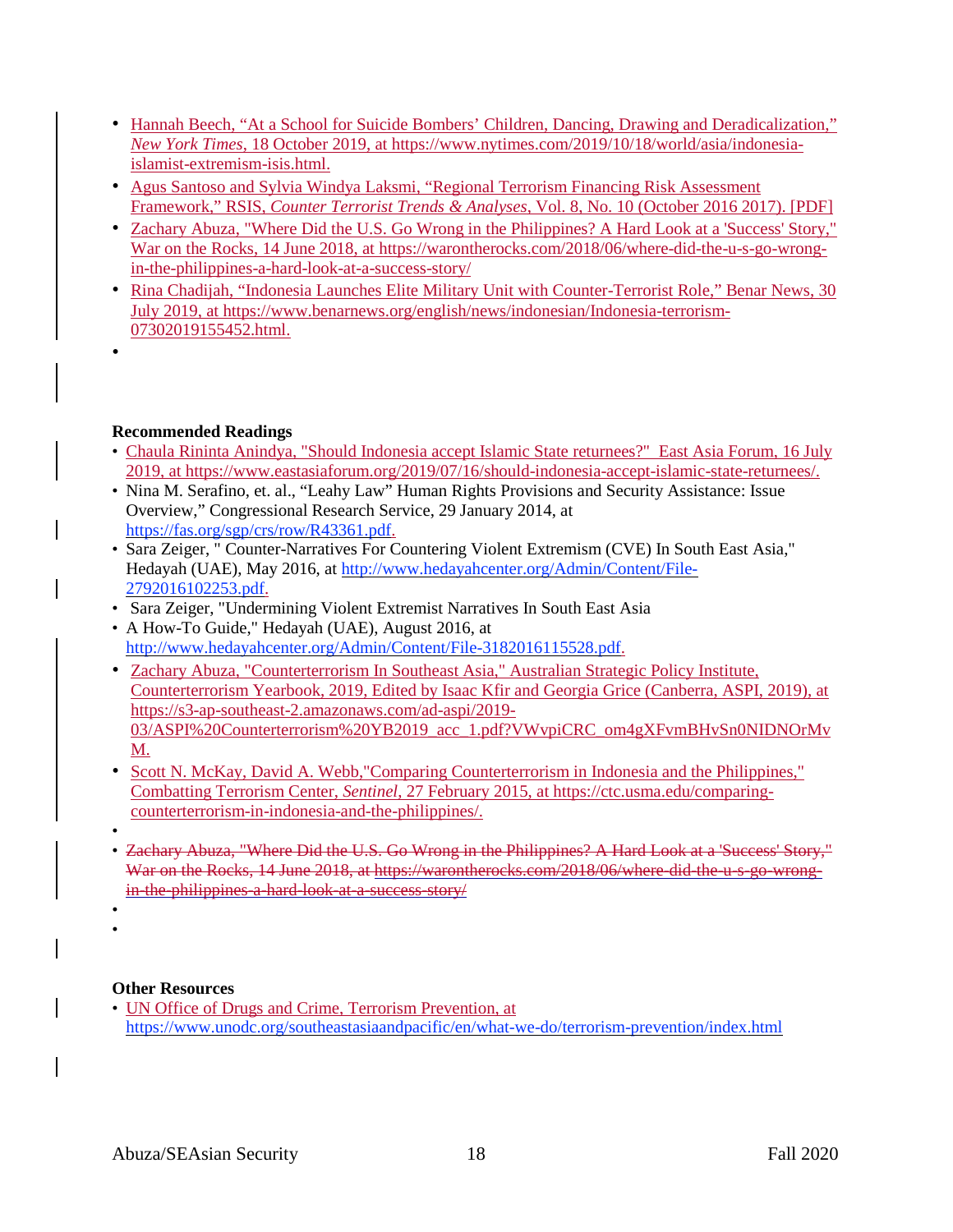## **Topic 6 6. Peace Processes & Reconciliation**

How do insurgencies end? In some cases, including many in Myanmar, they don't, they fester on. Though a new constitution has created regional assemblies to give the minorities a voice, politics in Myanmar remain highly centralized. In Cambodia, the stars aligned and the superpowers basically enforced a peace on their clients, in 1991-93. In Sri Lanka, the military was willing to engage in egregious human rights abuses, to militarily defeat the Tamil Tigers. But a durable political solution is the most sustainable. Southeast Asia offers a number of examples of peace processes between governments and secessionist rebels. These include longstanding conflicts in East Timor, Aceh, and the southern Philippines. Halfhearted negotiations have begun to resolve the conflict in southern Thailand.

This seminar will look at the requirements for a successful peace process, examine pitfalls, including spoilers, discuss the role of the international community and third party mediators, and discuss transitional justice and reconciliation efforts. It will look to how peace processes, to be really successful, tend to be tied to a larger shift in the national political economy.

### **Required Readings**

- Zachary Abuza, *Forging Peace in Southeast Asia* (Rowman & Littlefield, 2016), 44-61, 87-113, 137- 167, 175-218.
- Michael Hart, "Lasting Peace in Indonesia's Aceh Province Depends on Truth and Reconciliation," World Politics Review, 6 January 2019, at [https://www.worldpoliticsreview.com/articles/28448/for](https://www.worldpoliticsreview.com/articles/28448/for-indonesia-aceh-truth-and-reconciliation-process-is-key-to-lasting-peace)[indonesia-aceh-truth-and-reconciliation-process-is-key-to-lasting-peace,](https://www.worldpoliticsreview.com/articles/28448/for-indonesia-aceh-truth-and-reconciliation-process-is-key-to-lasting-peace) at [https://www.worldpoliticsreview.com/articles/28448/for-indonesia-aceh-truth-and-reconciliation](https://www.worldpoliticsreview.com/articles/28448/for-indonesia-aceh-truth-and-reconciliation-process-is-key-to-lasting-peace)[process-is-key-to-lasting-peace.](https://www.worldpoliticsreview.com/articles/28448/for-indonesia-aceh-truth-and-reconciliation-process-is-key-to-lasting-peace)
- Jason Gutierrez, Jeoffrey Maitem, Jojo Rinoza and Mark Navales , "Murad Ebrahim: From Insurgent Leader to Peacemaker," Benar News, 24 June 2019, at [https://www.benarnews.org/english/news/philippine/question-answer-06242019171858.html.](https://www.benarnews.org/english/news/philippine/question-answer-06242019171858.html)
- Hunter Marston, "Destiny's Child," Southeast Asian Globe, 19 July 2019, at [https://southeastasiaglobe.com/no-longer-the-lady-in-waiting/.](https://southeastasiaglobe.com/no-longer-the-lady-in-waiting/)

## **Recommended Readings**

- International Crisis Group, "Southern Thailand's Peace Dialogue: No Traction," Briefing No. 148/Asia, 21 September 2016, at [https://www.crisisgroup.org/asia/south-east-asia/thailand/southern](https://www.crisisgroup.org/asia/south-east-asia/thailand/southern-thailand-s-peace-dialogue-no-traction)[thailand-s-peace-dialogue-no-traction.](https://www.crisisgroup.org/asia/south-east-asia/thailand/southern-thailand-s-peace-dialogue-no-traction)
- International Crisis Group, "Myanmar's Peace Process: Getting to a Political Dialogue," Briefing No. 149/Asia, 19 October 2016, at [https://www.crisisgroup.org/asia/south-east-asia/myanmar/myanmar-s](https://www.crisisgroup.org/asia/south-east-asia/myanmar/myanmar-s-peace-process-getting-political-dialogue)[peace-process-getting-political-dialogue.](https://www.crisisgroup.org/asia/south-east-asia/myanmar/myanmar-s-peace-process-getting-political-dialogue)
- Shona Loong, "Notes from the Salween Peace Park," New Mandala, 27 May 2019, at [https://www.newmandala.org/notes-from-the-salween-peace-park/.](https://www.newmandala.org/notes-from-the-salween-peace-park/)
- Luke Lischin, "Why Duterte walked away from the table: A reflection on the NDF peace process," [rappler.com,](http://rappler.com/) 23 August 2017, at [https://www.rappler.com/views/imho/179543-why-duterte-walked](https://www.rappler.com/views/imho/179543-why-duterte-walked-away-ndf-peace-talks)[away-ndf-peace-talks.](https://www.rappler.com/views/imho/179543-why-duterte-walked-away-ndf-peace-talks)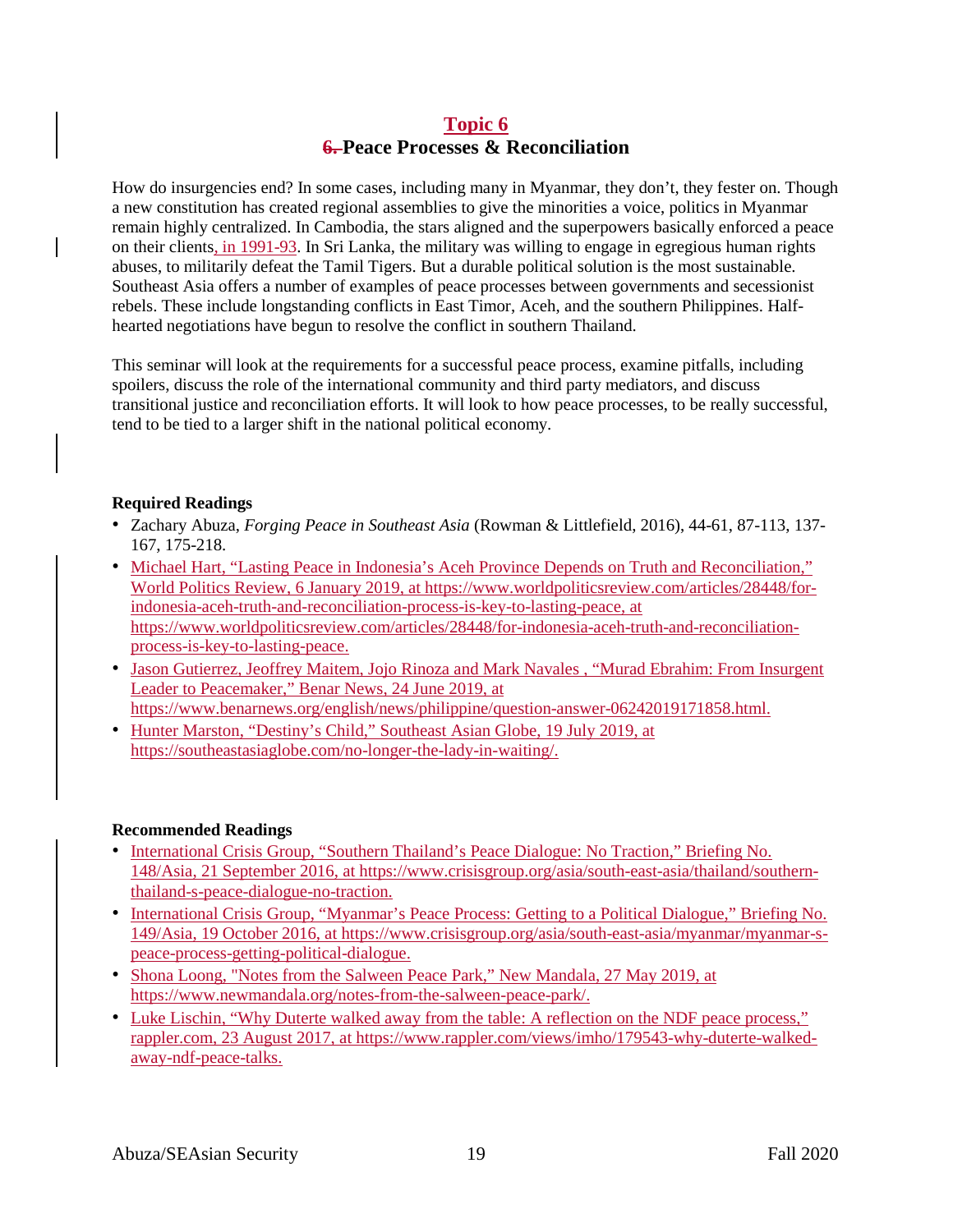- International Crisis Group, "The Philippines: Militancy and the New Bangsamoro," Report No. 301, 27 June 2019, at [https://www.crisisgroup.org/asia/south-east-asia/philippines/301-philippines-militancy](https://www.crisisgroup.org/asia/south-east-asia/philippines/301-philippines-militancy-and-new-bangsamoro)[and-new-bangsamoro.](https://www.crisisgroup.org/asia/south-east-asia/philippines/301-philippines-militancy-and-new-bangsamoro)
- Luke Lischin, "Think national, start local: taming the Philippines communists," The Lowy Interpreter, 27 March 2019, at [https://www.lowyinstitute.org/the-interpreter/think-national-start-local-taming](https://www.lowyinstitute.org/the-interpreter/think-national-start-local-taming-philippines-communists)[philippines-communists.](https://www.lowyinstitute.org/the-interpreter/think-national-start-local-taming-philippines-communists)

**Other Resources**

•

•

**Topic 7**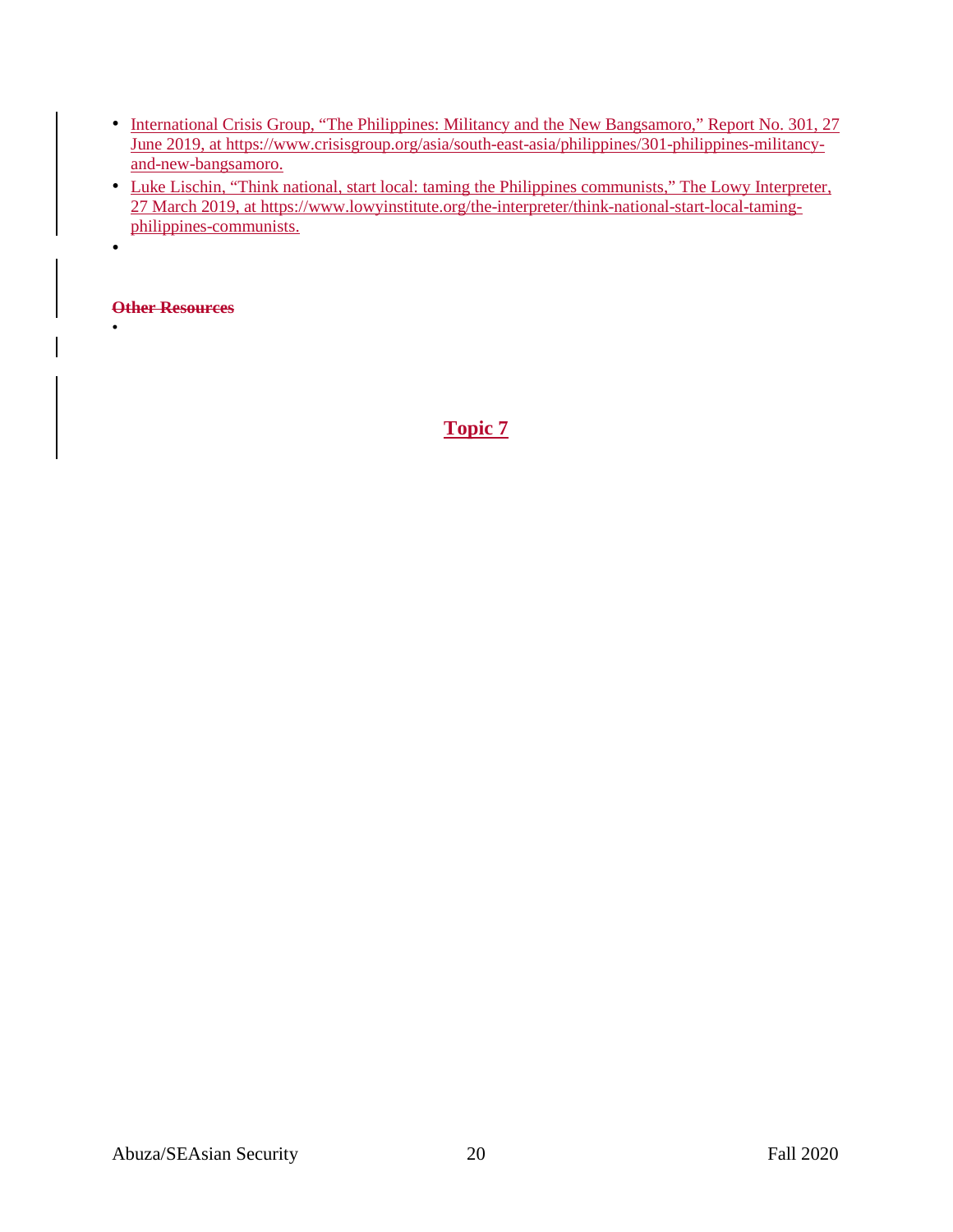# **7. Maritime Security: The Strait of Malacca & Sulu Sea**

The Strait of Malacca is one of the busiest strategic waterways in the world. Shallow, crowded, and controlled in part by Indonesia, Malaysia, Singapore, and Thailand. For years it was one of the most pirate infested waters in the world. The Regional Maritime Security Initiatives was established in 2009 and has done much to police the waterway. The Singapore-based Changgi Fusion Center has become a model for international intelligence sharing and law-enforcement cooperation.

Trilateral maritime policing in the Sulu Sea, between Malaysia, Indonesia and the Philippines began in 2018 following a spate of maritime kidnappings and ship jackings by the Philippine-based Abu Sayyaf that threatened regional trade. While an important step, there are very clear limitations, including a dearth of maritime assets, bureaucratic politics, territorial disputes, and a lack of a fusion center. International partners including the Singaporeans, Australians and Americans have tried to augment the capabilities of the littoral states, some of which have resisted external assistance as a threat to their sovereignty.

This seminar will also address the critical Straits of Lombok and Sunda. The seminar will focus on a variety of policy solutions for piracy and maritime terrorism.

### **Required Readings**

- Krishnadev Calamur, "High Traffic, High Risk in the Strait of Malacca," *The Atlantic*, 21 August 2017, at [https://www.theatlantic.com/international/archive/2017/08/strait-of-malacca-uss-john](https://www.theatlantic.com/international/archive/2017/08/strait-of-malacca-uss-john-mccain/537471/)[mccain/537471/.](https://www.theatlantic.com/international/archive/2017/08/strait-of-malacca-uss-john-mccain/537471/)
- Fund for Peace, "Transnational Security Threats in the Straits of Malacca," (2012), at [https://fundforpeace.org/wp-content/uploads/2012/08/ttcvr1213-threatconvergence-malaccastraits-08e-](https://fundforpeace.org/wp-content/uploads/2012/08/ttcvr1213-threatconvergence-malaccastraits-08e-1.pdf)[1.pdf.](https://fundforpeace.org/wp-content/uploads/2012/08/ttcvr1213-threatconvergence-malaccastraits-08e-1.pdf)
- Republic of Singapore, Ministry of Defense, "Fact Sheet: Information Fusion Centre," 27 September 2016, at [https://www.mindef.gov.sg/web/portal/mindef/news-and-events/latest-releases/article](https://www.mindef.gov.sg/web/portal/mindef/news-and-events/latest-releases/article-detail/2016/september/2016sep27-news-releases-02341/)[detail/2016/september/2016sep27-news-releases-02341/.](https://www.mindef.gov.sg/web/portal/mindef/news-and-events/latest-releases/article-detail/2016/september/2016sep27-news-releases-02341/)

Zachary Abuza, "Trilateral Maritime Patrols In The Sulu Sea: Asymmetry In Need, Capability, And Political Will," CIMSEC 2016, at http://cimsec.org/trilateral-maritime-patrols-sulu-sea-asymmetry-needcapability-political-will/26251

- Prashanth Parameswaran, "Are Sulu Sea Trilateral Patrols Actually Working?" The Wilson Center, 29 January 2019, at [https://www.wilsoncenter.org/blog-post/are-sulu-sea-trilateral-patrols-actually](https://www.wilsoncenter.org/blog-post/are-sulu-sea-trilateral-patrols-actually-working)[working.](https://www.wilsoncenter.org/blog-post/are-sulu-sea-trilateral-patrols-actually-working)
- Evan Laksmana, "Indonesian Sea Policy: Accelerating Jokowi's Global Maritime Fulcrum?" AMTI, 23 March 2017, at [https://amti.csis.org/indonesian-sea-policy-accelerating/.](https://amti.csis.org/indonesian-sea-policy-accelerating/)
- Zachary Abuza, "Maritime Security In Sabah: Esscomm On The Rise
- ." CIMSEC, 15 August 2019, at [http://cimsec.org/maritime-security-in-sabah-esscomm-on-the](http://cimsec.org/maritime-security-in-sabah-esscomm-on-the-rise/41289)[rise/41289.](http://cimsec.org/maritime-security-in-sabah-esscomm-on-the-rise/41289)

## **Recommended Readings**

• Lyle J. Morris and Giacomo Persi Paoli, "A Preliminary Assessment of Indonesia's Maritime Security Threats and Capabilities," Rand (2018), 15-42 at [https://www.rand.org/pubs/research\\_reports/RR2469.html.](https://www.rand.org/pubs/research_reports/RR2469.html)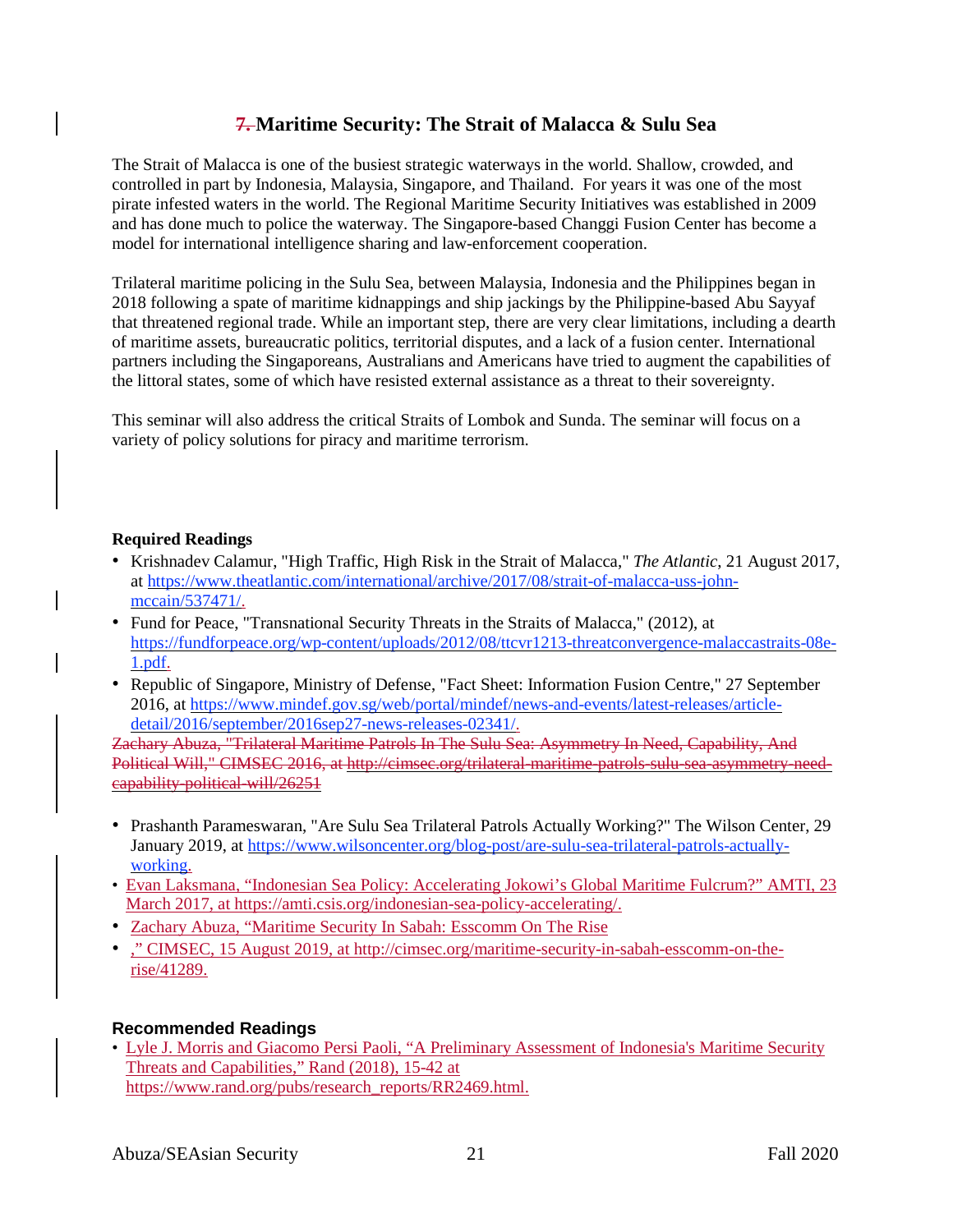• Zachary Abuza, "Trilateral Maritime Patrols In The Sulu Sea: Asymmetry In Need, Capability, And Political Will," CIMSEC 2016, at [http://cimsec.org/trilateral-maritime-patrols-sulu-sea-asymmetry](http://cimsec.org/trilateral-maritime-patrols-sulu-sea-asymmetry-need-capability-political-will/26251)[need-capability-political-will/26251.](http://cimsec.org/trilateral-maritime-patrols-sulu-sea-asymmetry-need-capability-political-will/26251)

## **Other Resources**

- International Maritime Bureau, for data on piracy and maritime crime, [https://www.icc-ccs.org](https://www.icc-ccs.org/)
- ReCAAP, [http://www.recaap.org](http://www.recaap.org/)
- CSIS-AMTI is a really terrific resource: https://amti.csis.org.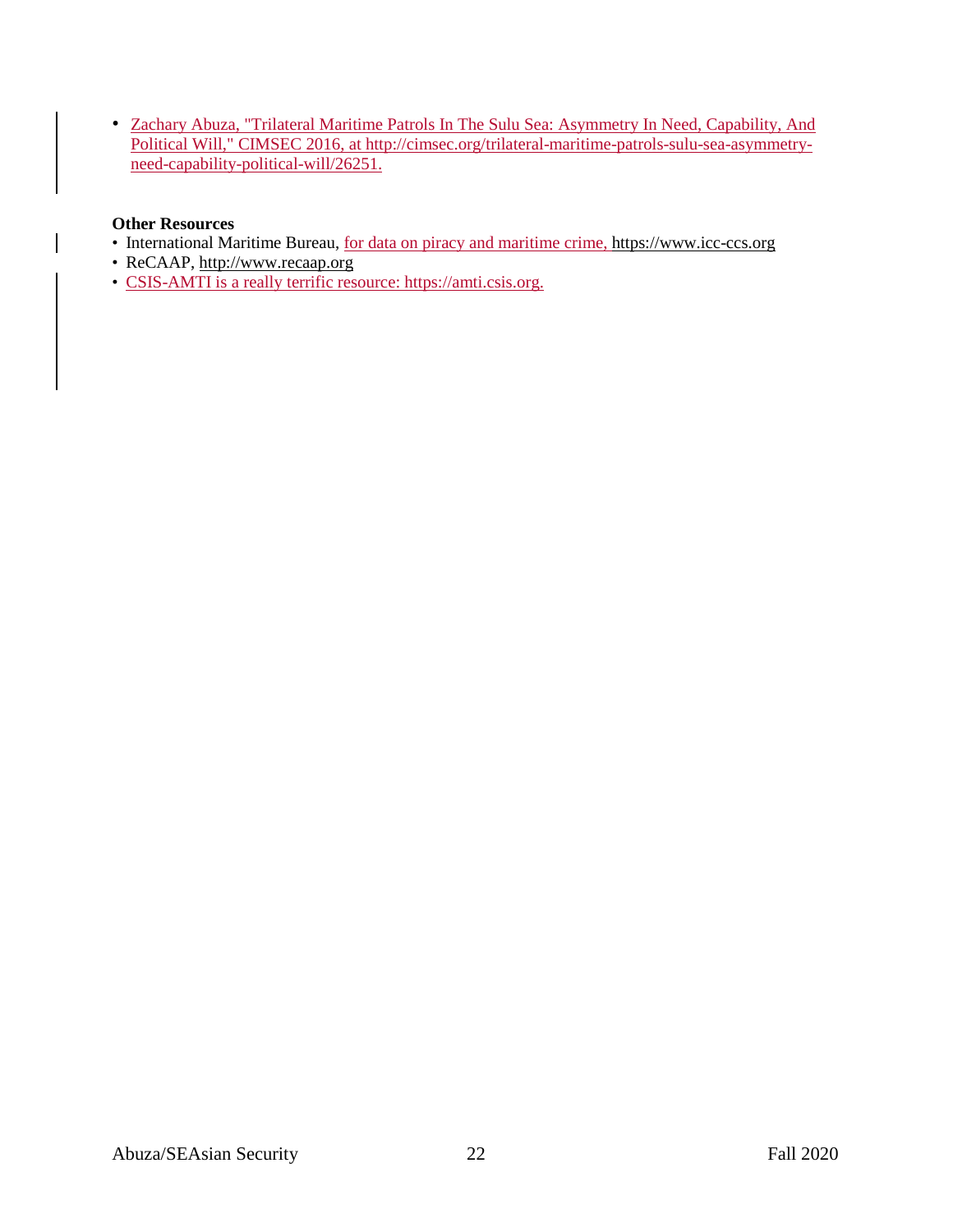**Topic 8**

 $\vert$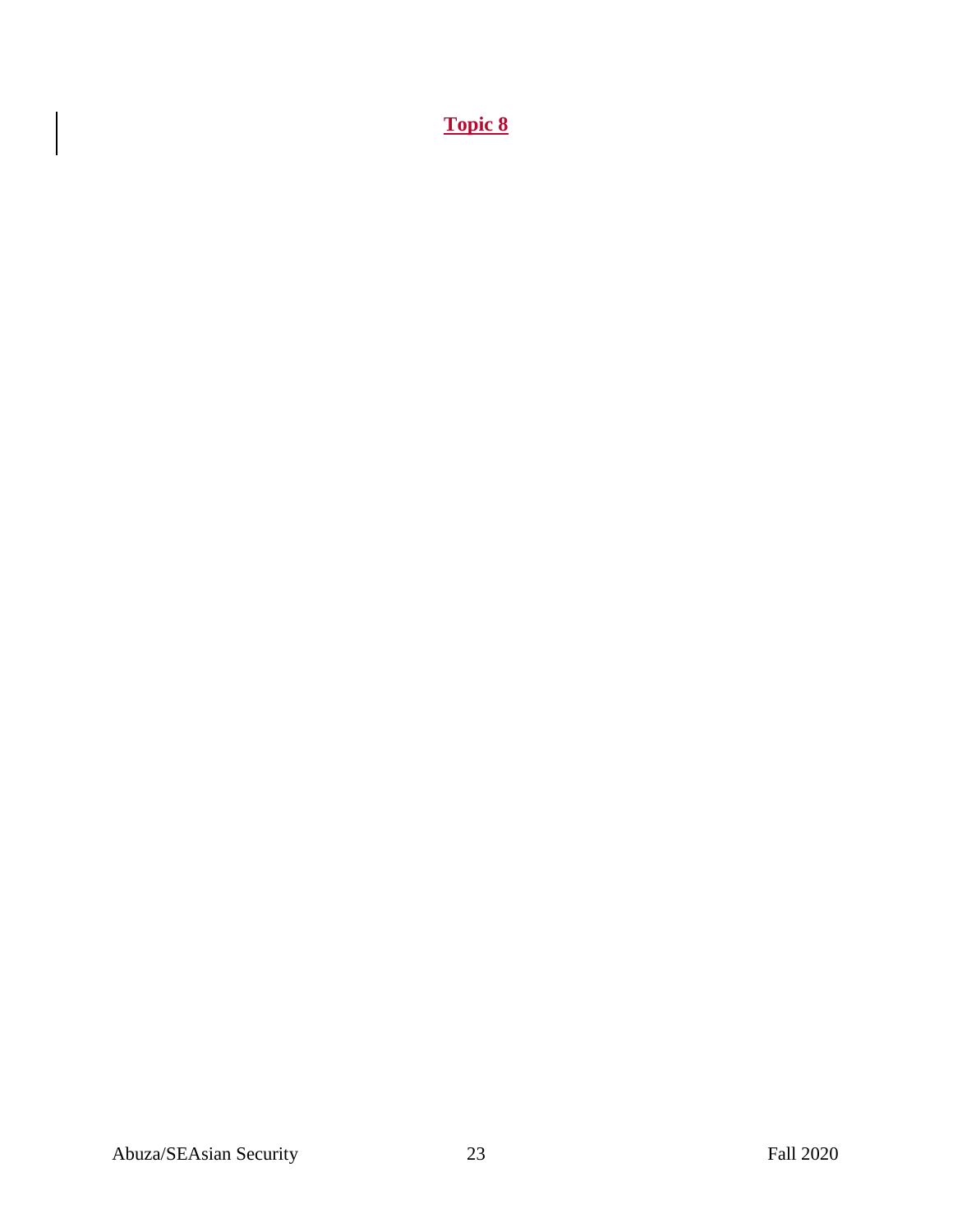# **8. South China Sea I: Who, What, Where, & Why**

The South China Sea is claimed in whole by China (and Taiwan), and in part by Vietnam, Malaysia, Brunei, and the Philippines, a US treaty ally. Indonesia, though not a claimant to any features, has a territorial dispute with China.

China has tried to assert its claim via the construction and militarization of islands on low tide elevations, a massive investment in their military capabilities, the effective use of its coast guard and maritime militia, diplomatic and economic instruments to divide ASEAN, and a forceful campaign to get states to accept its interpretation of international law. At times, China has asserted that the SCS is a "core interest", akin to Taiwan and Tibet, something it is willing to go to war over.

The other claimant states have been unable to -present a united front. Though the Philippines launched a successful challenge to China's excessive maritime claims in the Permanent Court of Arbitration, the government of Rodrigo Duterte, shelved the ruling.

The United States Navy continues to engage in Freedom of Navigation Operations (FONOPs) to challenge China's excessive maritime claims, a necessary but insufficient, component of a strategy.

## **Required Readings**

- Lyle J. Morris, "Gray Zone Challenges in the East and South China Sea," Maritime Issues, 7 January 2019, at [http://www.maritimeissues.com/politics/gray-zone-tactics-and-their-challenge-to-maritime](http://www.maritimeissues.com/politics/gray-zone-tactics-and-their-challenge-to-maritime-security-in-the-east-and-south-china-sea.html)[security-in-the-east-and-south-china-sea.html.](http://www.maritimeissues.com/politics/gray-zone-tactics-and-their-challenge-to-maritime-security-in-the-east-and-south-china-sea.html)
- Aaron Connelly, "Indonesia in the South China Sea: Going it Alone," Lowy Institute, December 2016), at [https://www.lowyinstitute.org/publications/indonesia-south-china-sea-going-it-alone.](https://www.lowyinstitute.org/publications/indonesia-south-china-sea-going-it-alone)
- James Kraska, "A Legal Analysis of the Philippine-China Arbitration Ruling," The Diplomat, 2 November 2015, at [http://thediplomat.com/2015/11/a-legal-analysis-of-the-philippine-china](http://thediplomat.com/2015/11/a-legal-analysis-of-the-philippine-china-arbitration-ruling/)[arbitration-ruling/.](http://thediplomat.com/2015/11/a-legal-analysis-of-the-philippine-china-arbitration-ruling/)
- •
- Ian Storey, "ASEAN's Failing Grade in the South China Sea," The ASAN Forum, 31 July 2015, at http://www.theasanforum.org/aseans-failing-grade-in-the-south-china-sea/
- Derek Grossman, "Can Vietnam's Military Stand Up to China in the South China Sea?" *Asia Policy*, vol. 13, no. 1 (January 2018), 113–134. [PDF]
- Derek Grossman and Nguyen Nhat Anh, "Deciphering Vietnam's Evolving Military Doctrine in the South China Sea," CSIS-AMTI, 11 May 2018, at https://amti.csis.org/deciphering-vietnams-doctrinesouth-china-sea/
- Greg Polling, "For Lack Of A Strategy: The Free And Open Indo-Pacific," War on the Rocks, 13 November 2019, at [https://warontherocks.com/2019/11/for-lack-of-a-strategy-the-free-and-open-indo](https://warontherocks.com/2019/11/for-lack-of-a-strategy-the-free-and-open-indo-pacific/)[pacific/](https://warontherocks.com/2019/11/for-lack-of-a-strategy-the-free-and-open-indo-pacific/)
- Robert D. Williams, "Tribunal Issues Landmark Ruling in South China Sea Arbitration," [Lawfareblog.com,](http://lawfareblog.com/) 12 July 2016, at https://www.lawfareblog.com/tribunal-issues-landmark-ruling-south-china-sea-arbitration[.https://www.lawfareblog.com/tribunal-issues-landmark-ruling-south-china](https://www.lawfareblog.com/tribunal-issues-landmark-ruling-south-china-sea-arbitration)[sea-arbitration.](https://www.lawfareblog.com/tribunal-issues-landmark-ruling-south-china-sea-arbitration)

Ian Storey, "ASEAN's Failing Grade in the South China Sea," The ASAN Forum, 31 July 2015, at http://www.theasanforum.org/aseans-failing-grade-in-the-south-china-sea/

• CSIS Expert Working Group on the South China Sea, "A Blueprint For A South China Sea Code Of Conduct," AMTI, 11 October 2018, at [https://amti.csis.org/blueprint-for-south-china-sea-code-of](https://amti.csis.org/blueprint-for-south-china-sea-code-of-conduct/)[conduct/](https://amti.csis.org/blueprint-for-south-china-sea-code-of-conduct/)**.**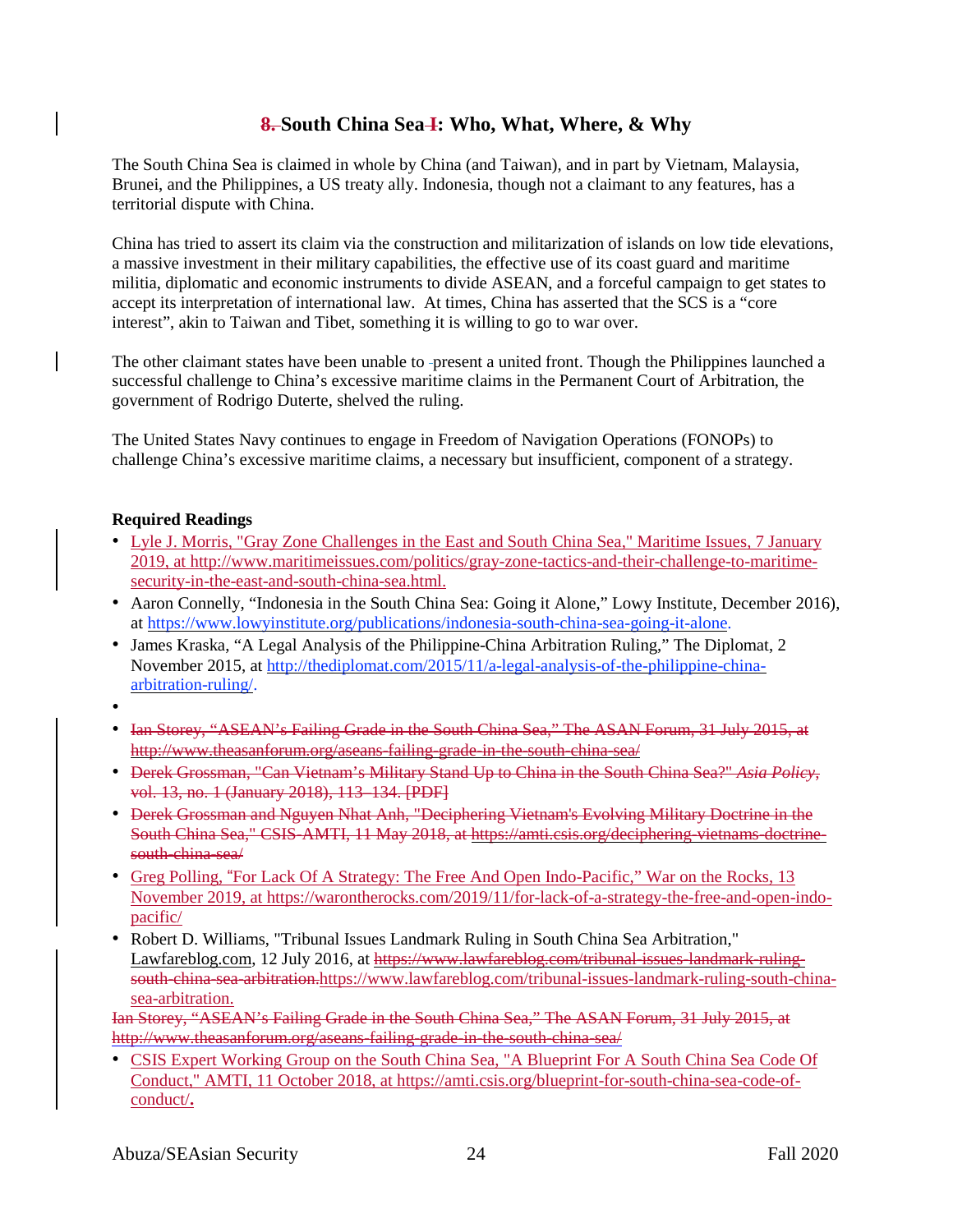- Gregory Poling & Bonnie Glaser, "How the U.S. Can Step Up in the South China Sea: The Right Way to Push Back Against Beijing," Foreign Affairs, 16 January 2019, at [https://www.foreignaffairs.com/articles/china/2019-01-16/how-us-can-step-south-china-sea.](https://www.foreignaffairs.com/articles/china/2019-01-16/how-us-can-step-south-china-sea)
- Greg Poling, "China's Hidden Navy," *Foreign Policy*, 25 June 2019, at [https://foreignpolicy.com/2019/06/25/chinas-secret-navy-spratlys-southchinasea-chinesenavy](https://foreignpolicy.com/2019/06/25/chinas-secret-navy-spratlys-southchinasea-chinesenavy-maritimemilitia/)[maritimemilitia/.](https://foreignpolicy.com/2019/06/25/chinas-secret-navy-spratlys-southchinasea-chinesenavy-maritimemilitia/)
- Huong Le Thu, "Vietnam Draws Lines in the Sea," Foreign Policy," 6 December 2019, at <https://foreignpolicy.com/2019/12/06/vietnam-south-china-sea-united-states-draws-lines-in-the-sea/>
- Evan Laksamana, "Indonesia As "Global Maritime Fulcrum": A Post-Mortem Analysis," AMTI, 8 November 2019, at <https://amti.csis.org/indonesia-as-global-maritime-fulcrum-a-post-mortem-analysis/>
- If you have no background in FONOPs or Law of the Sea, then you are required to also read this primer. It's a great and easy to read refresher: Eleanor Freund, "Freedom of Navigation in the South China Sea: A Practical Guide," Belfer Center Harvard University, June 2017, at [https://www.belfercenter.org/p](https://www.belfercenter.org/)ublication/freedom-navigation-south-china-sea-practical-guide.
- **Recommended Readings**

•

- Bill Hayton, *The South China Sea* (New Haven: Yale University Press, 2014).
- Ian Storey, "Assessing the ASEAN-China Framework for the Code of Conduct for the South China Sea," ISEAS Perspective No. 62, 8 August 2017, at
- [https://www.iseas.edu.sg/images/pdf/ISEAS\\_Perspective\\_2017\\_62.pdf.](https://www.iseas.edu.sg/images/pdf/ISEAS_Perspective_2017_62.pdf)
- Derek Grossman, "Can Vietnam's Military Stand Up to China in the South China Sea?" *Asia Policy*, vol. 13, no. 1 (January 2018), 113–134. [PDF]
- Derek Grossman and Nguyen Nhat Anh, "Deciphering Vietnam's Evolving Military Doctrine in the South China Sea," CSIS-AMTI, 11 May 2018, at [https://amti.csis.org/deciphering-vietnams-doctrine](https://amti.csis.org/deciphering-vietnams-doctrine-)south-china-sea/
- The PCA Award can be found here: [https://pca-cpa.org/wp-content/uploads/sites/6/2016/07/PH-CN-](https://pca-cpa.org/wp-content/uploads/sites/6/2016/07/PH-CN-20160712-Award.pdf)[20160712-Award.pdf](https://pca-cpa.org/wp-content/uploads/sites/6/2016/07/PH-CN-20160712-Award.pdf)
- The Department of Defense, Indo-Pacific Strategy Report: Preparedness, Partnerships, and Promoting a Networked Region, 1 June 2019, at [https://media.defense.gov/2019/May/31/2002139210/-1/-](https://media.defense.gov/2019/May/31/2002139210/-1/-1/1/DOD_INDO_PACIFIC_STRATEGY_REPORT_JUNE_2019.PDF) [1/1/DOD\\_INDO\\_PACIFIC\\_STRATEGY\\_REPORT\\_JUNE\\_2019.PDF](https://media.defense.gov/2019/May/31/2002139210/-1/-1/1/DOD_INDO_PACIFIC_STRATEGY_REPORT_JUNE_2019.PDF)
- Vibhanshu Shekhar and Joseph Chinyong Liow, "Indonesia as a Maritime Power: Jokowi's Vision, Strategies, and Obstacles Ahead," Brookings Institution, November 2014, at [http://www.brookings.edu/research/articles/2014/11/indonesia-maritime-liow-shekhar.](http://www.brookings.edu/research/articles/2014/11/indonesia-maritime-liow-shekhar) [10 pages]
- Amelia Long, "Something's gotta give: Indonesia's policy options in the Natunas," ASPI, 24 June 2016, at [http://www.aspistrategist.org.au/somethings-gotta-give-indonesias-policy-options-natunas/.](http://www.aspistrategist.org.au/somethings-gotta-give-indonesias-policy-options-natunas/)
- Evan Laksmana, "Here's why Jakarta doesn't push back when China barges into Indonesian waters," Washington Post, 28 April 2016, at [https://www.washingtonpost.com/news/monkey](https://www.washingtonpost.com/news/monkey-cage/wp/2016/04/28/heres-why-jakarta-doesnt-push-back-when-china-barges-into-indonesian-waters/?postshare=4741461935148427&tid=ss_tw)[cage/wp/2016/04/28/heres-why-jakarta-doesnt-push-back-when-china-barges-into-indonesian](https://www.washingtonpost.com/news/monkey-cage/wp/2016/04/28/heres-why-jakarta-doesnt-push-back-when-china-barges-into-indonesian-waters/?postshare=4741461935148427&tid=ss_tw)[waters/?postshare=4741461935148427&tid=ss\\_tw.](https://www.washingtonpost.com/news/monkey-cage/wp/2016/04/28/heres-why-jakarta-doesnt-push-back-when-china-barges-into-indonesian-waters/?postshare=4741461935148427&tid=ss_tw)
- Ristian Atriandi Supriyanto, "A policy without a strategy," New Mandala, 6 September 2016, at [http://www.newmandala.org/policy-without-strategy/.](http://www.newmandala.org/policy-without-strategy/)
- This is the State Department's December 2014 legal opinion on China's 9-Dash Line claim: [http://www.state.gov/documents/organization/234936.pdf.](http://www.state.gov/documents/organization/234936.pdf)

If you have no background in FONOPs or Law of the Sea, then you are required to also read this primer. It's a great and easy to read refresher: Eleanor Freund, "Freedom of Navigation in the South China Sea: A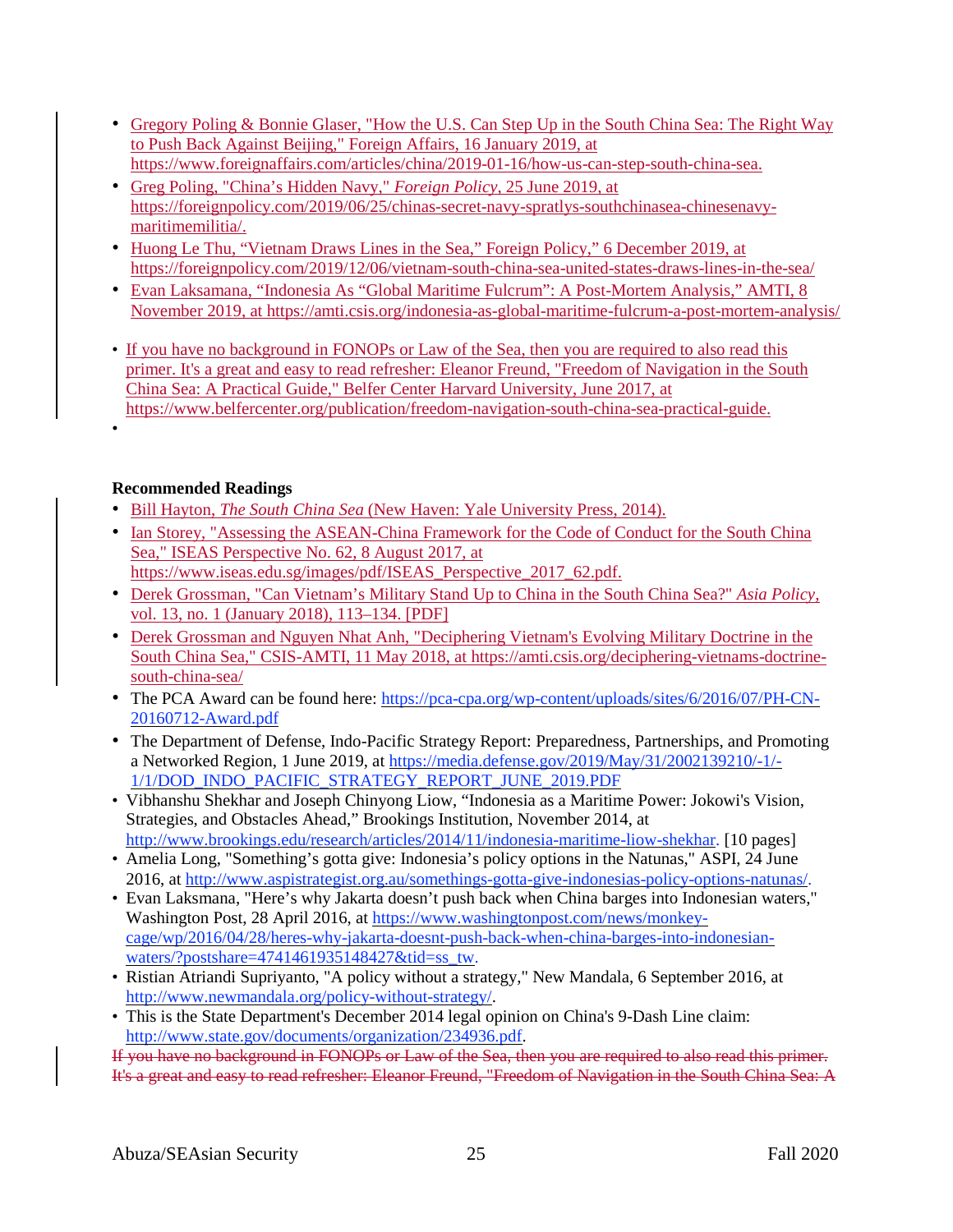Practical Guide," Belfer Center Harvard University, June 2017, at https://www.belfercenter.org/ publication/freedom-navigation-south-china-sea-practical-guide

- James Kraska, "The Legal Rational for Going inside 12," Asia Maritime Transparency Initiative (AMTI), 11 September 2015, at http://t.co/vTTVeIwZr6. [3 pages]
- Jonathan Odom, "Why US FON Operations Make Sense," The Diplomat, 31 October 2015, at [http://thediplomat.com/2015/10/why-us-fon-operations-in-the-south-china-sea-make](http://thediplomat.com/2015/10/why-us-fon-operations-in-the-south-china-sea-make-sense/?)[sense/?u](http://thediplomat.com/2015/10/why-us-fon-operations-in-the-south-china-sea-make-sense/?)tm\_content=bufferc3a7f&utm\_medium=social&utm\_source[=twitter.com&](http://twitter.com/)utm\_campaign=buff er. [10 pages]
- Ian Storey, "ASEAN's Failing Grade in the South China Sea," The ASAN Forum, 31 July 2015, at [http://www.theasanforum.org/aseans-failing-grade-in-the-south-china-sea/.](http://www.theasanforum.org/aseans-failing-grade-in-the-south-china-sea/)

## **Other Resources**

• CSIS-AMTI is a really terrific resource. https://amti.csis.org-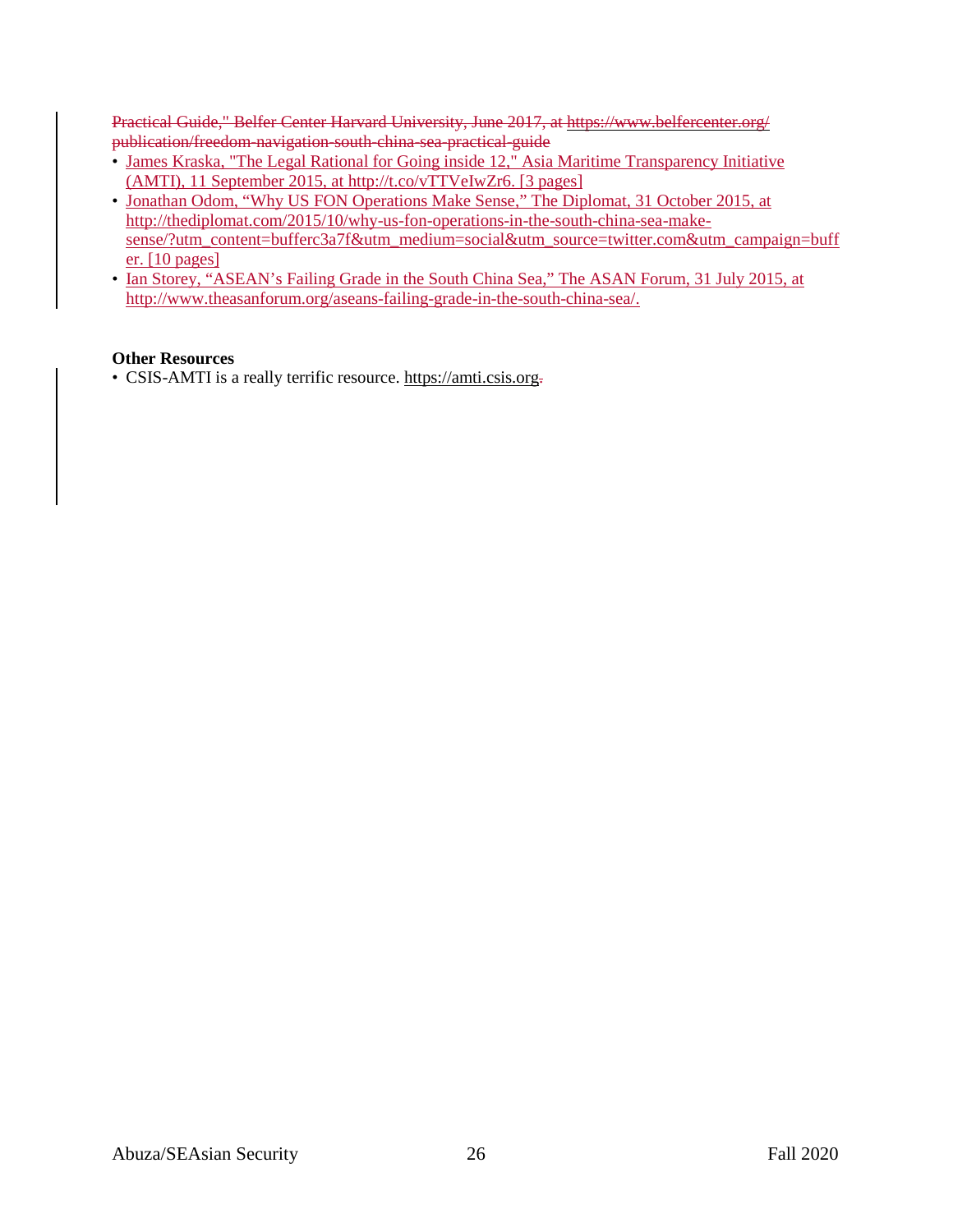## **Topic 99. South China Sea II: Scenarios**

This seminar will be an in-class scenario based exercise. Each student or pair of students will be assigned a country (claimants and key third parties) and will prepare a brief on four different (some hypothetical, some not so hypothetical) scenarios.

The forceful eviction of Philippine marines from the Sierra Madre. 1. An incident at sea, where IS and Chinese naval warships collide, causing significant damage and loss of life. 2. The Chinese embargo of a Vietnamese held Island.

1. The start of Chinese reclamation on Philippine-claimed Scarborough Shoal.

#### **Required Readings** • TBD

•

**Recommended Readings**

#### **Other Resources**

• CSIS-AMTI is a really terrific resource. https://amti.csis.org.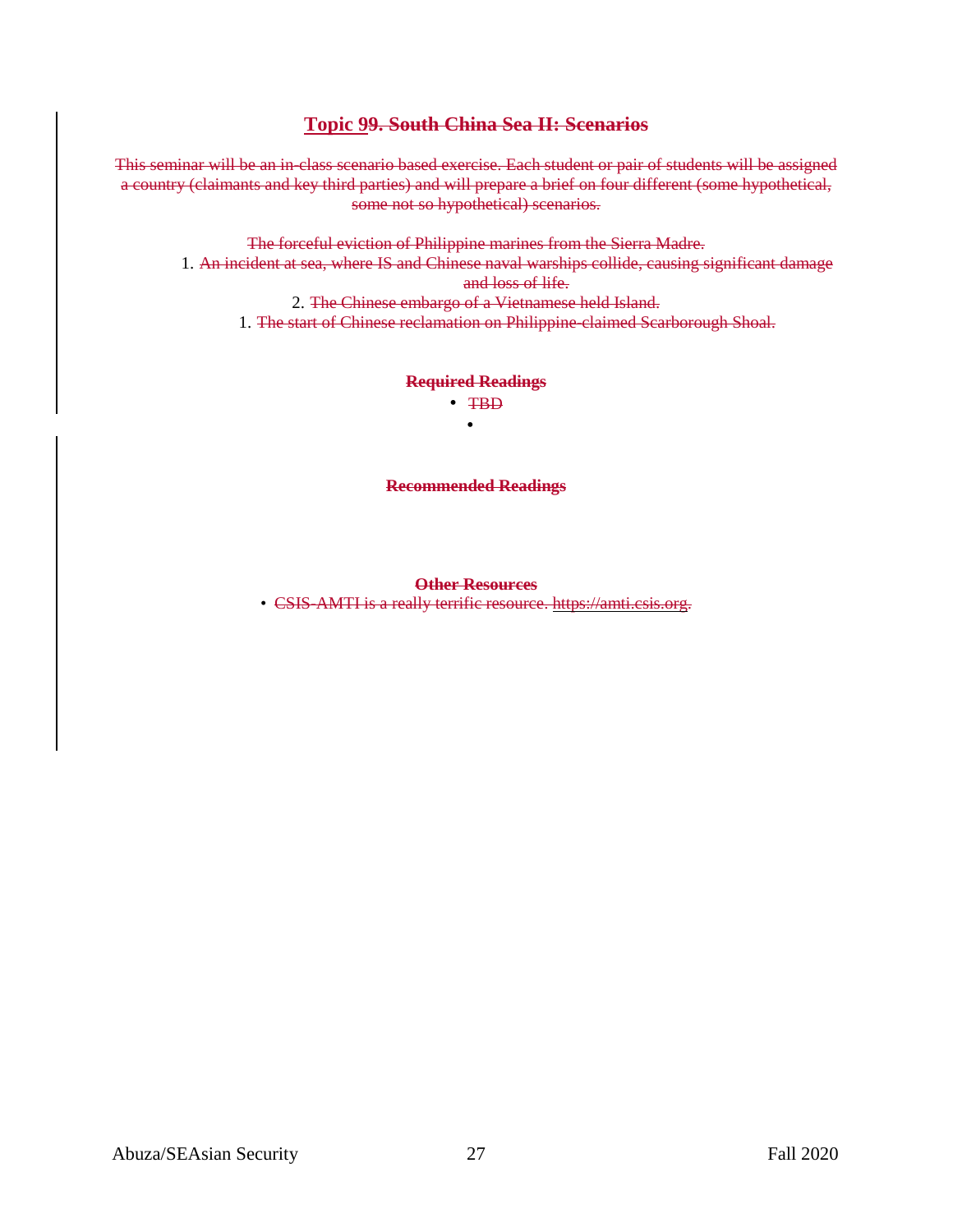## **10. Contentious Politics: Political Violence & the Rule of Law**

As we discussed in the first seminar, the primary responsibility of security forces in the region has always been internally-oriented. In many cases, this meant regime survival. As such, security forces tended to be highly politicized in Southeast Asia. While some countries have seen the professionalization of their security forces, others have seen sharp reversals. Indonesia, which has been held up as a model of democratic transition in the Muslim world, has seen a concerted effort by the military to claw back powers and authorities it ceded in 1998. Thailand has seen two coup d'stats since 2006, and the military has clung to power through a host of legal and extra-legal mechanisms despite having held "elections" in **March 2019.** 

Southeast Asia is home to a huge range of government types from a theocratic sultanate (Brunei), to communist dictatorships (Vietnam and Laos) to autocracies (Thailand and Cambodia), to fragile democracies (Malaysia, Indonesia, the Philippines, and Myanmar). Political violence is commonplace in may countries. Thailand and Myanmar have seen a surge in ultra nationalist Buddhist Monks who have incited violence against Muslim communities. Vigilante and terrorist groups in Indonesia and Malaysia have targeted non-Muslim minorities, as well as Islamic sects, challenging the long-held norms of secular multi-ethnic tolerance and "unity in diversity." In the Philippines, the democratically elected government of Rodrigo Duterte has undermined the rule of law through his campaign of extrajudicial killings against drug dealers and political activists.

#### **Required Readings**

- Greg Fealy, "Race, Faith and Ahok's Defeat," ASPI, The Strategist, 21 April 2017, at https://www.aspistrategist.org.au/race-faith-ahoks-defeat/.
- Sebastian Strangio, "Ghosts From Pogroms Past Haunt Indonesia," *Foreign Policy*, 11 August 2017, at http://foreignpolicy.com/2017/08/11/beijing-wont-let-indonesias-chinese-burn-again/.
	- Sana Jaffrey, "Justice by the Numbers," New Mandala, 12 January 2017, at http://www.newmandala.org/justice-by-numbers/.
- Bhatara Ibnu Reza, "The dangerous ideology behind Bela Negara," New Mandala, 25 January 2017, at http://www.newmandala.org/dangerous-ideology-behind-bela-negara/.
	- Sebastian Strangio, "Meet Kill," *Mekong Review*, 2017.
	- Something on 212 Movement and post April 2019 elections.
		- Josh Kurlantzic, CFR report on Thailand elections

#### **Recommended Readings**

• Tristan Dreisbach, "Back to the Barracks: Getting the Indonesian Military Out of Politics, 1998-2000," 2015, at http://successfulsocieties.princeton.edu/publications/back-barracks-getting-indonesianmilitary-out-politics-1998-2000. [

### **Other Resources** •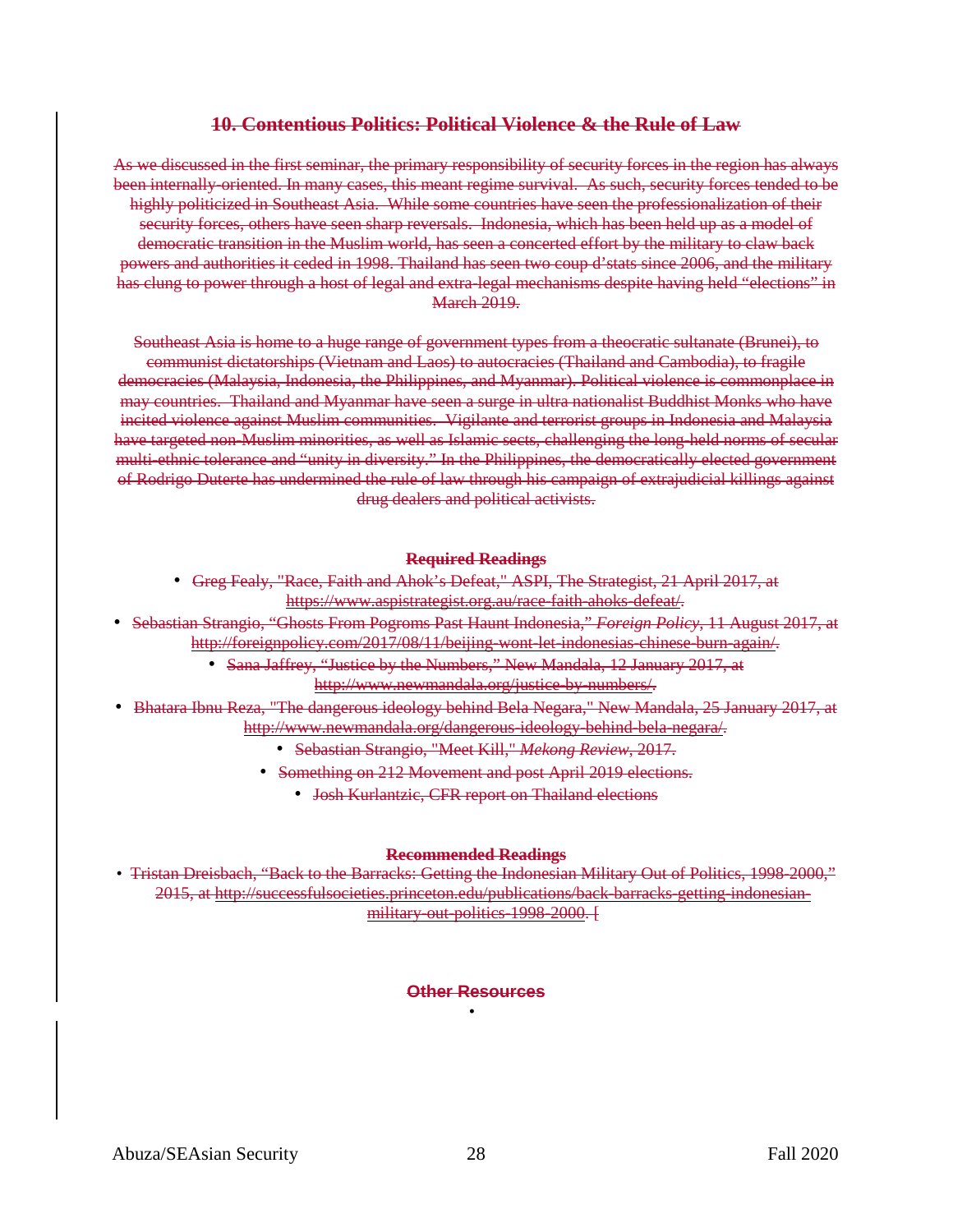# **11. Human Security II: The Pplight of the Rohingyas**

The Union of Myanmar is comprised of over 100 ethnographies-linguistic groups, and the country has been in a state of war with various ethnic-based secessionist insurgencies since its founding in 1948. The Rohingya are a different case. The Myanmar Government passed a law in 1982 that said the Rohingya were not one of the recognized ethnic minorities in the country, instead illegal immigrants from neighboring Bengal. Interestingly, British census records denoted the ethnicity, Rohingya. As such, Myanmar claims they have no legal protections or citizenship rights. In 2012, Buddhist vigilantes provoked conflicts. Over 100,000 Rohingya were placed in "camps" with little access to aid, medicine, and unable to go outside to work. Hundreds of thousands took to rickety fishing boats to flee. Thousands made their way to Malaysia through human trafficking networks along the Thai-Malaysian border. The Rohingya were always poorly treated and marginalized, but ironically things got worse following the end of martial law and the democratic transition. Radical Buddhist monks began calling for pogroms. A 2017 attack by a ragtag movement known as the Arakan Rohingya Solidarity Army led to the death of Myanmarese border police. In August 2017, the Burmese military launched what has been described as a "textbook example of ethnic cleansing," driving over 800,000 people across the border into Bangladesh, the largest refugee crisis besides Syria. There is documented evidence of murder, the systematic arsoning of villages, and rape by Burmese forces. The government of democracy icon and Nobel Price laureate Daw Aung Suu Kyi shocked the world by providing the military with diplomatic and political cover. The crisis continues without any end. In sight, and has been compounded by the trafficking of Rohingya through Southeast Asia, in cases abetted by corrupt security forces. The Rohingya crisis is one issue that has clearly divided ASEAN, and the diplomatic opprobrium of the Myanmar government has given  $\overline{\cdot}$ China an opportunity its to reassert its traditional leverage.

This seminar will analyze the legal definitions of refugees, migrants, trafficked persons, and stateless peoples. Before delving into the crisis and possible outcomes.

## **Required Readings**

- Jason Szep, "The War On the Rohingyas: Buddhist Monks Incite Muslim Killings In Myanmar," Reuters and the Pulitzer Center, 8 April 2013, at [https://www.pulitzer.org/files/2014/international](https://www.pulitzer.org/files/2014/international-reporting/reuters/04reuters2014.pdf)[reporting/reuters/04reuters2014.pdf](https://www.pulitzer.org/files/2014/international-reporting/reuters/04reuters2014.pdf)
- Andrew C. Marshall, "Myanmar gives official blessing to anti-Muslim monks," Reuters and the Pulitzer Center, 27 June 2013, at [https://www.pulitzer.org/files/2014/international](https://www.pulitzer.org/files/2014/international-reporting/reuters/06reuters2014.pdf)[reporting/reuters/06reuters2014.pdf.](https://www.pulitzer.org/files/2014/international-reporting/reuters/06reuters2014.pdf)
- Nick Cheesman, "How Myanmar's 'national races 'trumped citizenship," New Mandala, 1 May 2017, at [https://www.newmandala.org/myanmars-national-races-trumped-citizenship/.](https://www.newmandala.org/myanmars-national-races-trumped-citizenship/)
- Simon-Skjodt Center for the Prevention of Genocide and Fortify Rights, *They Tried to Kill Us All: Atrocity Crimes against Rohingya Muslims in Rakhine State, Myanmar* (Washington, DC: US Holocaust Memorial Museum, November 2017), 5-30, at [https://www.ushmm.org/m/pdfs/201711](https://www.ushmm.org/m/pdfs/201711-atrocity-crimes-rohingya-muslims.pdf) [atrocity-crimes-rohingya-muslims.pdf.](https://www.ushmm.org/m/pdfs/201711-atrocity-crimes-rohingya-muslims.pdf)

Kate Cronin-Furman, "The World Knew Ahead of Time the Rohingya Were Facing Genocide," *Foreign Policy*, 19 September 2017, at http://foreignpolicy.com/ 2017/09/19/the-world-knew-ahead-of-time-therohingya-were-facing-genocide/amp/.

- Elise Thomas , Nathan Ruser & Mali Walker, "Mapping conditions in Rakhine State," ASPI, July 2019, at [https://pageflow.aspi.org.au/rakhine-state/.](https://pageflow.aspi.org.au/rakhine-state/)
- •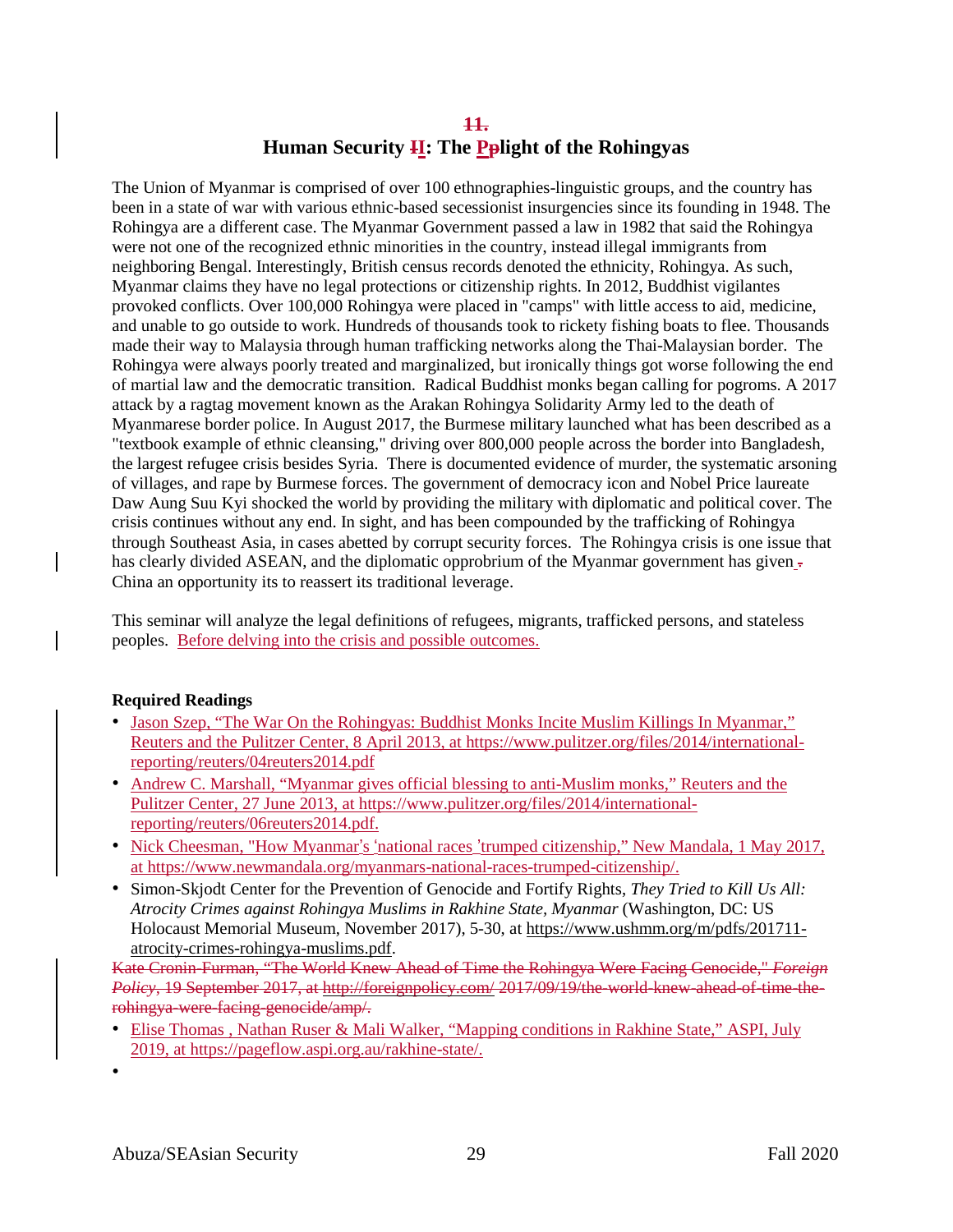- Mohamed Nawab Bin Mohamed Osman and Aida Arosoaie, "Rohingya radicalisation in Malaysia: Where's the evidence?" New Mandala, 9 February 2018, at [https://www.newmandala.org/rohingya](https://www.newmandala.org/rohingya-radicalisation-malaysia-wheres-evidence/)[radicalisation-malaysia-wheres-evidence/.](https://www.newmandala.org/rohingya-radicalisation-malaysia-wheres-evidence/)
- Anthony Davis, "Understanding the Myanmar military's genocidal mind," The Asia Times, 17 December 2019, at [https://www.asiatimes.com/2019/12/article/understanding-the-myanmar-militarys](https://www.asiatimes.com/2019/12/article/understanding-the-myanmar-militarys-genocidal-mind/)[genocidal-mind/](https://www.asiatimes.com/2019/12/article/understanding-the-myanmar-militarys-genocidal-mind/)
- Zachary Abuza, "Myanmar's Tatmadaw and the Making of the Arakan Rohingya Salvation Army," Jamestown Foundation, Terrorism Monitor, 15 Issue: 21 (November 2017), at https://jamestown.org/program/myanmars-tatmadaw-making-arakan-rohingya-salvationarmy[/https://jamestown.org/program/myanmars-tatmadaw-making-arakan-rohingya-salvation-army/.](https://jamestown.org/program/myanmars-tatmadaw-making-arakan-rohingya-salvation-army/)
- Zachary Abuza, "The Security Challenges Of The Intractable Rohingya Crisis," War on the Rocks, 31 July 2019, at [https://warontherocks.com/2019/07/the-security-challenges-of-the-intractable-rohingya](https://warontherocks.com/2019/07/the-security-challenges-of-the-intractable-rohingya-crisis/)[crisis/.](https://warontherocks.com/2019/07/the-security-challenges-of-the-intractable-rohingya-crisis/)

The Human Rights Commission of Malaysia (SUHAKAM) and Fortify Rights, "Sold Like Fish, Crimes Against Humanity, Mass Graves, and Human Trafficking from Myanmar and Bangladesh to Malaysia from 2012 to 2015," (March 2019) at https://www.fortifyrights.org/downloads/Fortify%20Rights-SUHAKAM%20-%20Sold%20Like%20Fish.pdf

## **Recommended Readings**

•

- Kate Cronin-Furman, "The World Knew Ahead of Time the Rohingya Were Facing Genocide," *Foreign Policy*, 19 September 2017, at [https://foreignpolicy.com/2017/09/19/the-world-knew-ahead](https://foreignpolicy.com/2017/09/19/the-world-knew-ahead-of-time-the-rohingya-were-facing-genocide/)[of-time-the-rohingya-were-facing-genocide/.](https://foreignpolicy.com/2017/09/19/the-world-knew-ahead-of-time-the-rohingya-were-facing-genocide/)
- International Crisis Group, "Bangladesh-Myanmar: The Danger of Forced Rohingya Repatriation," Briefing No. 153/Asia, 12 November 2018, [https://www.crisisgroup.org/asia/south-east](https://www.crisisgroup.org/asia/south-east-asia/myanmar/b153-bangladesh-myanmar-danger-forced-rohingya-repatriation)[asia/myanmar/b153-bangladesh-myanmar-danger-forced-rohingya-repatriation](https://www.crisisgroup.org/asia/south-east-asia/myanmar/b153-bangladesh-myanmar-danger-forced-rohingya-repatriation)
- International Crisis Group, "Buddhism and State Power in Myanmar," Report No. 290/Asia, 5 September 2017, at [https://www.crisisgroup.org/asia/south-east-asia/myanmar/290-buddhism-and](https://www.crisisgroup.org/asia/south-east-asia/myanmar/290-buddhism-and-state-power-myanmar)[state-power-myanmar.](https://www.crisisgroup.org/asia/south-east-asia/myanmar/290-buddhism-and-state-power-myanmar)
- International Crisis Group, "Myanmar: A New Muslim Insurgency in Rakhine State," Report No. 283/Asia, 15 December 2016, at [https://www.crisisgroup.org/asia/south-east-asia/myanmar/283](https://www.crisisgroup.org/asia/south-east-asia/myanmar/283-myanmar-new-muslim-insurgency-rakhine-state) [myanmar-new-muslim-insurgency-rakhine-state](https://www.crisisgroup.org/asia/south-east-asia/myanmar/283-myanmar-new-muslim-insurgency-rakhine-state)
- Nicholas Farrelly, "Assessing the Rohingya crisis" New Mandala, 13 June 2018, at [https://www.newmandala.org/assessing-rohingya-crisis/.](https://www.newmandala.org/assessing-rohingya-crisis/)
- Lee Jones, "A better political economy of the Rohingya crisis," New Mandala, 26 September 2017, at [https://www.newmandala.org/better-political-economy-rohingya-crisis/.](https://www.newmandala.org/better-political-economy-rohingya-crisis/)
- The Human Rights Commission of Malaysia (SUHAKAM) and Fortify Rights, "Sold Like Fish, Crimes Against Humanity, Mass Graves, and Human Trafficking from Myanmar and Bangladesh to Malaysia from 2012 to 2015," (March 2019) at [https://www.fortifyrights.org/downloads/Fortify%20Rights-SUHAKAM%20-](https://www.fortifyrights.org/downloads/Fortify%2520Rights-SUHAKAM%2520-%2520Sold%2520Like%2520Fish.pdf) [%20Sold%20Like%20Fish.pdf.](https://www.fortifyrights.org/downloads/Fortify%2520Rights-SUHAKAM%2520-%2520Sold%2520Like%2520Fish.pdf)
- International Crisis Group, "Building a Better Future for Rohingya Refugees in Bangladesh," Briefing 155 / Asia, 25 April 2019, at [https://www.crisisgroup.org/asia/south-east-asia/myanmar/b155](https://www.crisisgroup.org/asia/south-east-asia/myanmar/b155-building-better-future-rohingya-refugees-bangladesh) [building-better-future-rohingya-refugees-bangladesh.](https://www.crisisgroup.org/asia/south-east-asia/myanmar/b155-building-better-future-rohingya-refugees-bangladesh)
- International Crisis Group, "A New Dimension of Violence in Myanmar's Rakhine State," Briefing No 154/Asia, 24 January 2019, at [https://www.crisisgroup.org/asia/south-east-asia/myanmar/b154-new](https://www.crisisgroup.org/asia/south-east-asia/myanmar/b154-new-dimension-violence-myanmars-rakhine-state)[dimension-violence-myanmars-rakhine-state.](https://www.crisisgroup.org/asia/south-east-asia/myanmar/b154-new-dimension-violence-myanmars-rakhine-state)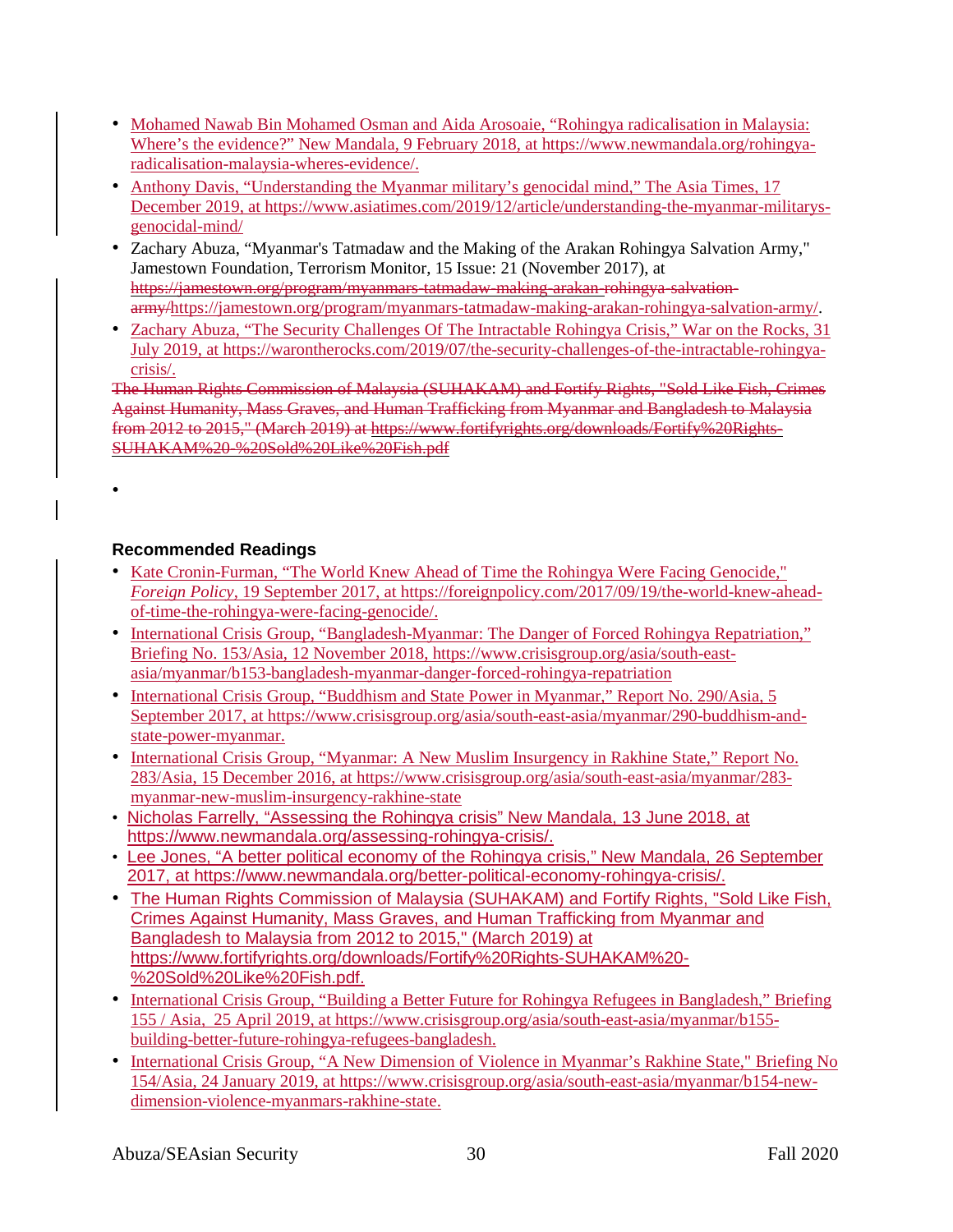#### **Other Resources**

•

 $\overline{\phantom{a}}$ 

 $\overline{\phantom{a}}$ 

 $\overline{\phantom{a}}$ 

- [https://data2.unhcr.org/en/situations/myanmar\\_refugees](https://data2.unhcr.org/en/situations/myanmar_refugees)
- <https://data.humdata.org/dataset/outline-of-camps-sites-of-rohingya-refugees-in-cox-s-bazar-bangladesh>
- <https://www.unhcr.org/en-us/rohingya-emergency.html>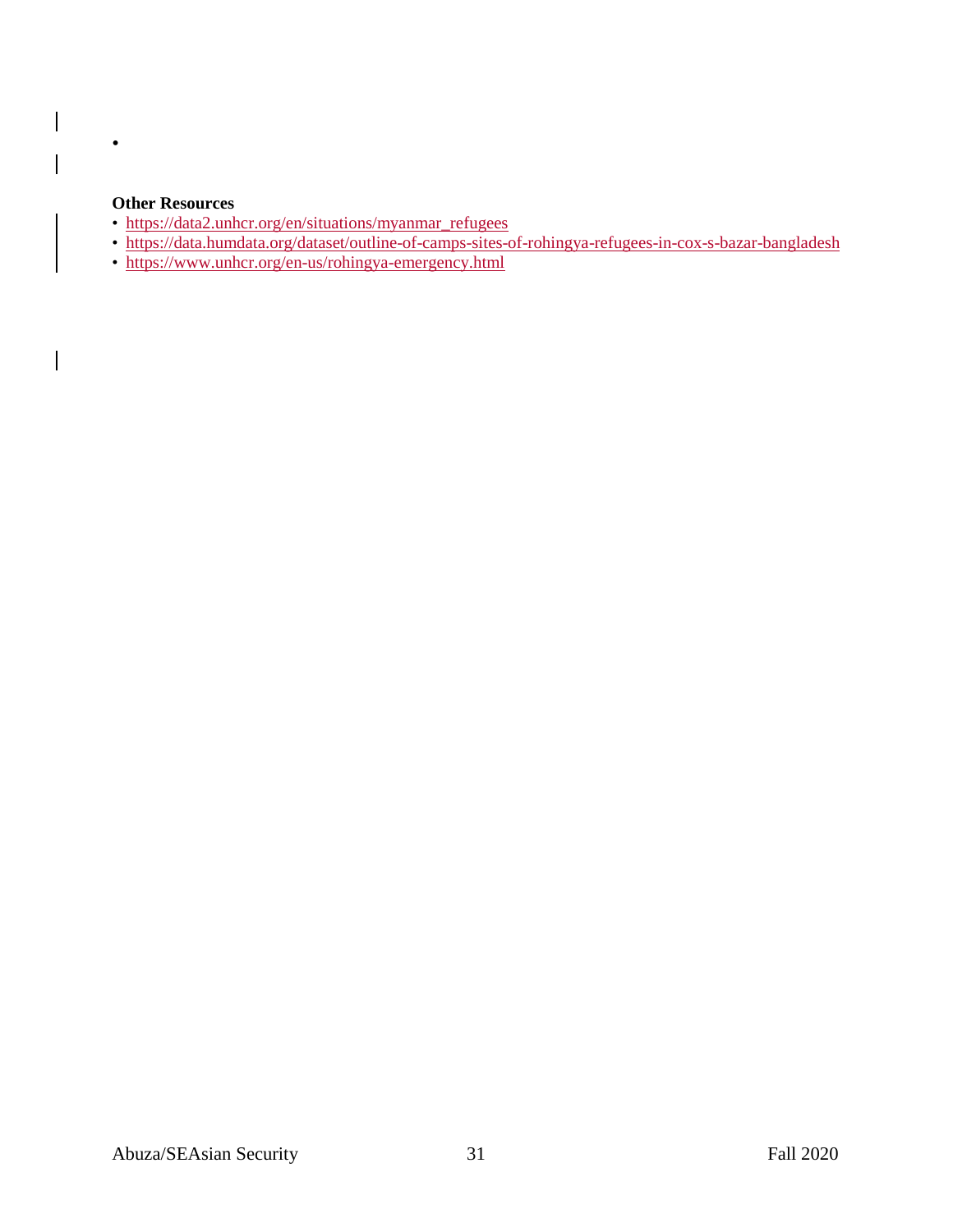## **12.Topic 10 Human Security III: Drugs & Thugs**

The Golden Triangle in Myanmar, Laos, and northern Thailand is the second largest opium poppy processing region of the world. Though heroin remains an important product, it has been surpassed by the production of methamphetamine. But methamphetamine production is produced around the region, including in the Philippines and Indonesia. Drugs have created a host of problems: corruption of security forces and political leaders, HIV infections, violence, the breakdown in the rule of law, and diplomatic tensions. But illicit drugs are far from the only transitional criminal issue. Southeast Asia is at the epicenter of human trafficking, including of brides into China. The Thai seafood industry has been implicated in horrific scandals involving slave labor. The Philippine administration of Rodrigo Duterte's war on drugs has led to the extrajudicial killing of nearly 20,000 people. Southeast Asia has seen a surge of casino construction, in particular in Cambodia and Laos, prompting concerns of money laundering in states with little to no regulations or oversight.

#### **Required Readings**

• UNODC, *Transnational Organized Crime in Southeast Asia: Evolution, Growth and Impact, 2019*: 15- 108, at

[https://www.unodc.org/documents/southeastasiaandpacific/Publications/2019/SEA\\_TOCTA\\_2019\\_web](https://www.unodc.org/documents/southeastasiaandpacific/Publications/2019/SEA_TOCTA_2019_web.pdf) [.pdf.](https://www.unodc.org/documents/southeastasiaandpacific/Publications/2019/SEA_TOCTA_2019_web.pdf) UNODC, *Myanmar Opium Survey* (December 2018), 11-21, at

https://www.unode.org/documents/crop-monitoring/Myanmar/Myanmar\_Opium\_Survey\_2018-web.pdf • "The Challenge of Synthetic Drugs in East and South-East Asia: Trends and Patterns of Amphetamine-

- type Stimulants and New Psychoactive Substances," Global SMART Programme (June 2017), 1-7, at https://www.unodc.org/documents/southeastasiaandpacific//Publications/2017/The\_Challenge\_of\_Synt hetic Drugs in East and South-East Asia.pdf
- Please skim through this: UNODC, *Global Trafficking in Persons: East Asia & The Pacific* https://www.unodc.org/documents/data-andanalysis/glotip/2018/GLOTIP\_2018\_EAST\_ASIA\_AND\_THE\_PACIFIC.pdf
- HRW report on EJKs in the Philippines
- 

•

• •

## **Recommended Readings**

- UNODC, *Myanmar Opium Survey* (December 2018), 11-21, at [https://www.unodc.org/documents/crop](https://www.unodc.org/documents/crop-monitoring/Myanmar/Myanmar_Opium_Survey_2018-web.pdf)[monitoring/Myanmar/Myanmar\\_Opium\\_Survey\\_2018-web.pdf](https://www.unodc.org/documents/crop-monitoring/Myanmar/Myanmar_Opium_Survey_2018-web.pdf)
- "The Challenge of Synthetic Drugs in East and South-East Asia: Trends and Patterns of Amphetaminetype Stimulants and New Psychoactive Substances," Global SMART Programme (June 2017), at [https://www.unodc.org/documents/southeastasiaandpacific//Publications/2017/The\\_Challenge\\_of\\_Synt](https://www.unodc.org/documents/southeastasiaandpacific/Publications/2017/The_Challenge_of_Synthetic_Drugs_in_East_and_South-East-Asia.pdf) [hetic\\_Drugs\\_in\\_East\\_and\\_South-East-Asia.pdf](https://www.unodc.org/documents/southeastasiaandpacific/Publications/2017/The_Challenge_of_Synthetic_Drugs_in_East_and_South-East-Asia.pdf)
- The Human Rights Commission of Malaysia (SUHAKAM) and Fortify Rights, "Sold Like Fish, Crimes Against Humanity, Mass Graves, and Human Trafficking from Myanmar and Bangladesh to Malaysia from 2012 to 2015," (March 2019) at [https://www.fortifyrights.org/downloads/Fortify%20Rights-](https://www.fortifyrights.org/downloads/Fortify%2520Rights-SUHAKAM%2520-%2520Sold%2520Like%2520Fish.pdf)[SUHAKAM%20-%20Sold%20Like%20Fish.pdf](https://www.fortifyrights.org/downloads/Fortify%2520Rights-SUHAKAM%2520-%2520Sold%2520Like%2520Fish.pdf)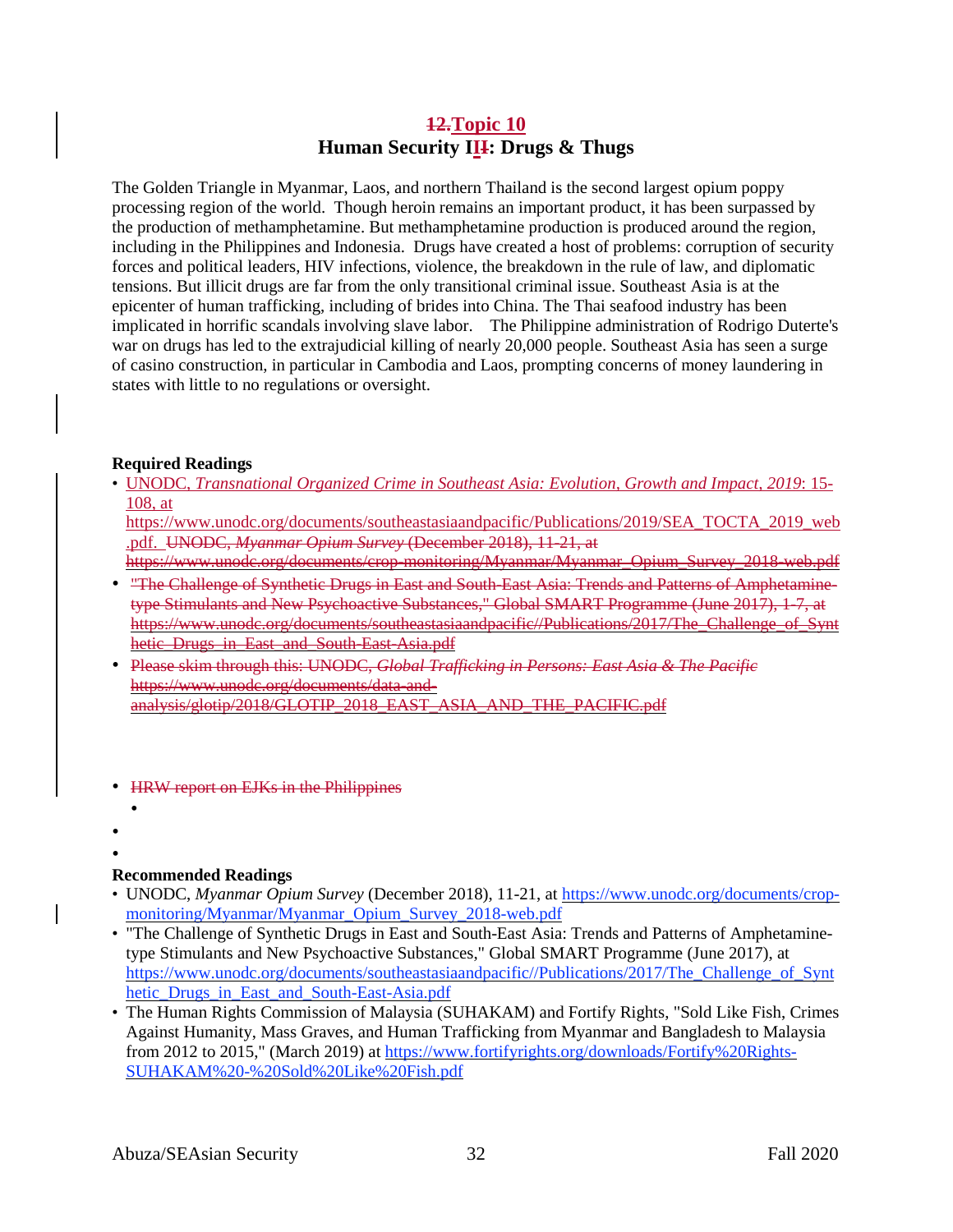**Other Resources**

•

 $\overline{\phantom{a}}$ 

H

 $\begin{array}{c} \rule{0pt}{2ex} \rule{0pt}{2ex} \rule{0pt}{2ex} \rule{0pt}{2ex} \rule{0pt}{2ex} \rule{0pt}{2ex} \rule{0pt}{2ex} \rule{0pt}{2ex} \rule{0pt}{2ex} \rule{0pt}{2ex} \rule{0pt}{2ex} \rule{0pt}{2ex} \rule{0pt}{2ex} \rule{0pt}{2ex} \rule{0pt}{2ex} \rule{0pt}{2ex} \rule{0pt}{2ex} \rule{0pt}{2ex} \rule{0pt}{2ex} \rule{0pt}{2ex} \rule{0pt}{2ex} \rule{0pt}{2ex} \rule{0pt}{2ex} \rule{0pt}{$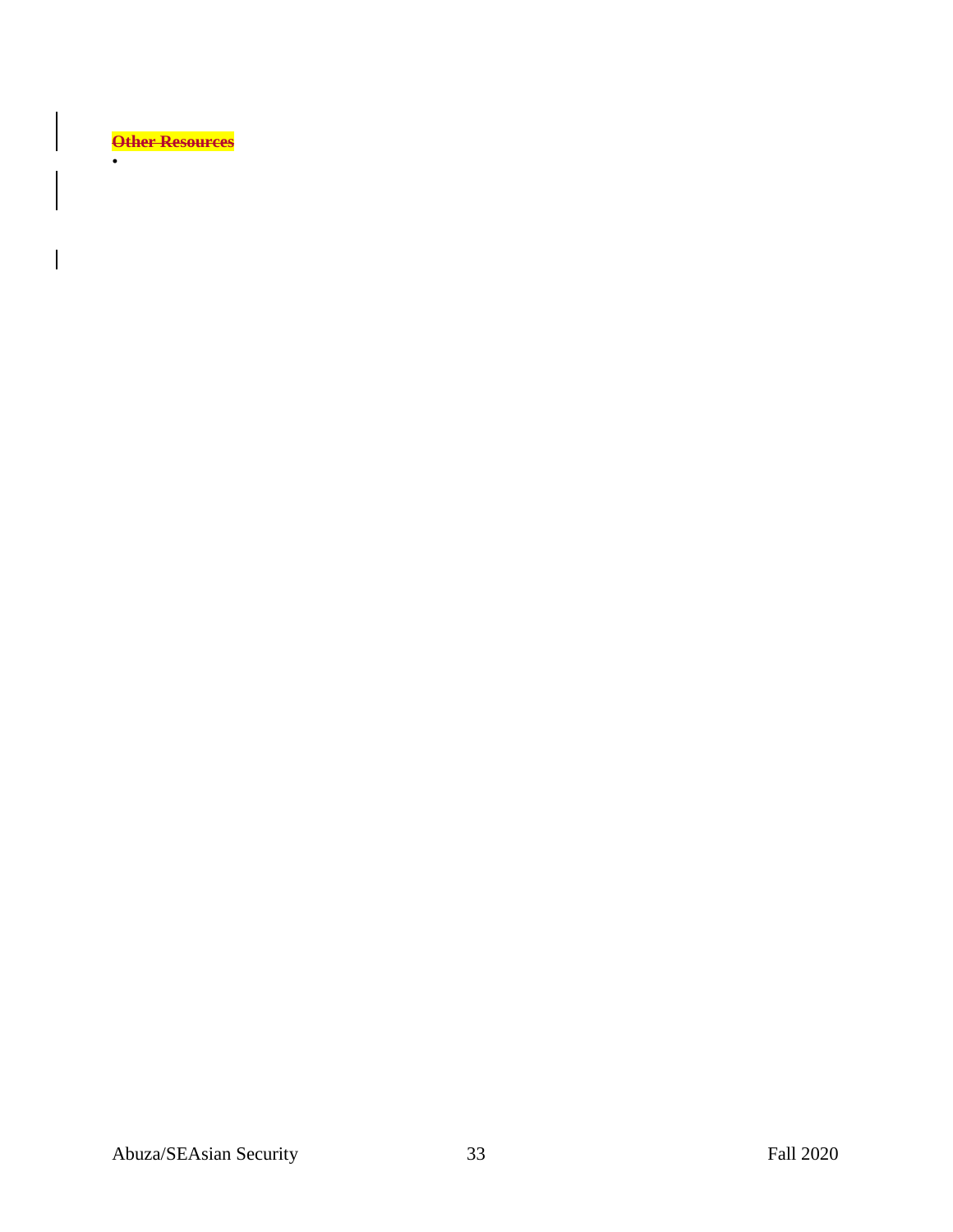# **13. Topic 11 Human Security IIIIII: Energy Security, Climate Change & Food Security**

There is not a region in the world that is more susceptible to the effects of climate change. The populations of the Philippines (110 million) and Indonesia (265 million), both volcanic archipelagos, are concentrated on low lying plains. But so are the populations in most other Southeast Asian countries. The damming of the Mekong River by China and Laos has reduced the flow of water down the Mekong river, causing salt water intrusion into the Mekong dDelta, the country's rice basket. Changes in weather patterns are severely effecting agricultural production causing food insecurity. Already, few countries in Southeast Asia are food secure. Energy needs are skyrocketing in a region of such economic vitality. While some countries have offshore oil and gas deposits, they are often in contested waters, and are finite. Indonesia and the Philippines have failed to harness geothermal energy. Vietnam began to pursue nuclear energy, but has shelved that initiative., Indonesia is interested in nNuclear energy, but there are legitimate concerns about nuclear safety in such a seismically active region. Even small Singapore has recently considered nuclear energy. Meanwhile, Jakarta and Bangkok are sinking, due to depletion of aquifers and sea level rise; Manila is not far behind.

### **Required Readings**

- Donald Hertzmark, "Indonesia's Gas Challenge: Can the Former LNG Champion Regain Its Leadership?" NBR, 26 May 2016, at http://nbr.org/research/activity.aspx?id=694.
- Please read the following International Energy Administration country reports/analyses for each of the filling countries:
	- Brunei: <https://www.eia.gov/beta/international/country.php?iso=BRN>
	- Burma (Myanmar): <https://www.eia.gov/beta/international/country.php?iso=MMR>
	- Indonesia: <https://www.eia.gov/beta/international/analysis.php?iso=IDN>
	- Malaysia: <https://www.eia.gov/beta/international/country.php?iso=MYS>
	- Philippines: <https://www.eia.gov/beta/international/country.php?iso=PHL>
	- Singapore: <https://www.eia.gov/beta/international/country.php?iso=SGP>
	- Thailand: <https://www.eia.gov/international/overview/country/THA>
	- Vietnam: <https://www.eia.gov/beta/international/country.php?iso=VNM>
- Josh Kurlantzik, "In the Face of Catastrophic Sea Level Rise, Countries in Southeast Asia Dither," *World Politics Review*, 11 November 2019, at [https://www.worldpoliticsreview.com/articles/28333/on](https://www.worldpoliticsreview.com/articles/28333/on-climate-change-southeast-asia-isn-t-doing-enough)[climate-change-southeast-asia-isn-t-doing-enough](https://www.worldpoliticsreview.com/articles/28333/on-climate-change-southeast-asia-isn-t-doing-enough)
- <https://www.bbc.com/news/science-environment-50236882>
- Courtney Weatherby, "It's decision time for Southeast Asia as power demand soars," China Dialogue, 14 January 2019, at [https://www.chinadialogue.net/article/show/single/en/11024-It-s-decision-time](https://www.chinadialogue.net/article/show/single/en/11024-It-s-decision-time-for-Southeast-Asia-as-power-demand-soars)[for-Southeast-Asia-as-power-demand-soars.](https://www.chinadialogue.net/article/show/single/en/11024-It-s-decision-time-for-Southeast-Asia-as-power-demand-soars)
- Amit Prakash, "Boiling Point," IMF, Finance & Development, September 2018, Vol. 55, No. 3, at [https://www.imf.org/external/pubs/ft/fandd/2018/09/southeast-asia-climate-change-and-greenhouse](https://www.imf.org/external/pubs/ft/fandd/2018/09/southeast-asia-climate-change-and-greenhouse-gas-emissions-prakash.htm)[gas-emissions-prakash.htm](https://www.imf.org/external/pubs/ft/fandd/2018/09/southeast-asia-climate-change-and-greenhouse-gas-emissions-prakash.htm)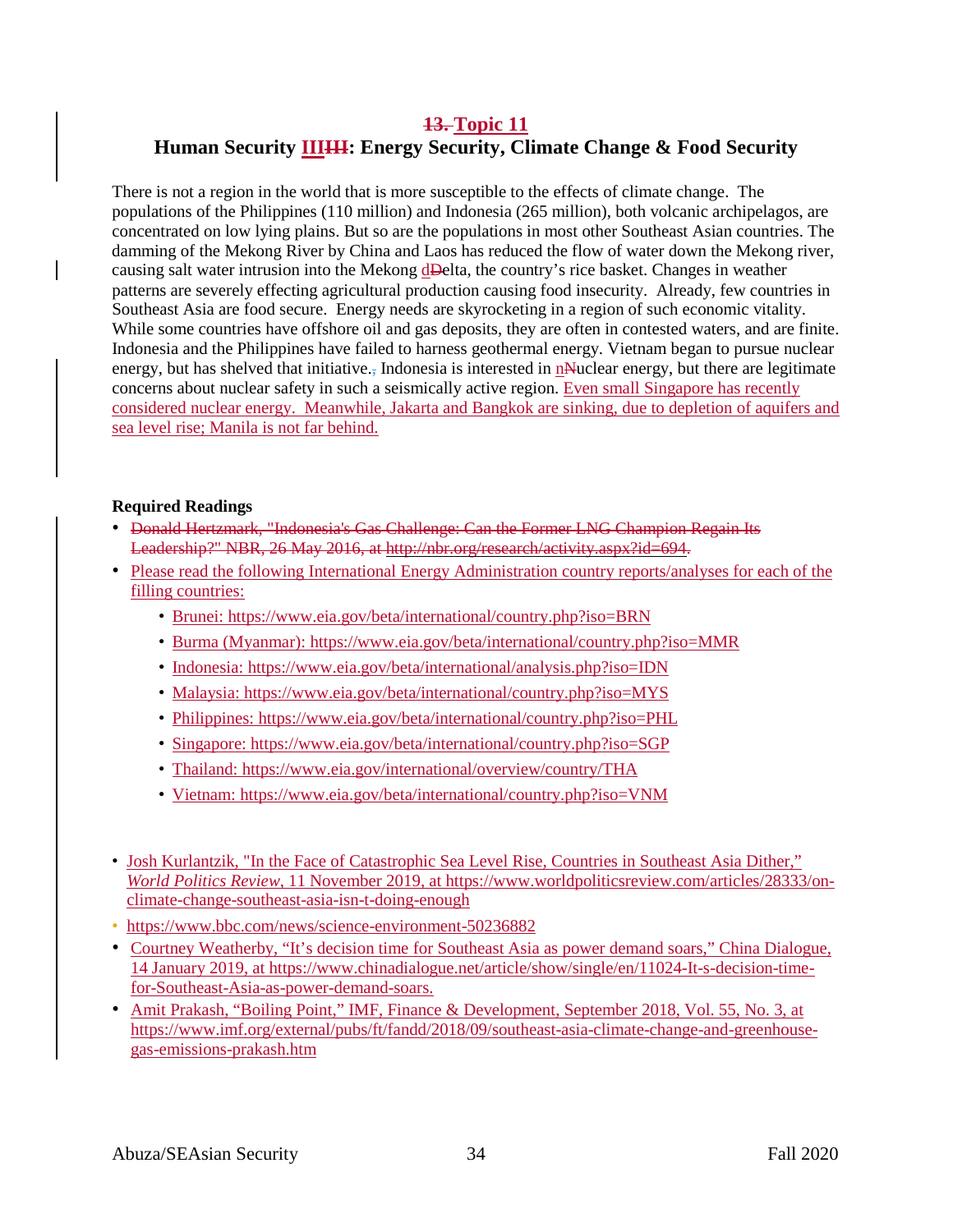- Denise Lu and Christopher Flavelle, "Rising Seas Will Erase More Cities by 2050, New Research Shows," *New York Times*, 29 October 2019, at <https://www.nytimes.com/interactive/2019/10/29/climate/coastal-cities-underwater.html>
- Courtney Weatherbee and Brian Eyler, "Mekong Power Shift: Emerging Trends in the GMS Power Sector," Stimson Center, June 2017, pp. 3-32, at [https://www.stimson.org/sites/default/files/file](https://www.stimson.org/sites/default/files/file-)attachments/SC\_EnergyPublication.FINAL\_.pdf
- Brahma Chellaney, "Damming the Mekong Basin to environmental hell," ASPI The Strategist, 6 August 2019, at [https://www.aspistrategist.org.au/damming-the-mekong-basin-to-environmental-hell/.](https://www.aspistrategist.org.au/damming-the-mekong-basin-to-environmental-hell/)
- Emirza Adi Syailendra, "In the name of food security," Inside Indonesia, 9 January 2017, at <http://www.insideindonesia.org/in-the-name-of-food-security>
- Eve Warburton, "Resource Nationalism in Post-Boom Indonesia: The New Normal?" ASPI, 27 April 2017, at [https://www.lowyinstitute.org/publications/resource-nationalism-post-boom-indonesia-new](https://www.lowyinstitute.org/publications/resource-nationalism-post-boom-indonesia-new-normal)[normal.](https://www.lowyinstitute.org/publications/resource-nationalism-post-boom-indonesia-new-normal)
- "Indonesia in 2028: Permanent and Irreversible Climate Change," Jakarta Globe, at <http://jakartaglobe.id/news/indonesia-in-2028-permanent-and-irreversible-climate-change/> .
- Satrio Adi Wicaksono, "How vulnerable is Indonesia to future climate change?" Inside Indonesia 120: Apr-Jun 2015, at [http://www.insideindonesia.org/how-vulnerable-is-indonesia-to-future-climate](http://www.insideindonesia.org/how-vulnerable-is-indonesia-to-future-climate-change)[change.](http://www.insideindonesia.org/how-vulnerable-is-indonesia-to-future-climate-change)
- Mervyn Piesse, "Food Security in Indonesia: A Continued Reliance on Foreign Markets," Future Directions International, 1 March 2016, at [http://www.futuredirections.org.au/wp](http://www.futuredirections.org.au/wp-content/uploads/2016/03/Food-Security-in-Indonesia-A-Continued-Reliance-on-Foreign-Markets.pdf)[content/uploads/2016/03/Food-Security-in-Indonesia-A-Continued-Reliance-on-Foreign-Markets.pdf.](http://www.futuredirections.org.au/wp-content/uploads/2016/03/Food-Security-in-Indonesia-A-Continued-Reliance-on-Foreign-Markets.pdf)

## **Recommended Readings**

- Donald Hertzmark, "Indonesia's Gas Challenge: Can the Former LNG Champion Regain Its Leadership?" NBR, 26 May 2016, at [http://nbr.org/research/activity.aspx?id=694.](http://nbr.org/research/activity.aspx?id=694)
- Eve Warburton, "Resource Nationalism in Post-Boom Indonesia: The New Normal?" ASPI, 27 April 2017, at https://www.lowyinstitute.org/publications/resource-nationalism-post-boom-indonesia-newnormal.
- Emirza Adi Syailendra, "In the name of food security," Inside Indonesia, 9 January 2017, at http://www.insideindonesia.org/in-the-name-of-food-security.
- "Indonesia in 2028: Permanent and Irreversible Climate Change," Jakarta Globe, at http://jakartaglobe.id/news/indonesia-in-2028-permanent-and-irreversible-climate-change/.
- Satrio Adi Wicaksono, "How vulnerable is Indonesia to future climate change?" Inside Indonesia 120: Apr-Jun 2015, at http://www.insideindonesia.org/how-vulnerable-is-indonesia-to-future-climatechange.
- Emirza Adi Syailendra, "In the name of food security," Inside Indonesia, 9 January 2017, at http://www.insideindonesia.org/in-the-name-of-food-security.
- Richard Paddock, "The Toxic Toll of Indonesia's Gold Mines," National Geographic, May 2016, at http://news.nationalgeographic.com/2016/05/160524-indonesia-toxic-toll/.
- Brian Eyler, *The Last Days of the Mighty s new book on the Mekong* (London: Zed Books, 2019).
- [https://www.straitstimes.com/asia/se-asia/battling-rising-sea-sinking-land.](https://www.straitstimes.com/asia/se-asia/battling-rising-sea-sinking-land)
- [https://coastal.climatecentral.org/map/7/104.0006/-](https://coastal.climatecentral.org/map/7/104.0006/-2.4842/?theme=sea_level_rise&map_type=coastal_dem_comparison&elevation_model=coastal_dem&forecast_year=2050&pathway=rcp45&percentile=p50&return_level=return_level_1&slr_model=kopp_2014) [2.4842/?theme=sea\\_level\\_rise&map\\_type=coastal\\_dem\\_comparison&elevation\\_model=coastal\\_dem&](https://coastal.climatecentral.org/map/7/104.0006/-2.4842/?theme=sea_level_rise&map_type=coastal_dem_comparison&elevation_model=coastal_dem&forecast_year=2050&pathway=rcp45&percentile=p50&return_level=return_level_1&slr_model=kopp_2014) [forecast\\_year=2050&pathway=rcp45&percentile=p50&return\\_level=return\\_level\\_1&slr\\_model=kopp](https://coastal.climatecentral.org/map/7/104.0006/-2.4842/?theme=sea_level_rise&map_type=coastal_dem_comparison&elevation_model=coastal_dem&forecast_year=2050&pathway=rcp45&percentile=p50&return_level=return_level_1&slr_model=kopp_2014) [\\_2014](https://coastal.climatecentral.org/map/7/104.0006/-2.4842/?theme=sea_level_rise&map_type=coastal_dem_comparison&elevation_model=coastal_dem&forecast_year=2050&pathway=rcp45&percentile=p50&return_level=return_level_1&slr_model=kopp_2014)
- .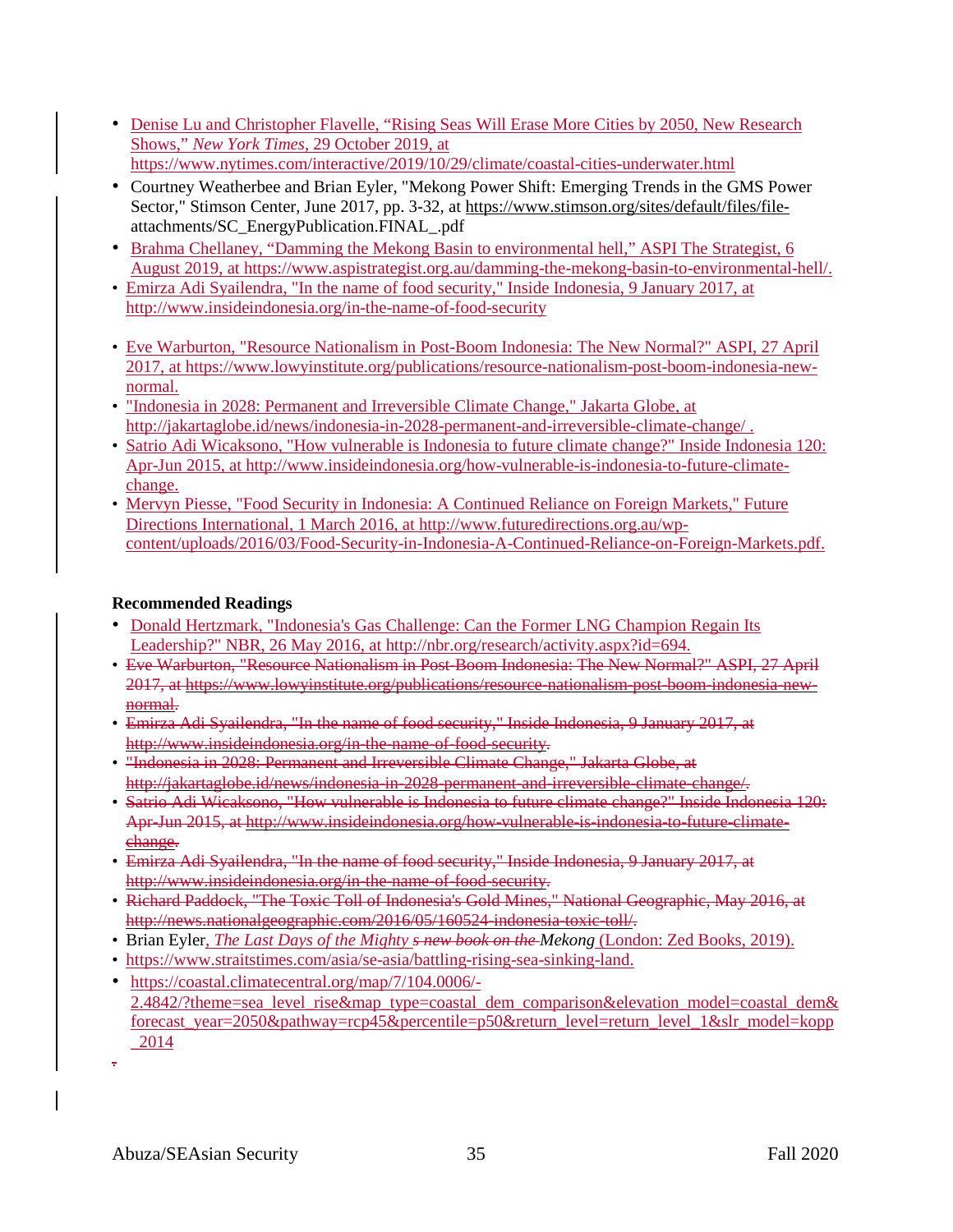

 $\overline{\phantom{a}}$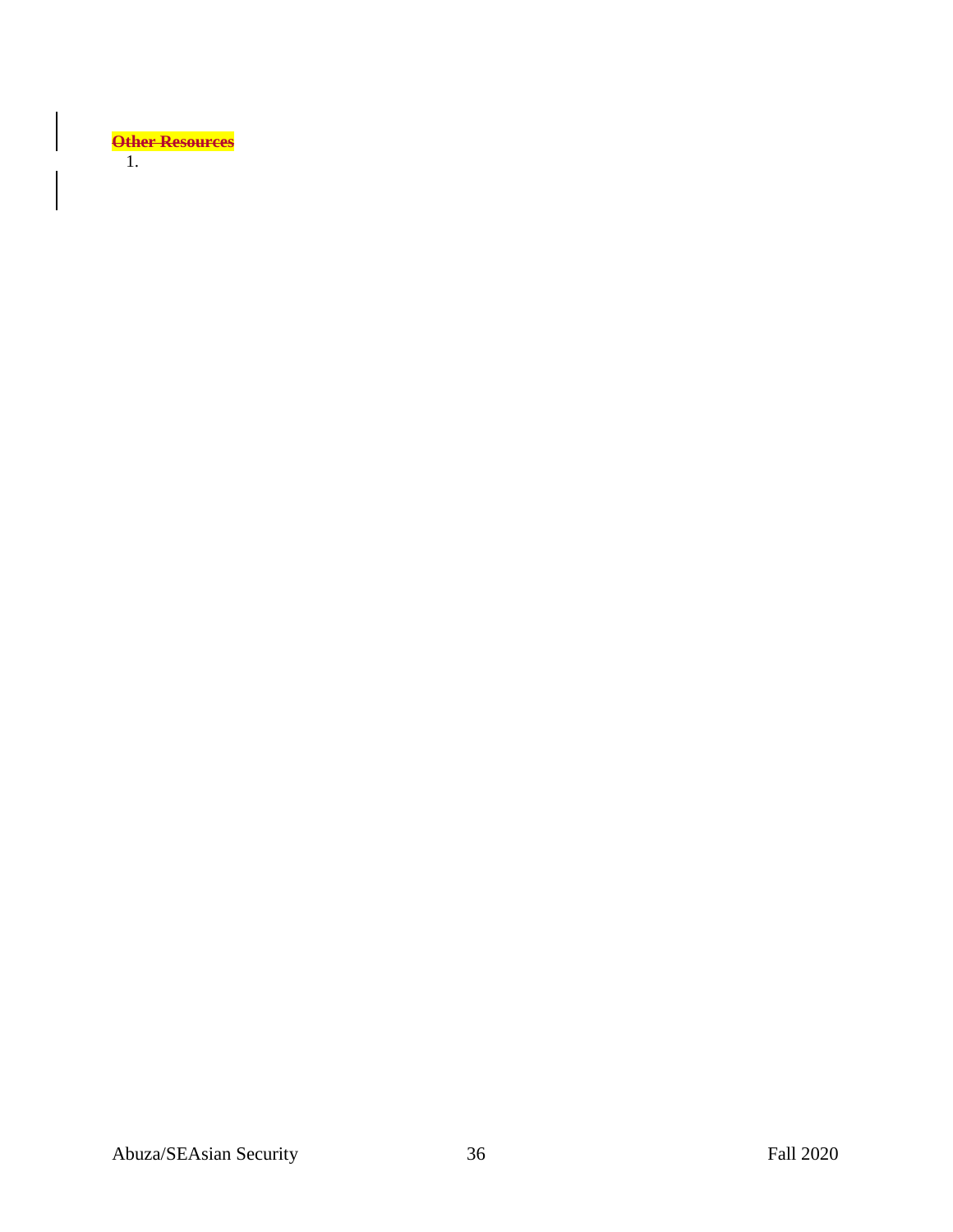## **14. Topic 12 Conventional Security, & Interstate Relations in Southeast Asia, Strategic Culture, Civil-Military Relations, and Cyber Security**

Southeast Asia has seen steady increases in military spending in the past few decades, and now totals over \$40 billion. Several states, such as Vietnam, are amongst the top arms importers in the world. While most countries remain inwardly focused in terms of security, several countries, Singapore and Vietnam, have clear offensive capabilities. Both have created forces that are effectively "scorpions" lethal enough to deter aggression against them. We have also seen a build up of naval forces in the region, and in particular submarine forces. Singapore has modernized its submarine force, Vietnam now has six Kilo class submarines from Russia, Indonesia is now producing South Korean-designed submarines under license, while Thailand has recently purchased one (and up to three) submarines from China.

This class will analyze the growth in conventional forces and force structures, understanding why states invest in their militaries the ways that they do. This will be an opportunity to revisit the concept of strategic culture. It will also be an opportunity to analyze state-on-state security issues, and include the role of the United States as an ally and security partner. We will also touch on cyber security, though few countries have done much in the region to harden themselves against cyber attacks, while even fewer have any offensive cyber capabilities.

### **Required Readings**

### *Indonesia*

- Yohanes Sulaiman, "Indonesia's Strategic Culture: The Legacy of Independence," in Ashley J. Tellis, ed., Understanding Strategic Cultures in the Asia-Pacific (Seattle: National Bureau of Asian Research, 2016), 169-195. [PDF]
- Evan Laksamana, "Indonesia's Modernizing Military," *Foreign Affairs*, 3 September 2015, at <https://t.co/N8e9JJjrMF>
- Evan Laksamana, "Journey to the East? The rebalancing of Indonesia's force structure," ASPI Strategist, 8 February 2019, at [https://www.aspistrategist.org.au/journey-to-the-east-the-rebalancing-of](https://www.aspistrategist.org.au/journey-to-the-east-the-rebalancing-of-indonesias-force-structure/)[indonesias-force-structure/.](https://www.aspistrategist.org.au/journey-to-the-east-the-rebalancing-of-indonesias-force-structure/)
- Natalie Sambhi, "Indonesia's defence and foreign policy and Widodo's new-look cabinet," ASPI Strategist, 31 October 2019, at [https://www.aspistrategist.org.au/indonesias-defence-and-foreign](https://www.aspistrategist.org.au/indonesias-defence-and-foreign-policy-and-widodos-new-look-cabinet/)[policy-and-widodos-new-look-cabinet/](https://www.aspistrategist.org.au/indonesias-defence-and-foreign-policy-and-widodos-new-look-cabinet/)
- Zachary Abuza, Indonesian Military: Regaining Suharto-Era Powers?" Benar News, 20 August 2019, [https://www.benarnews.org/english/commentaries/asean-security-watch/indonesia-military-](https://www.benarnews.org/english/commentaries/asean-security-watch/indonesia-military-08202019172205.html)[08202019172205.html](https://www.benarnews.org/english/commentaries/asean-security-watch/indonesia-military-08202019172205.html).

## *Singapore*

Jane's report on the TNI.

- Lynn Kuok, "The U.S.-Singapore Partnership: A Critical Element of U.S. Engagement and Stability in the Asia-Pacific," Brookings, 13 July 2016, at [http://www.brookings.edu/~/media/Research/Files/Papers/2016/07/asia-pacific-alliances-us](http://www.brookings.edu/%7E/media/Research/Files/Papers/2016/07/asia-pacific-alliances-us-commitments/Paper-6.pdf?la=en)[commitments/Paper-6.pdf?la=en.](http://www.brookings.edu/%7E/media/Research/Files/Papers/2016/07/asia-pacific-alliances-us-commitments/Paper-6.pdf?la=en)
- Lee Hsien Loong, "Speech at the 2019 Shangri-La Dialogue," 31 May 2019, at [https://www.channelnewsasia.com/news/singapore/lee-hsien-loong-speech-2019-shangri-la-dialogue-](https://www.channelnewsasia.com/news/singapore/lee-hsien-loong-speech-2019-shangri-la-dialogue-11585954)[11585954](https://www.channelnewsasia.com/news/singapore/lee-hsien-loong-speech-2019-shangri-la-dialogue-11585954) .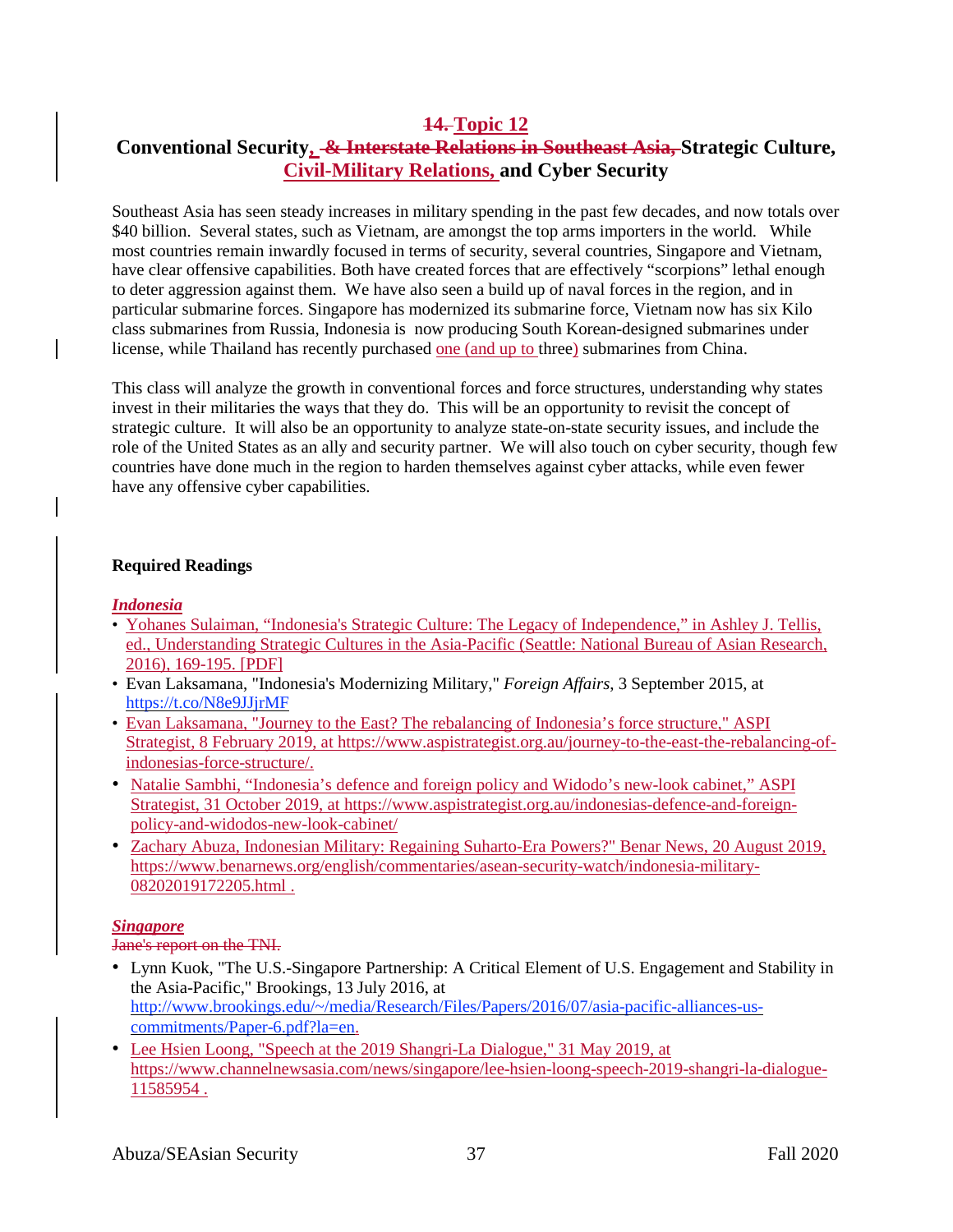## *Vietnam*

- Derek Grossman, "Can Vietnam's Military Stand Up to China in the South China Sea?" Asia Policy, vol. 13, no. 1 (January 2018), 113–134. [PDF]
- Derek Grossman and Christopher Sharman, "How To Read Vietnam's Latest Defense White Paper: A Message To Great Powers," War on the Rocks, 31 December 2019, at [https://warontherocks.com/2019/12/how-to-read-vietnams-latest-defense-white-paper-a-message-to](https://warontherocks.com/2019/12/how-to-read-vietnams-latest-defense-white-paper-a-message-to-great-powers/)[great-powers/](https://warontherocks.com/2019/12/how-to-read-vietnams-latest-defense-white-paper-a-message-to-great-powers/)
- Evie Breese and Paul Millar, "Made in Vietnam," Southeast Asia Globe, 30 October 2019, at [https://southeastasiaglobe.com/how-vietnam-is-trying-to-outfox-facebook/.](https://southeastasiaglobe.com/how-vietnam-is-trying-to-outfox-facebook/)

## *Malaysia*

• Liew Chin Tong, "Malaysia's Future Force," *New Straits Times*, 21 July 2019, at [https://www.nst.com.my/opinion/columnists/2019/07/506122/malaysias-future-force.](https://www.nst.com.my/opinion/columnists/2019/07/506122/malaysias-future-force)

## *Thailand*

- Eugénie Mérieau, "How Thailand Became the World's Last Military Dictatorship," *The Atlantic*, 20 March 2019, at [https://www.theatlantic.com/international/archive/2019/03/thailand-military-junta](https://www.theatlantic.com/international/archive/2019/03/thailand-military-junta-election-king/585274/)[election-king/585274/.](https://www.theatlantic.com/international/archive/2019/03/thailand-military-junta-election-king/585274/)
- Paul Chambers, "What if Thailand's junta can't control the military?" New Mandala, 14 March 2019, at [https://www.newmandala.org/what-if-thailands-junta-cant-control-the-military/.](https://www.newmandala.org/what-if-thailands-junta-cant-control-the-military/)
- Paul Chambers, "Scrutinising Thailand's 2019 annual military reshuffle,:" New Mandala, 25 September 2019, at <https://www.newmandala.org/scrutinising-thailands-2019-annual-military-reshuffle/>
- Zachary Abuza, "America Should Be Realistic About Its Alliance With Thailand," War On The Rocks, 2 January 2019, at [https://warontherocks.com/2020/01/america-should-be-realistic-about-its-alliance](https://warontherocks.com/2020/01/america-should-be-realistic-about-its-alliance-with-thailand/)[with-thailand/](https://warontherocks.com/2020/01/america-should-be-realistic-about-its-alliance-with-thailand/)

## **Recommended Readings**

Yohanes Sulaiman, "Indonesia's Strategic Culture: The Legacy of Independence," in Ashley J. Tellis, ed., Understanding Strategic Cultures in the Asia-Pacific (Seattle: National Bureau of Asian Research, 2016), 169-195.

- Paul Chambers, "Civil-Military Relations in Thailand since the 2014 Coup: The Tragedy of Security Sector 'Deform'", PRIF Report No. 138, 2015, at [https://css.ethz.ch/content/dam/ethz/special](https://css.ethz.ch/content/dam/ethz/special-interest/gess/cis/center-for-securities-studies/resources/docs/prif138.pdf)[interest/gess/cis/center-for-securities-studies/resources/docs/prif138.pdf](https://css.ethz.ch/content/dam/ethz/special-interest/gess/cis/center-for-securities-studies/resources/docs/prif138.pdf)
- [This book may arrive in time, if not it will be available as a PDF] (26 pages)
- "Indonesia Counts Islands and Territory to Protect its Territory and Resources," BBC, 7 June 2017, at [http://www.bbc.com/news/world-a](http://www.bbc.com/news/world-)sia-40168981
- .Veerle Nouwens, "ASEAN at 50: Time for a Stronger Political and Security Community," RUSI, 4 May 2017, at [https://rusi.org/commentary/asean-50-time-stronger-political-and-security-community.](https://rusi.org/commentary/asean-50-time-stronger-political-and-security-community)
- Malaysian White Paper [PDF]
- Vietnamese White Paper [PDF].
- Derek Grossman and Nguyen Nhat Anh, "Deciphering Vietnam's Evolving Military Doctrine in the South China Sea," CSIS-AMTI, 11 May 2018, at [https://amti.csis.org/deciphering-vietnams-doctrine](https://amti.csis.org/deciphering-vietnams-doctrine-south-china-sea/)[south-china-sea/.](https://amti.csis.org/deciphering-vietnams-doctrine-south-china-sea/)